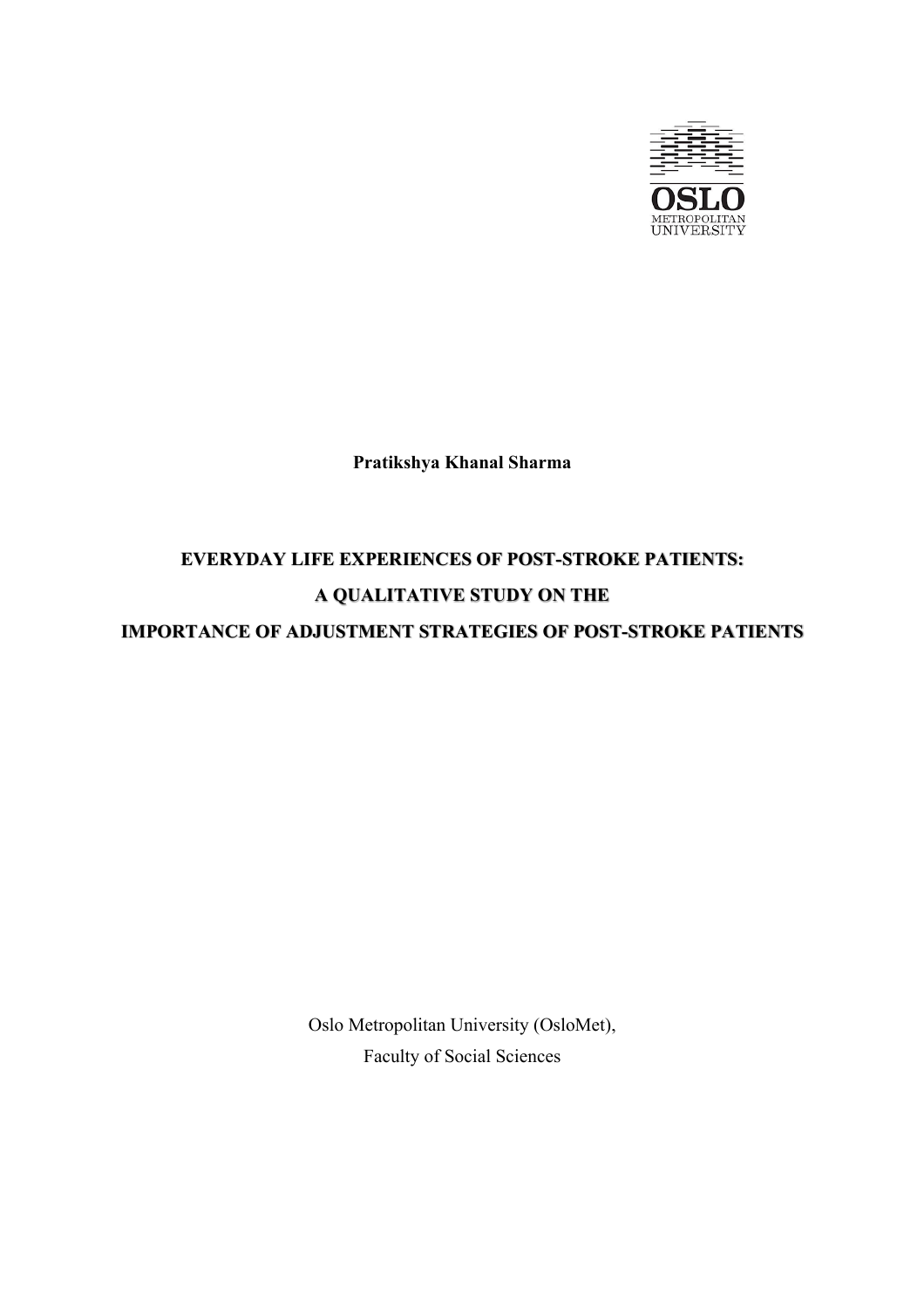#### **Abstract**

This study is an attempt to describe the everyday life experiences of post-stroke patients and their adjustment strategies. It examines the coping strategies of post-stroke patients and analyzes how these strategies have influenced stroke survivors in post-stroke life. A stroke is an unexpected life event leading an individual with various physical, psychological, and social consequences. Stroke survivors may have to deal with immense pain, psychological disturbance, and other cognitive problems such as memory loss, communication deficit, etc., and interruption of social and professional life. Stroke survivors try to cope with their stroke to return to their normal/pre-stroke life. Coping strategies play a significant role as it paves hope and enhances post-stroke patients' quality of life.

The study uses the social cognitive transition model post-stroke patients (SCoTS) to see poststroke patients' coping strategies. This qualitative research is based on the subjective experiences of post-stroke patients. A semi-structured qualitative interview is conducted with six Norwegian stroke survivors to collect the primary data. The findings of the study illustrate that participants experienced that their post-stroke life has been changed markedly. Bodily change, disruption in working life, and losing pre-stroke self are some of the participants' everyday life experiences. They adopted different types of coping strategies to deal with the stroke. Positivity, support from various sources, exercise and training, and engagement in other activities are some of the strategy participants applied to their everyday lives.

In a nutshell, this study is relevant for post-stroke patients and health professionals to gain a better understanding of the everyday experiences of post-stroke patients and their coping strategies to achieve a normal life. This research also highlights some of the common poststroke experiences and coping strategies with specific subjective experiences.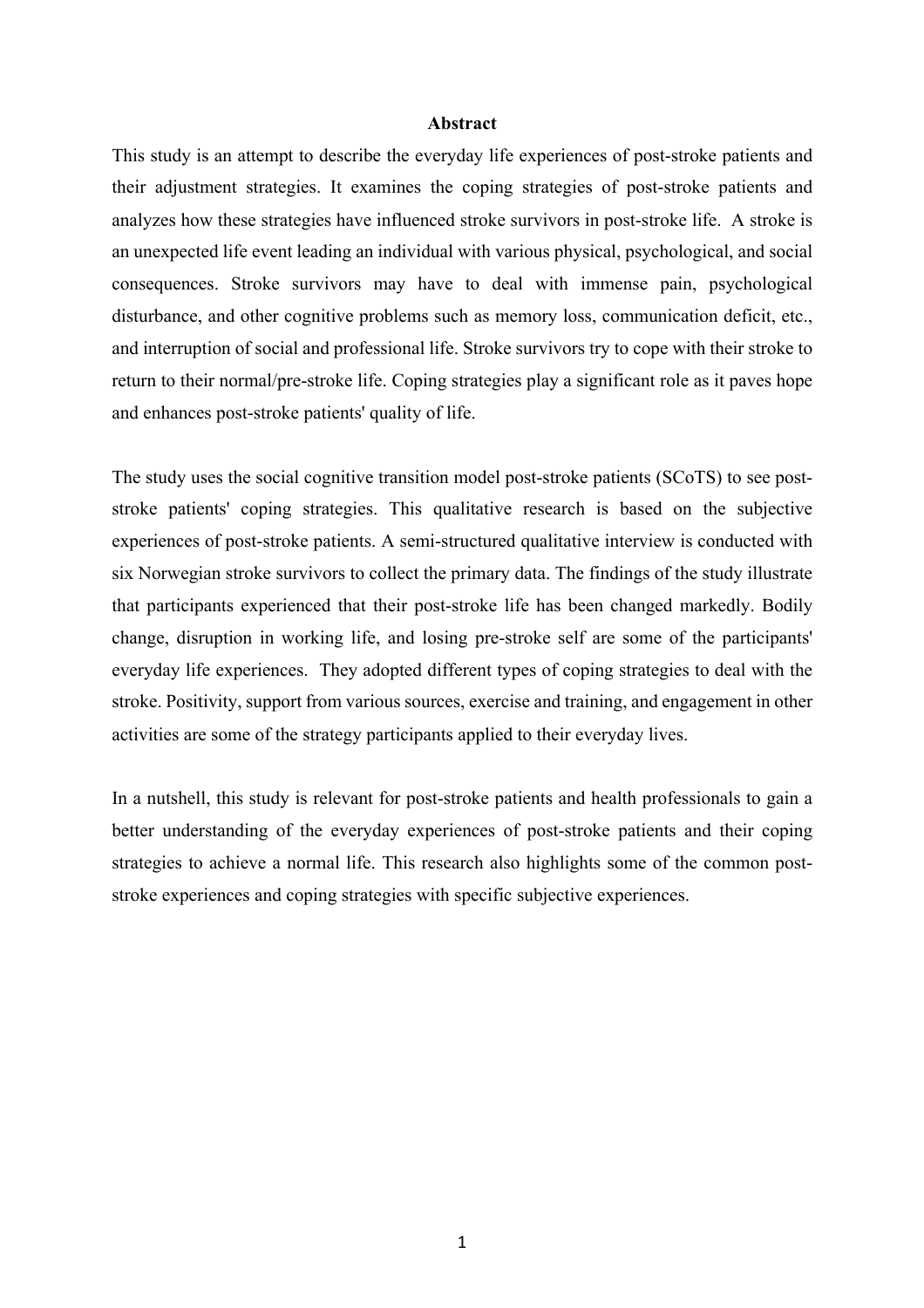#### **Acknowledgment**

First of all, I would like to thank the participants who participated in this study and shared their valuable thoughts and stroke experiences. This study would not have been possible without their trust in me and without their support and involvement.

Secondly, I would like to thank my supervisor Dag Jenssen for believing in me and helping me explore my abilities. This research would not have shaped its journey without the guidance and motivation of my supervisor. I couldn't stay thanking the Norwegian Institute of Public health for providing the best possible resources and opportunities in facilitating this thesis work. I would like to thank Storbyuniversitet (OsloMet) for allowing me to study in Oslo, Norway. I am ever grateful to my family and friends who made Norway my second home. Thank you for being there for me.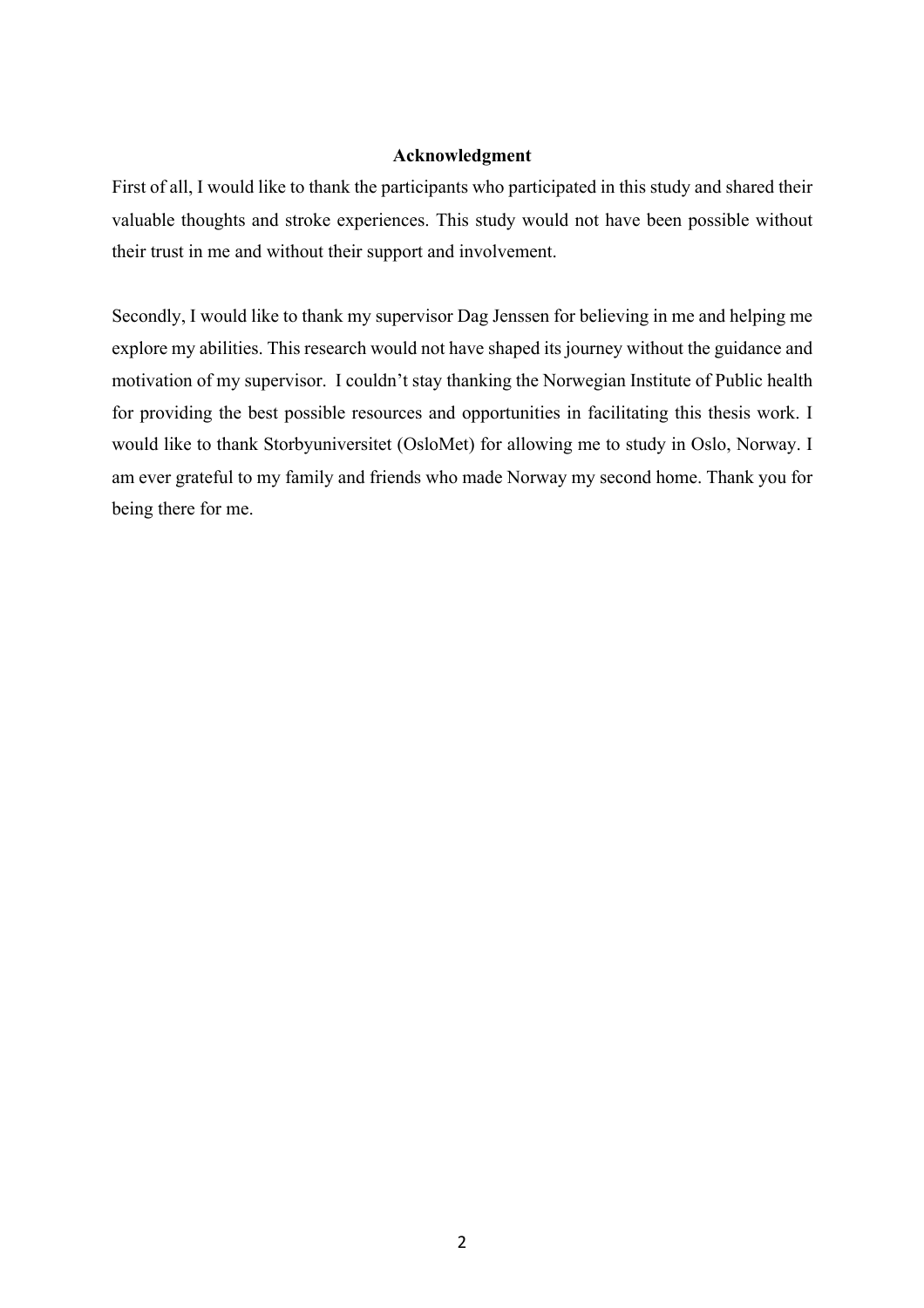# **Table of Contents**

| 4. ANALYSIS OF EMPIRICAL DATA: A FRAMEWORK FOR THE FOLLOWING CHAPTER 33 |  |
|-------------------------------------------------------------------------|--|
|                                                                         |  |
|                                                                         |  |
|                                                                         |  |
|                                                                         |  |
|                                                                         |  |
|                                                                         |  |
|                                                                         |  |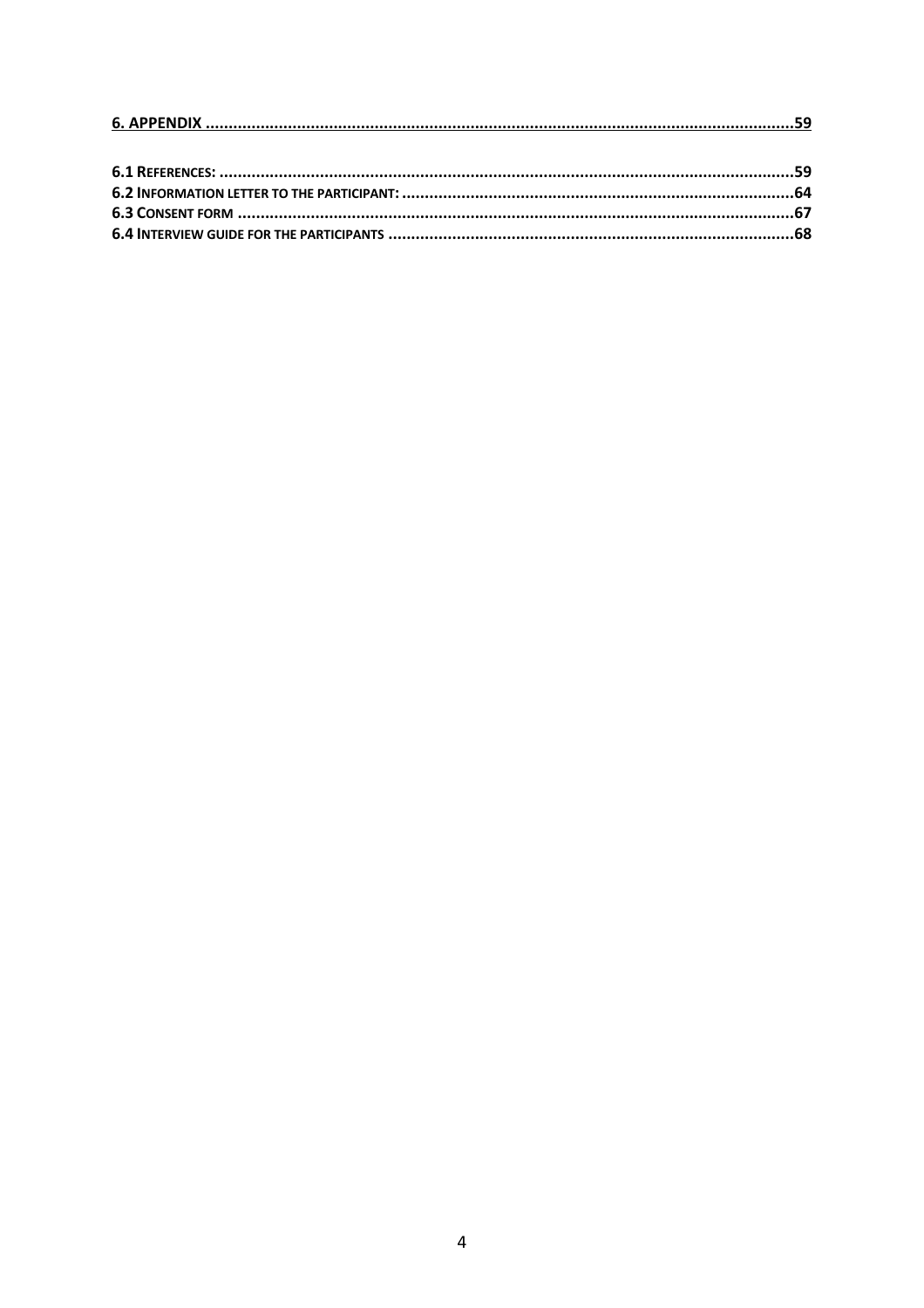# 1. Introduction:

# 1.1 Epidemiology:

Cerebrovascular accident (CVA), stroke, or "brain attack" is one of the leading causes of death and acquired disability in adults in the world today. Stroke is a global health problem and ranked as the second most common cause of death (Lozano et al. 2012) and a third most common cause disability-adjusted life years (DALYs) worldwide (Murray et al. 2012) according to the estimate from the global burden of diseases, injuries and risk factor studies (GBD 2010). Different factors are related to the increase in stroke survivors and people affected by the stroke of which improved stroke care, aging, and growth of the population combined with the increased prevalence of many modifiable stroke risk factors play an important role (Feigin et al. 2016).

In high-income countries, stroke incidence has been decreased by 42% in the last four decades (O'Donnell et al. 2010). There is no apparent reason for the differences between high and low low-income countries. Still, it is supposed that low and middle-income countries lack the same advancements in acute stroke care and secondary stroke prevention measures as seen in highincome countries in recent decades (Ovbiagele and Nguyen-Huynh 2011).

Despite the progress in private mention and treatment of stroke in the European nations, the number of strokes is set to rise due to the increase in Europeans' proportion over 70. The global burden of stroke in Europe predicts that between 2015 and 2035, there will be a 34% increase in the total number of stroke events in the EU union from 613,148 in 2015 to 819,771 in 2035 (Stevens et al. 2017). It is also expected that stranding coronary artery disease together will be the leading cause of lost healthy life years by 2020 (WHO 2000).

#### 1.1.1 Stroke in Norwegian Context:

Norway is a comparatively wealthy country with a high life expectancy (81.9 years as of 2015) and a universal public health care system. It has a population of over 5 million with an increase from 4.86M to 5.17M (6.4%) and the number of individuals aged 60 and above increases from 0.96M to 1.06M (10.4%) between 2010 and 2015 (Rand et al. 2019). As in other high-income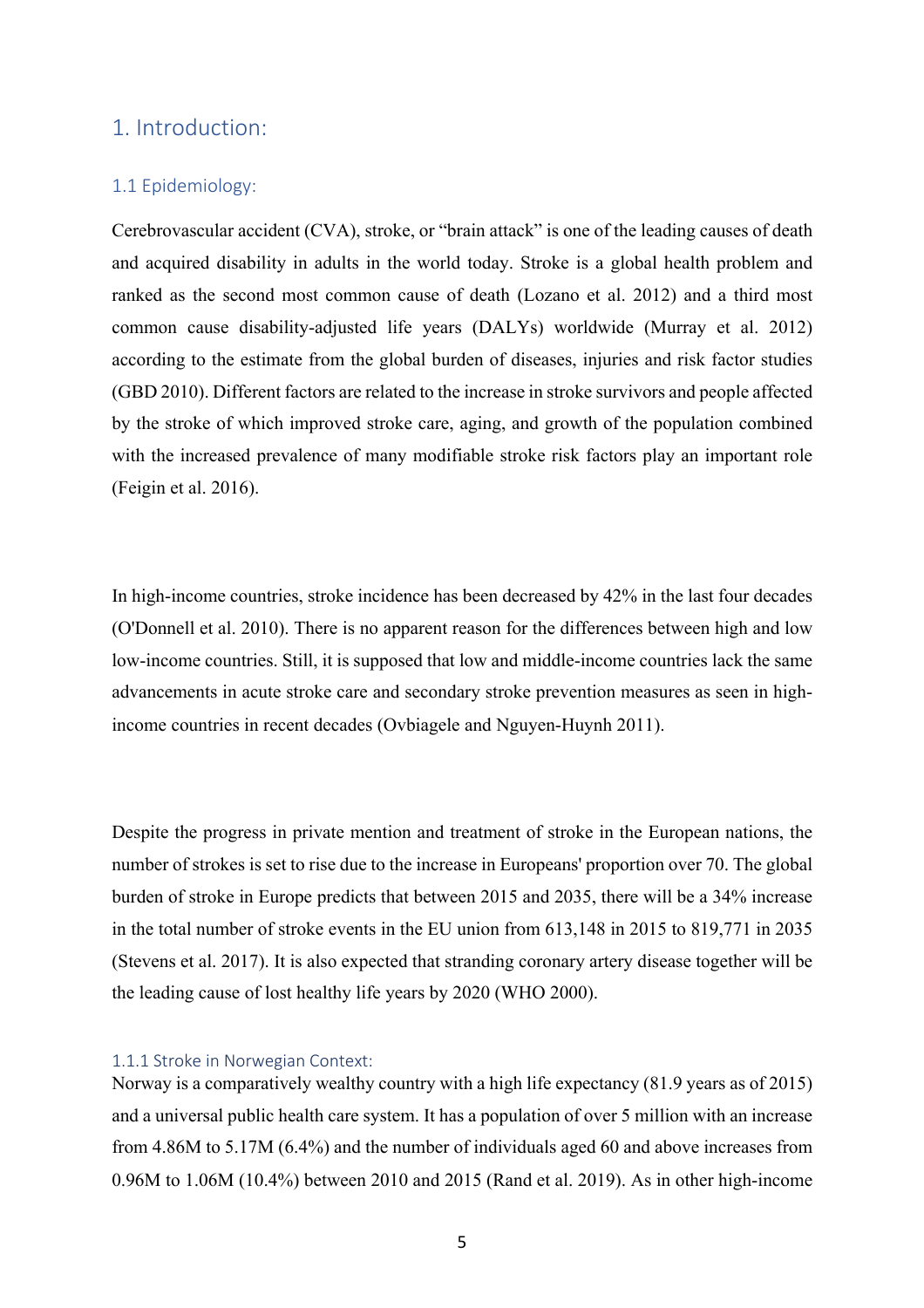countries, there is a decreasing trend in the mortality from stroke in Norway in recent decades (Indredavik, Ellekjær, and Selmer 2008). Incidence rates for strokes have also declined in Norway over the last couple of decades, from estimates approximately 400 per 100,000 people at risk (PY) before 2000 (Ellekjær et al. 1997) to around 200 per 100,000 PY based on reports by the National Institute of Public Health (NIPH) in 2015 (Rand et al. 2019). Between 2010 and 2015, 53,431 unique individuals were admitted to Norwegian hospitals with a primary stroke diagnosis and 6315 additional individuals were registered as dead due to stroke, for a total of 59,746 unique individuals (Rand et al. 2019). According to Rand et al (2019), there has been a substantial decrease in the incidence of an ischemic stroke while hemorrhagic stroke incidence remained relatively unchanged. If this trend continues, there will be a continued decline in Norway's overall stroke incidence over the next decades. It is also expected that the incidence of stroke will decline markedly in Norway in the coming years due to the increase in the elderly population (Russell, Dahl, and Lund 2007).

Stroke is still one of the leading causes of death and disabilities in Norway. Approximately 15000 people are affected with stroke, functional loss in the forms of various motor, cognitive, and emotional difficulties are common (Buseth 2013). The mean age for the first stroke in Norway is 75 years for men and 78 years for a woman (Engstad et al. 2012). Lifestyle factors like smoking, physical inactivity, obesity, unhealthy diet contribute to the relatively high incidence of stroke in Norway (Russell, Dahl, and Lund 2007). According to Wekre (2004), approximately 50-60,000 Norwegians live with the consequences of stroke of which 2/3 cases of multiple handicaps like paresis (75-85%), aphasia (20-25%), and cognitive or behavior disorders (10-50%).

#### 1.1.2 Pathophysiology:

According to the WHO criteria, stroke is defined as the rapidly developing clinical signs of focal (at times global) disturbance of cerebral function lasting more than 24 hours leading to death with no apparent cause other than that of vascular origin (Aho et al. 1980). There are two major types of stroke, ischemic and hemorrhagic. Eighty-five percent of strokes are ischemic and result from occlusion of a cerebral vessel with subsequent brain ischemia and infarction, which may be caused by emboli or atherosclerotic thrombi (Toole, Murros, and Veltkamp 1999). Fifteen percent of all strokes are hemorrhagic. Two-thirds of hemorrhagic strokes are caused by intracerebral bleeding, the remaining one-third may be attributed to aneurysmal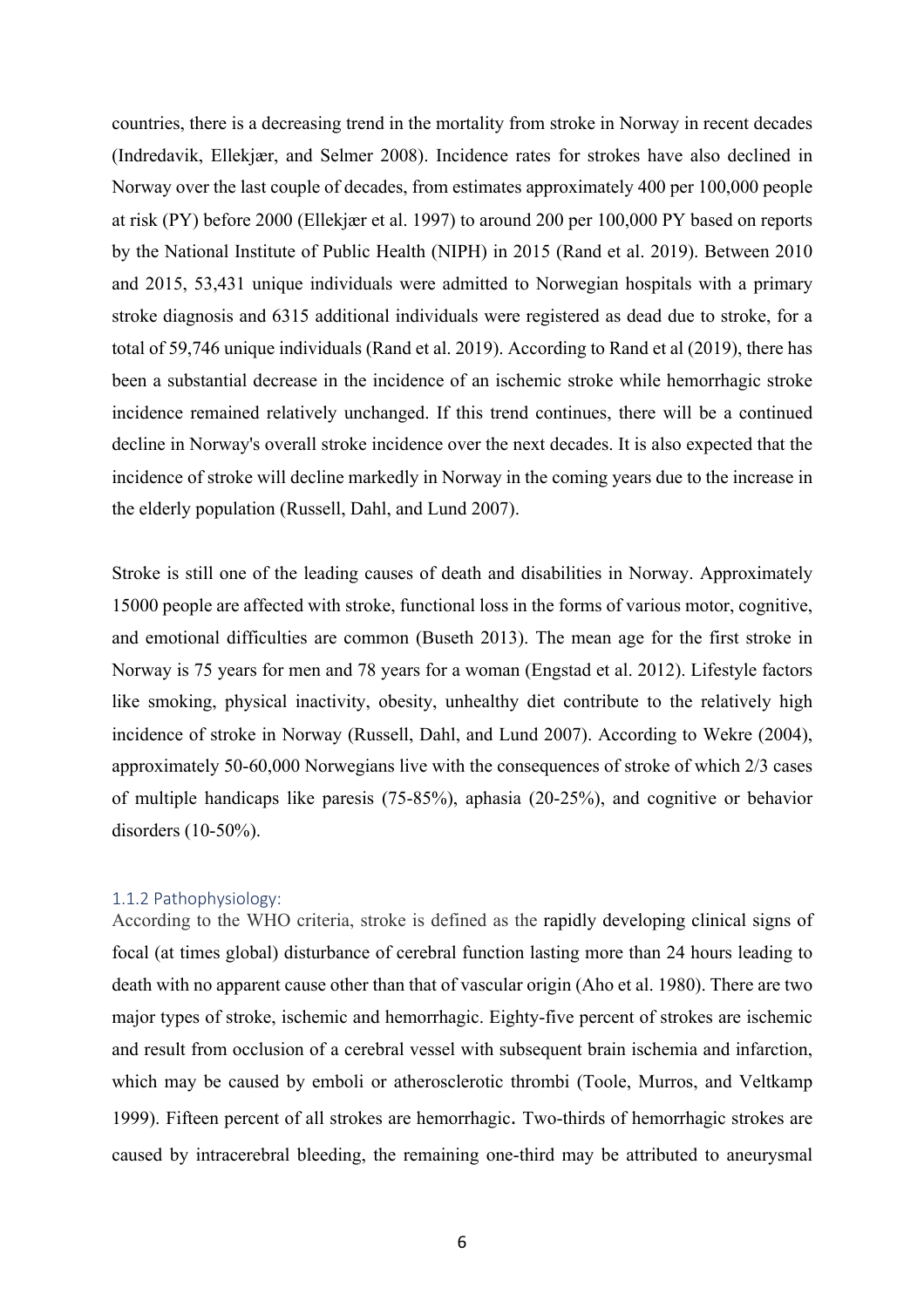rupture and subarachnoid hemorrhage (Felberg and Naidech 2003). The underlying pathogenic mechanism for cerebrovascular accidents is the interruption of blood flow and the delivery of essential oxygen and glucose to the brain tissue. The brain does not store glycogen and requires 60-70 mL of perfusion per 100 g of tissue per minute for normal function (Felberg and Naidech 2003). A drop in the blood flow to 25 mL/100 g/min leads to neuronal ischemia, energy failure, and neurologic symptoms, followed by irreversible tissue damage within minutes (Toole, Murros, and Veltkamp 1999).

The INTERSTROKE study of risk factors for stroke found five risk factors accounted for more than 80% of the global risk of all stroke (ischemic and intracerebral hemorrhagic). Hypertension, current smoking, abdominal obesity, diet, and physical activity were the prominent ones. Besides, diabetes mellitus, alcohol intake, and other psychosocial factors were also responsible for stroke onset (O'Donnell et al. 2010). Cardiovascular disease like coronary artery disease, valvular pathology, arterial fibrillation increases the risk of stroke to a greater extent (Engstad et al. 2012).

#### 1.1.3 Impact of stroke:

Stroke is a sudden and often traumatic major life event that usually occurs with minimal warning and, for many, results in life-changing consequences with which affected people must cope (The Lancet 2005). It is an unexpected life event leaving an individual with various degrees of mental and bodily consequences. Life after stroke is certainly tough for all who experienced it. Stroke survival may have to deal with immense pain, memory loss, and other cognitive problems such as communication problems and personality changes. Many studies show that post-stroke effects have a major impact on return to work, social participation, coping with everyday activities, participation in recreational activities, and quality of life. After the stroke, there may be a major disruption to adapt to a new life with altered functional ability. The loss of functional abilities after stroke can lead to self-concept changes, with stroke sufferers describing a sense of no longer being normal and loss of one's real self. (Becker 1993).

#### 1.1.4 Medical Complication after stroke:

Stroke is often complicated by medical problems that require recognition and specific treatment. Medical complications can occur early or late after stroke and the types of problems that develop vary over time where some of these are preventable with good medical care,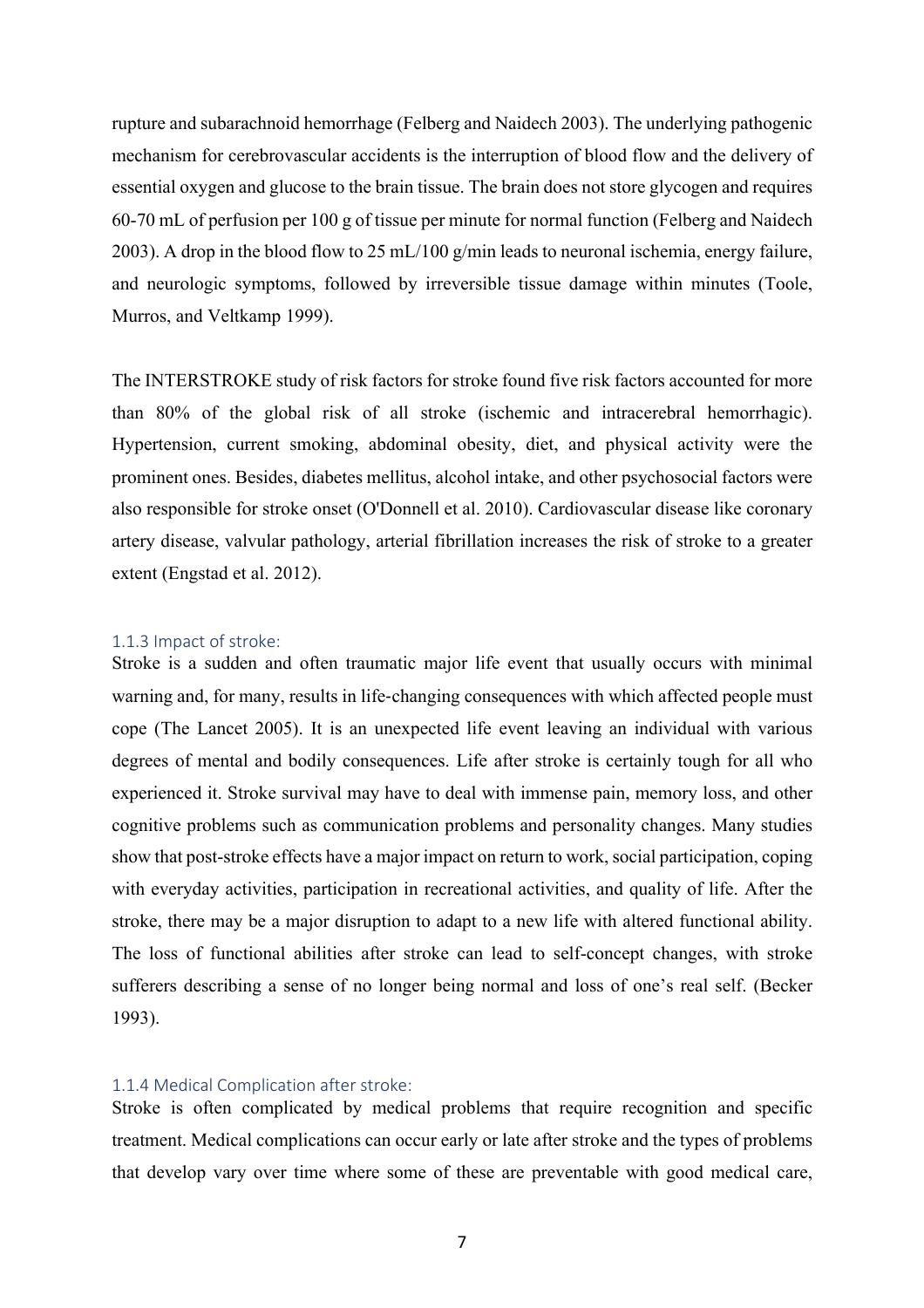whereas others are unavoidable (Stein 2004). Medical complications are common among individuals who have had a stroke, increasing the length of hospitalization and the cost of care (Kumar, Selim, and Caplan 2010). The severity of stroke is the main factor associated with different complications because patients with severe stroke had more complications than those with mild to moderately severe stroke (Dromerick and Reding 1994). Medical complications can hinder functional recovery and are associated with poor functional outcomes after adjusting for stroke severity and age (Johnston et al. 1998).

Most medical complications develop within the first few weeks after the stroke event (Johnston et al. 1998). Some events such as cardiac abnormalities, dysphagia, and pneumonia are early after stroke onset, whereas venous thrombosis, pressure sores, and falls can occur after several days. Many medical complications are preventable; when it is not possible early recognition and treatment can be effective in ameliorating these events early in their course (Kumar, Selim, and Caplan 2010).

The structural changes in muscle tissues start as early as four hour after the brain damage and within the first week after the stroke, muscle weakness develops not only in the affected limb but also on the contralateral limb (Scherbakov et al. 2013). Neurological consequences such as limb paresis or immobility could also predispose the stroke survivors to falls and fractures.

#### 1.1.5 Stroke care and rehabilitation:

More than one-third of patients are functionally dependent or dead at three months after stroke, and up to 90% of stroke survivors are left with functional deficits despite recent improvement in acute stroke treatment (Bettger et al. 2017). A multidisciplinary rehabilitation program remains the mainstay of treatment to improve functional recovery beyond 3 months of stroke onset (Winstein et al. 2016)

The purpose of rehabilitation is to limit the impact of stroke-related brain damage on daily life using a mixture of therapeutic and problem-solving approaches (Smith 2010). Rehabilitation is relevant to both initial stroke recovery and later recovery. Early rehabilitation (first few weeks) uses techniques that seek to influence the potential for neuroplastic change, and later rehabilitation encourages adaptive responses and coping strategies based on educational and psychological theory (Jørgensen et al. 1995).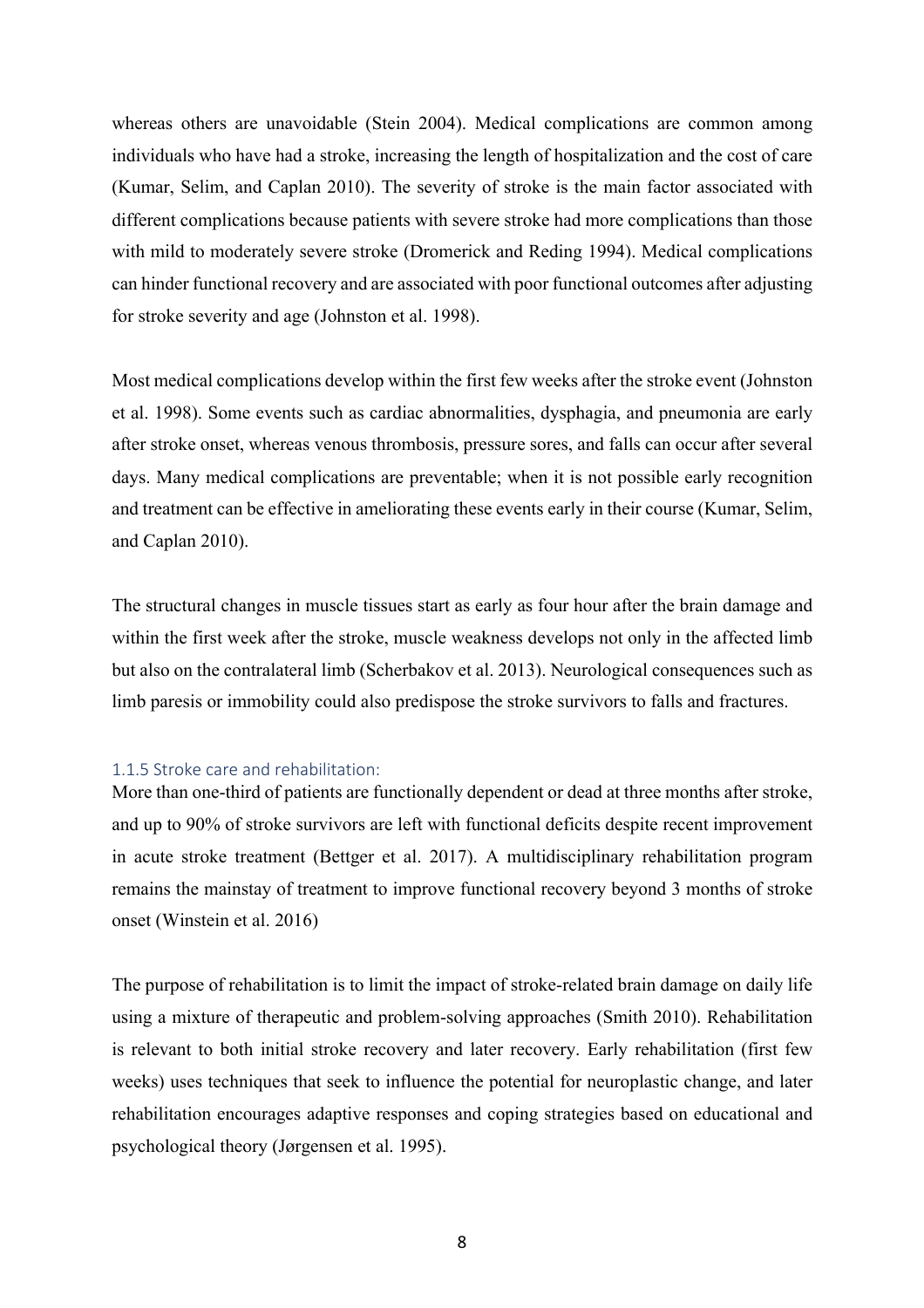According to Duncan et al. (2005), stroke rehabilitation begins as soon as the diagnosis of stroke is done and life-threatening problems are alleviated during the acute hospitalization phase. During this phase, the major priority is to prevent recurrent attacks and complications, ensure proper management of general health function, mobilize the patient, encourage resumption of self-care activities, and provide emotional support to the patient and family. Stroke rehabilitation is a multidisciplinary approach and there is the involvement of different professionals like physical medicine, occupational therapy, physiotherapy, speech therapy, nursing, and varying therapeutics (Duncan et al. 2005). The stroke survivors either go too long-term care in the community or begin rehabilitation either at home or at a rehabilitation center (Pecotić-Jeričević et al. 2008).

#### 1.1.6 Stroke and coping:

Stroke causes a variety of physical and psychological challenges and manifestations. Stroke patients might see the changes in the capacity for social functioning, social relations, and selfconcept. These stroke experiences have been described in three phases: (1) acute phase (2) improvement/rehabilitation phase and (3) stable post-rehabilitation phase (Kaufman 1988). In the first stage, stroke patients struggle with dysfunction and discontinuity. The second stage is the stage of transition where stroke patients may return home. The third stage is improvement and rehabilitation where stroke patients try to apply different strategies to cope with the stroke. Lazarus and Folkman (1984) have defined coping as the sum of cognitive, emotional and behavioral efforts that aim to handle particular stressors in various situations, whether the situation is demanding or frustrating is decided by the individual. Coping plays an important role in stroke survivors' lives as it gives hope and positively influences the quality of life. Coping after stroke might depend on different cognitive systems and life situations where other influencing factors include individual personality traits and the choice of coping style (Persson et al. 2017). In one of the review articles on coping strategies and health-related quality of life (HRQoL) after stroke, well-being was related to using active coping strategies (Lo Buono et al. 2017). Helpful strategies during recovery seemed to be information seeking, participation in rehabilitation, problem-solving, and engagement in activities (Ch'Ng, French, and McLean 2008).

#### 1.2 Significance of the study:

As already mentioned, stroke can have a major impact on anybody´s life. Stroke may lead to various physical and psychological disabilities. A lot of academic research has been done on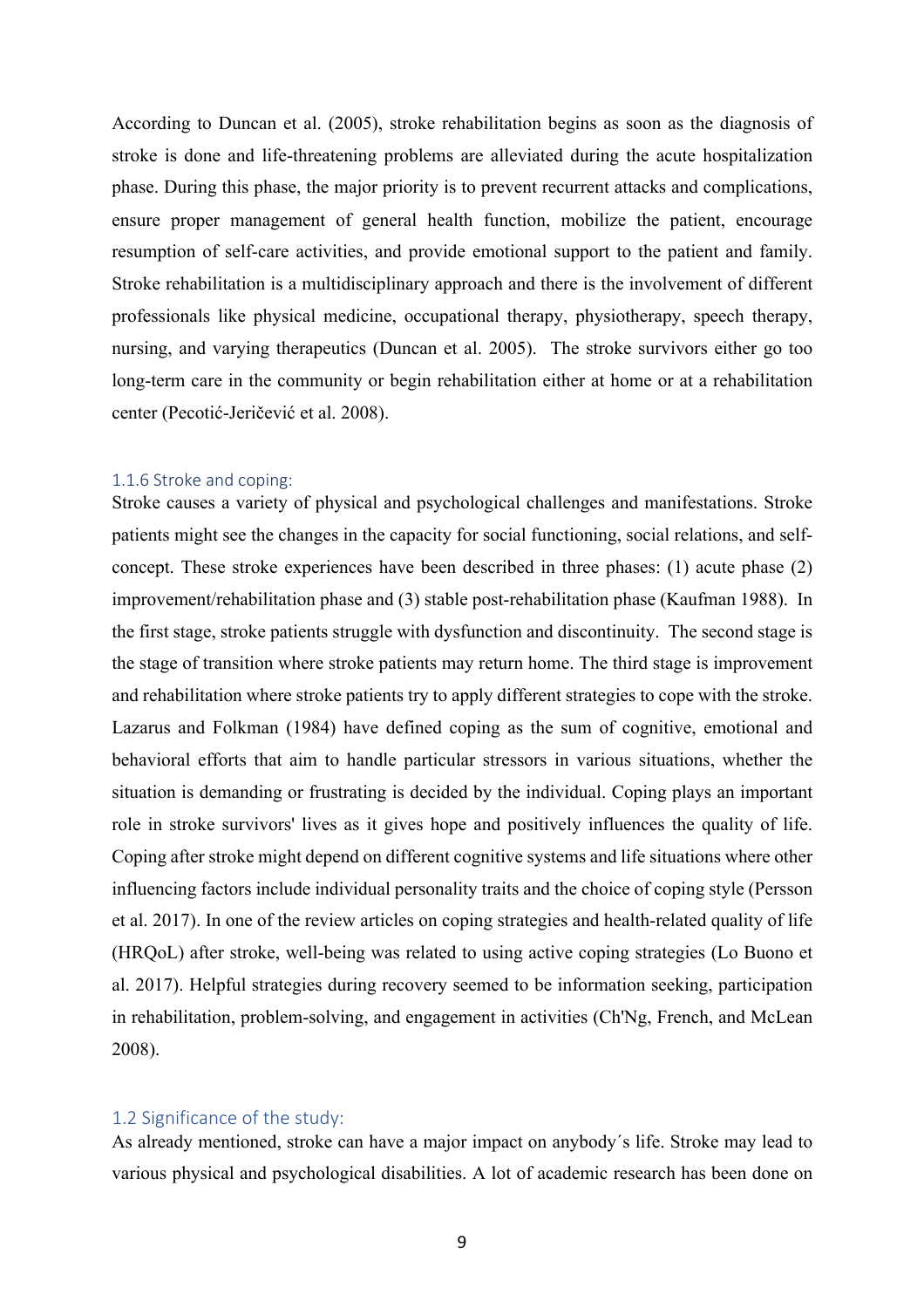how to prevent and treat stroke. Still, comparatively, little study has been done on post-stroke patients' everyday life experiences and their response to stroke and coping with everyday life. Post-stroke patients' everyday life experiences include cognitive, communicative, physical, social, and psychological deficits, which they struggle within the post-stroke phase. Geyh et al. (2004) write that post-stroke patients' whole situation should be taken into account such as emotional, cognitive, and social, as that gives a detailed picture to cope with stroke.

This study attempts at how post-stroke patients identify their challenges and how they deal with that particular challenge. Exploring post-stroke patients' everyday life experiences and their coping strategies is essential in planning for successful recovery (Eftekhar et al. 2010). As he further points out, future knowledge and resources that are considered necessary to meet the helpful coping strategies are always needed. Kirkevold (2010) claims that a new line of relevant research focusing on post-stroke patients' experiences and their coping strategies can provide new insights into effective coping strategies and to an extent rehabilitation care. Poststroke patients' everyday life experiences and their applied adjustment strategies may be useful for other post-stroke patients to cope with the stroke.

This study aims to explore the everyday life experiences of post-stroke patients and their adjustment strategies to stroke. The present study will focus on the adjustment strategies of stroke patients facing physical, emotional, psychological, and cognitive challenges. Adjustment strategies have a significant role in stroke patients as it gives both positive and negative transition. Throughout their post-stroke life, many choose to collaborate closely with their doctors and physiotherapists and become better informed about their situation and treatment; many people change their diet, believing that this would prevent a recurrence. These adjustment strategies can bring a positive transition in post-stroke patients' life where they learn to adapt themselves to the disease.

On the other hand, many stroke patients suffer from the clinical manifestation of relationship and sexual difficulties, pain, a psychological manifestation of anxiety, depression, and loss of self-image and self-worth, leading to negative transitions like suicidal attempts. This thesis's overall purpose is to explore the everyday experiences of stroke survivors and identify adjustment strategies used by them during their recovery and to enhance understanding of these strategies to manage stroke. The specific aims of the study are to: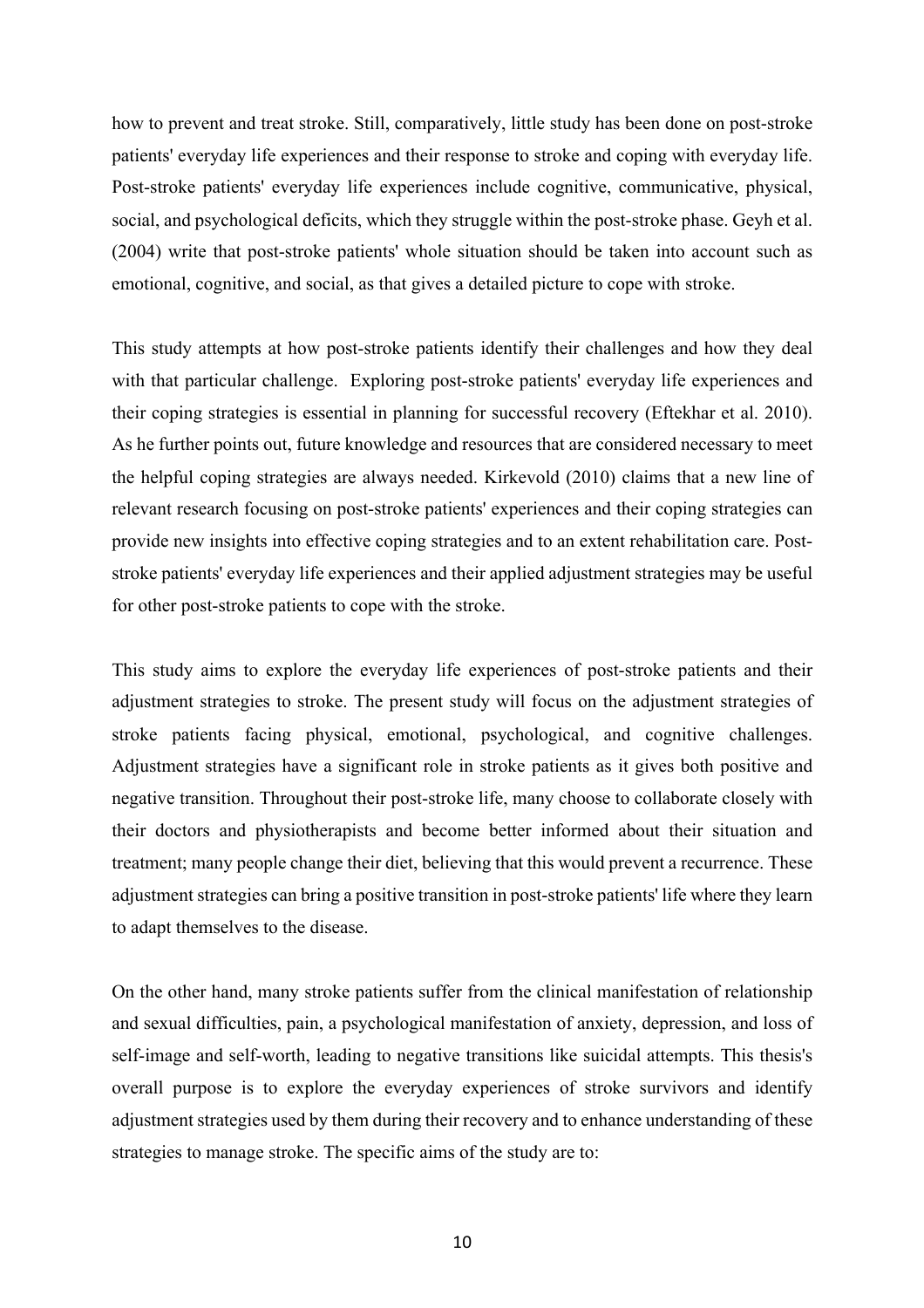- Describe the everyday life experience of the post-stroke patients,
- What coping strategies do they use to cope and how has it affected them in the poststroke phase?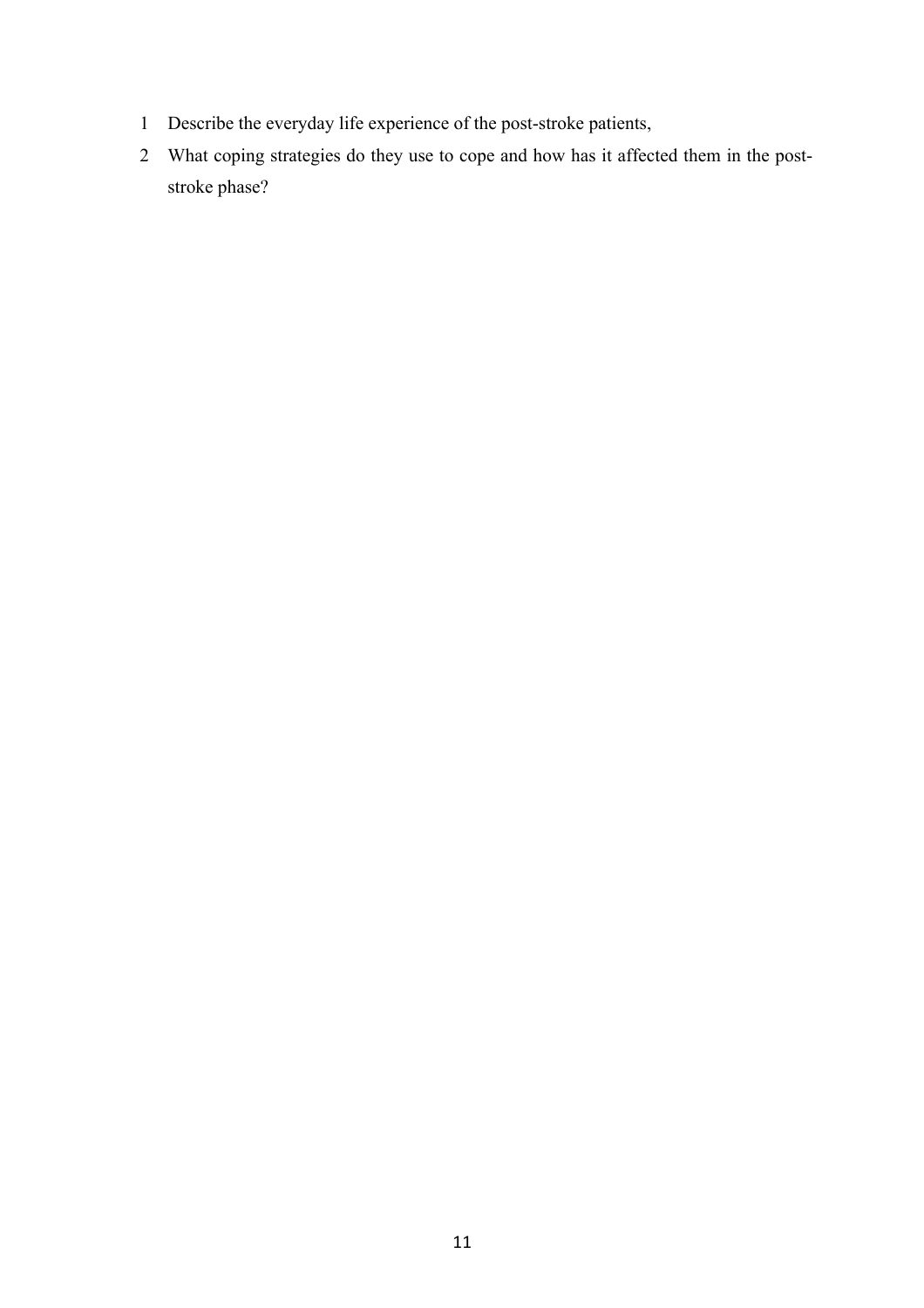# 2 Literature Review:

This review evaluates the literature on coping strategies following stroke as well as social cognitive theory. Empirical research is reviewed and critiqued in terms of methodology, findings, and limitations regarding the research question of this thesis:

1.To describe the everyday life experience of post-stroke patients.

2.What coping strategies do they use to cope, and how it has affected them in the post-stroke phase?

Theoretical models for coping strategies to stroke are drawn upon to illuminate the findings. Systematic searches were completed using various databases (Ebscohost, PubMed, Oria, Google scholars). Fourteen papers were identified and categorized according to two research questions.

# 2.1 Stroke experience, and it is varying over time:

A stroke is an interruption of blood supply to the brain, which stops oxygen supply and nutrients, resulting in brain tissue damage (WHO 2015). Stroke is one of the leading causes of death and disabilities in Norway. Every year approximately 15000 people are affected with stroke; functional loss in the forms of various motor, cognitive, and emotional difficulties are common (Buseth 2013).

The advanced medical intervention in the current era has significantly helped people survive a stroke, which means people live with the consequences of stroke. The most common stroke consequences are physical (paralysis and weakness, difficulties with mobility, pain, n, and fatigue). Sensory impairment, such as eye movement problems, visual loss, and communication deficits, is common in stroke patients. Besides physical difficulties, cognitive impairment and psychological complications make the life of stroke survivors more complicated.

Eight studies were identified out of fourteen that have used the qualitative method to explore the stroke experience and its varying over time. Six of the studies and an interview (Carlsson 2018), (Kirkevold et al. 2012), (Williams and Murray 2013), (Carlsson, Möller, and Blomstrand 2009), (Kuluski et al. 2014), (Moorley 2015). One of the studies used a series of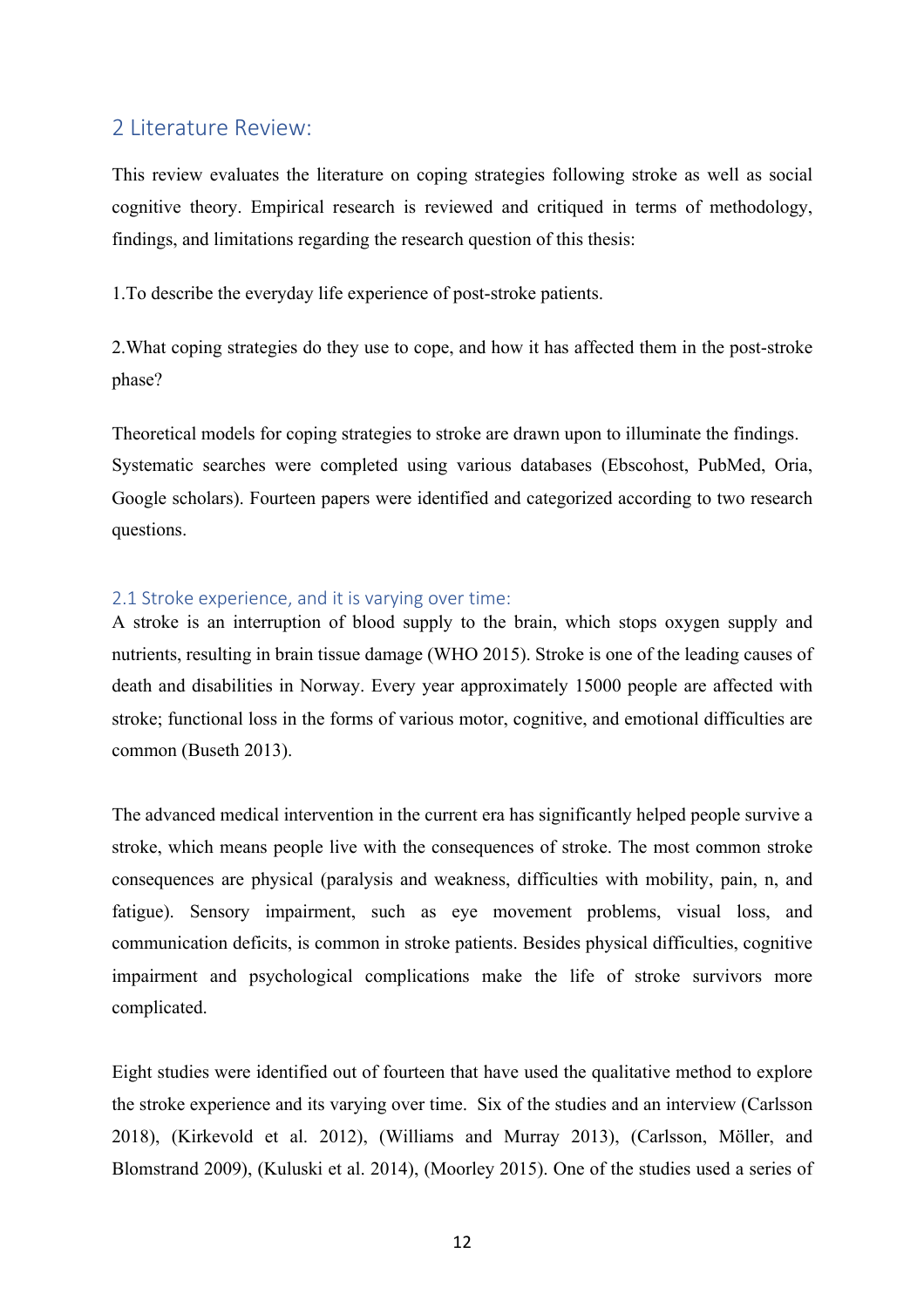the focus group (Ch'Ng, French, and McLean 2008), and direct content analysis method was used in one of the studies (Kuluski et al. 2014).

These studies frequently described the experience of stroke in individual life. The findings of these studies can be grouped into two major themes: psychological experience and physical experience. Growth of depressive symptoms over time for post-stroke patients (Kouwenhoven et al. 2011), the experiences of sensory impairments in the upper limb of stroke survivors (Carlsson 2018), the experience of fatigue by the stroke patients (Kirkevold et al. 2012), lived experiences of occupational adaptation of stroke patients (Shoshannah Williams 2013), the physical, psychological challenges of stroke suffers during recovery (Ch'Ng, French, and McLean 2008), the co-occurrence of positive and negative feelings of stroke survivals (Carlsson, Möller, and Blomstrand 2009), the experiences of stroke as a disabling life situation among young people (Kuluski et al. 2014), the lived experiences on life after stroke among a group of African Caribbean women (Moorley 2015) are some of the major psychological and physical experiences of stroke survivors presented in these studies.

# 2.2 Stroke as a Physical Experience:

The physical experience of stroke patients has been described by Ch'Ng, French, and McLean (2008), Kirkevold et al. (2012), Kuluski et al. (2014), where stroke survivors struggled to maintain a normal life in response to the physical difficulties. Major physical symptoms in the stroke survivors included paralysis, loss of mobility, difficulty with vision, cognition, and communication difficulties(Ch'Ng, French, and McLean 2008). Both mental and physical fatigue was another disabling factor in the post-stroke phase. The factor most consistently related to post-stroke tiredness was poor functional status (Kirkevold et al. 2012). The impact of different disabilities and poor functional status on the day-to-day tasks realized by stroke survivors is an attempt to resume their previous life.

The lost abilities made them realize that their life had changed completely after the onset of stroke, and they were struggling to adapt themselves to the new life which was full of difficulties (Ch'Ng, French, and McLean 2008). The impact of physical disabilities on the day to day tasks was a major experience of stroke; many stroke survivors reported a gradual realization of the extent of change they faced as they attempted to resume their previous lifestyle. The experiences of stroke are varying while adapting to the new life which is the life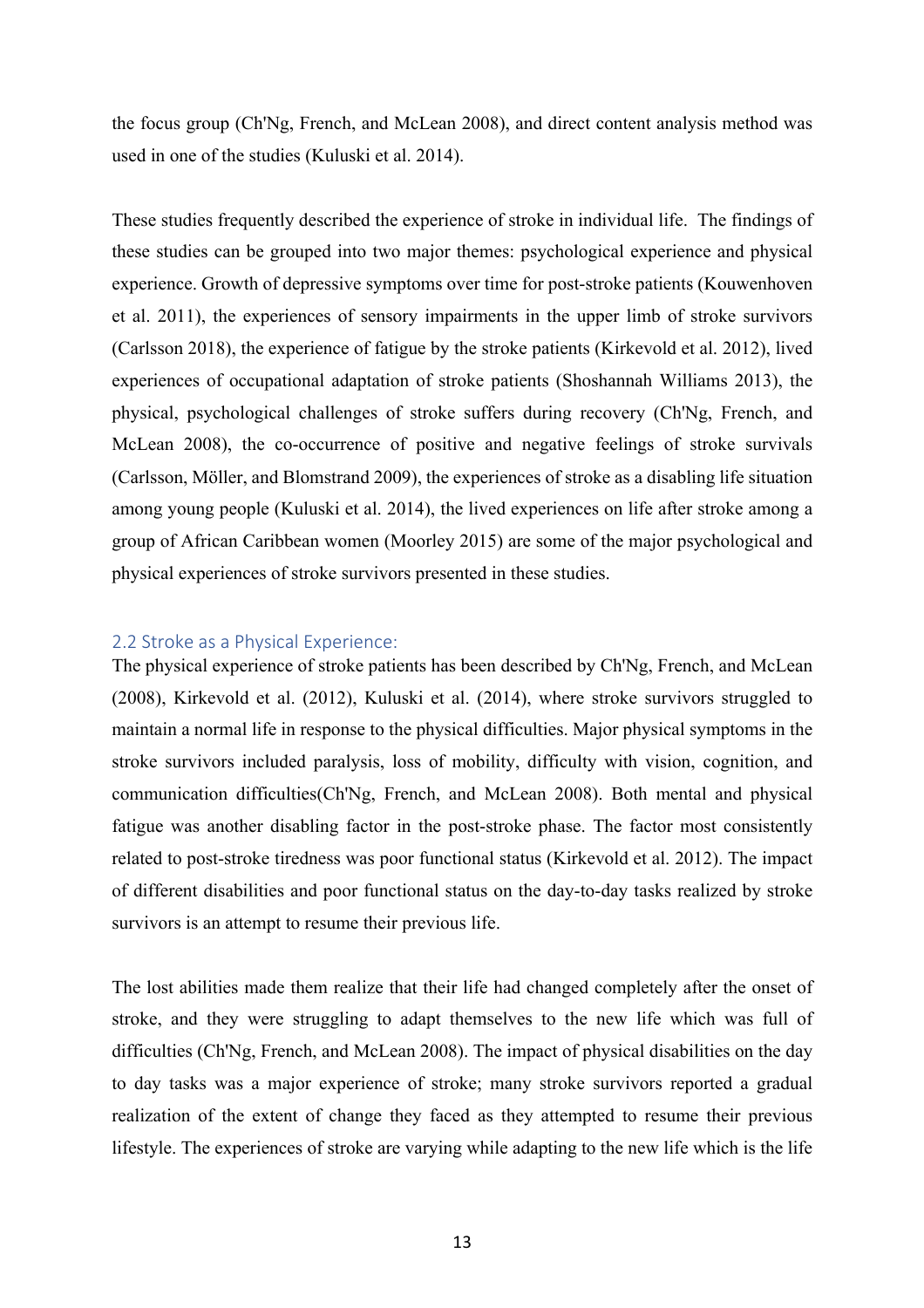after stroke, and many participants of this study have experienced the lost abilities, and life changed during their recovery process.

Kirkevold et al. (2012) describe fatigue in their study as a physical experience and how they vary over time. Fatigue could be experienced as physical or mental or both physical and mental, but I will include fatigue only to the physical aspect. Their study shows that feeling fatigue is an aspect of post-stroke life, and post-stroke patients might have to deal with many obstacles to maintain balanced actions and reactions. These experiences could change over time, and it seemed to have a less negative impact on life as time passed. Their study which followed the stroke survivors over two years found that 59%, 44%, 38%, and 40% of the stroke survivors experienced fatigue respectively at 10 days, 3 months, 12 months, and 2 years of post-strokes but after that, the level stayed constant. The factor most consistently co-related to post-stroke fatigue was poor functional status.

Kuluski et al. (2014) write about the experience of stroke as a disabling life situation among young people. The participants expressed that to be affected by a life-challenging disease at a young age was shocking in many ways. They further mentioned that stroke leads to psychological consequences for them and their young kids because they continued to experience impairments and disruption in their personal and work lives. Stroke survivors identified fatigue, speech and memory impairment, mobility restrictions, pain, and muscle spasticity more devastating. These challenges made them realize that they were back in their childhood with a sudden loss of their former selves. Carrying out everyday activities and socializing with family, friends were also described as severely affected after stroke. Many participants discussed the struggle in maintaining a relationship with their spouses. Loss of employment at a young age was shocking for many participants as they were the family's bread earner.

# 2.3 Stroke as a psychological experience.

The psychological experience of the stroke patients has been discussed in the study of Ch'Ng, French, and McLean (2008) (Kouwenhoven et al. 2011) Carlsson et al. (2009) (Williams and Murray 2013). Ch´Ng French and McLean (2008) and Kouwenhoven et al. (2011) write about the post-stroke depression and diagnosis, rehabilitation, and recovery process of stroke patients. Both of these studies significantly address the psychological consequences of poststroke patients.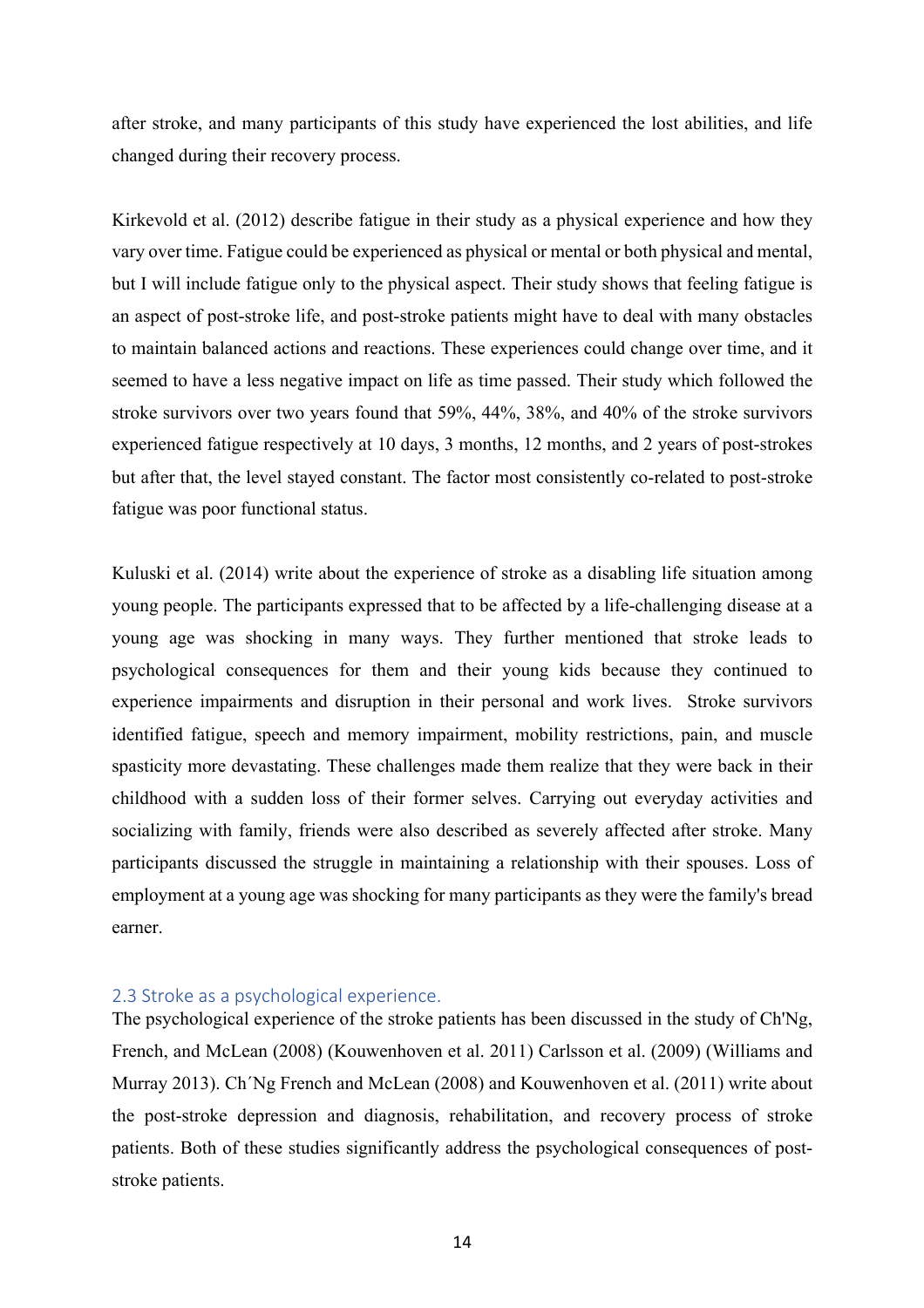Ch'Ng, French, and McLean (2008) mentioned psychological challenges such as anxiety, depression, and decreased self-esteem in their study. Most of the participants in their study described a sense of confusion even after the diagnosis because they could not accept the loss they were facing due to stroke. Anxiety and depression was a critical challenge because they were uncertain about their recovery. Distress was connected with the hobbies and activities of stroke patients. Hobbies and activities were directly connected to distress as those were major sources of happiness and pleasure. Life was not normal after stroke for many participants which resulted in frustration, anger, and despair. DA decrease in self-esteem was also noticed in the participants because they couldn't perform all the activities which they could easily before the onset of the stroke.

Kouwenhoven et al. (2011) also describe the similar psychological consequences of post-stroke patients in their study. This study found that post-stroke depression could lead to poorer outcomes in stroke survivors in the process of recovery and rehabilitation. The non-depressed stroke survivors accepted the stroke-related disability, whereas the depressed survivors referred to themselves as useless and could not accept it. Depressive symptoms such as fatigue and tiredness, sleeplessness, lack of energy and emotions of sadness and frustration, and helplessness feelings were common in the stroke survivors. Episodes of anger, anxiety, frustration were some of the common experiences described by the participants. They also mentioned that crying was frequent after the outset of the stroke. This study further discovered that unpleasant feelings such as sadness, loss of pleasure, self-criticism, loss of energy, suicidal thoughts were also connected to stroke survivors.

Carlsson et al. (2009) also mentioned persistent cognitive and emotional dysfunction in his study. The participants expressed fear of a new stroke and were uncertain in every aspect of life because they could not manage difficult life situations. Negative thoughts and views about life were also discussed in the study. Participants blamed themselves for being misfortune because of the stroke. Feeling of uncertainty, worry, distress, and confusion were also discussed by the participants.

The participants have expressed similar types of experience in the study by Williams and Murray (2013). For many having a stroke was an extreme shock because it brought unexpected changes in their lives. Being trapped inside the house with limited occupational choices leads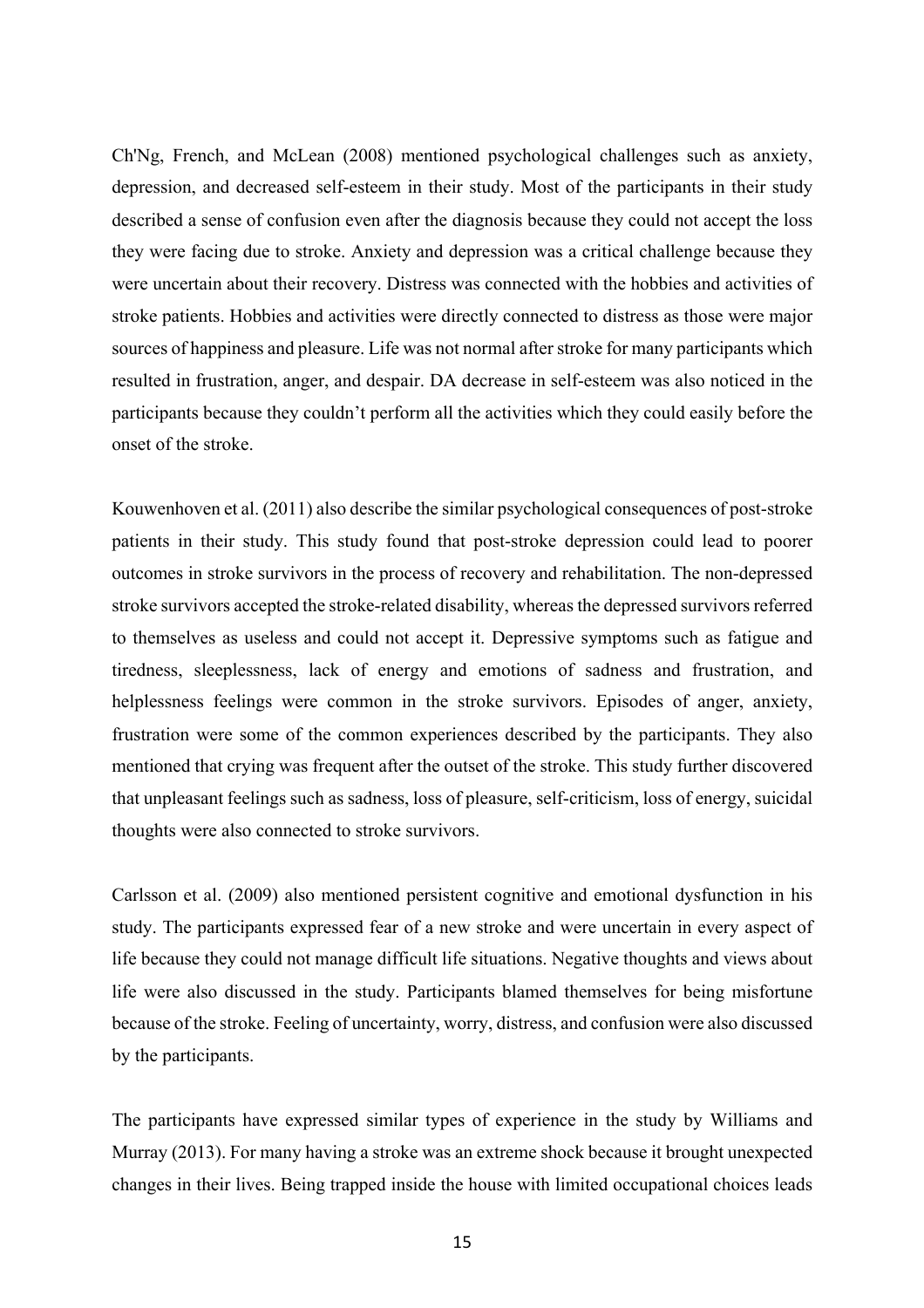to a feeling of hopelessness and a decrease in occupational engagement motivation. The feeling of frustration and confinement was noted in participants due to the reduced social contact and the limited number of available occupations. They could no longer perform occupations like weeding, gardening to the previous standard. It was also observed that the participants were in fear and apprehension due to limited mobility and compromised balance.

# 2.4 Coping strategies:

This study includes several pieces of literature as a secondary source of data collection. These literature works have been thoroughly reviewed and try to find out whether they have some coping/adjustment strategies or not, if yes, what kind of coping strategies and how coping strategies enable stroke patients in their recovery process.

# 2.4.1 Individual and group coping strategies

Several coping strategies are used by stroke patients to cope with the everyday difficulties. These strategies can be divided into individual coping strategies and group coping strategies (Moorley, Cahill, and Corcoran 2016). Individual coping strategies refer to the personal approaches applied by the stroke patients; for example, it could be self-motivation, strength, determination, religious belief in god, etc. Group coping strategies refer to support from family, friends, support groups, or medical professionals. Different types of coping mechanisms are used by the stroke patients in different qualitative and quantitative studies, either individual or group based.

In a study by Carlsson (2018), it has been found that the participants used several personal coping strategies that were used to ease everyday activities like personal care, household, and leisure activities. The participants accepted that the affected limb would not recover, so they avoided using limb for everyday activities. Placing the keys in the pocket of functioning hand, using clothes without button, elastic shoelace helped the participants to manage their lives more efficiently. Participants expressed that too much force in the affected limb would be harmful to their recovery, so lifting was minimized.

Participants with long-term pain after stroke also used similar coping strategies to cope with central post-stroke pain, nociceptive pain, and tension-type headache. Participants with nociceptive pain avoided rapid should movements and were comfortable using the unaffected arm for carrying out everyday tasks. Changing the body's position, massage, aquatic, and other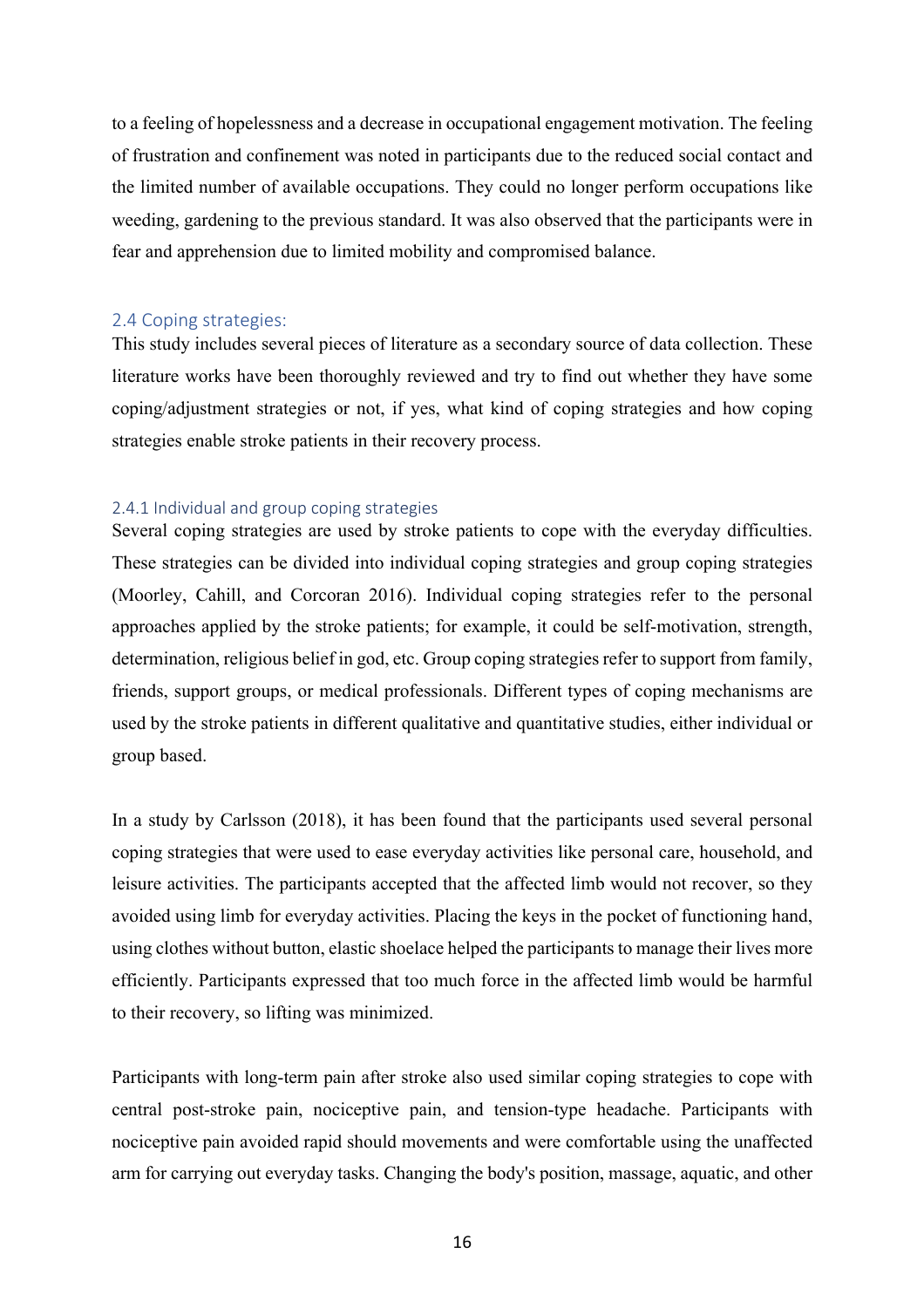physical training like stretching was noted to be effective in dealing with pain and discomfort. Reading books or solving the puzzles would trigger the tension-type headache, so participants avoided activities that required too much concentration (Widar, Ek, and Ahlström 2004).

#### 2.4.2 Positivity as a coping strategy

Kuluski et al. (2014) concluded that participants with stroke at a young age had a positive reflection towards a life where they felt happy and thankful for being given a second chance to live. They reflected on the story of others who were more devasted than they, which motivated them to move forward in life. Participants also expressed that they were trying to restore the sense of self by engaging in the important activities before the stroke. For example, arts, music, public speaking, or it could also be household activities like taking kids to school and preparing meals.

In similar literature on managing an everyday life of uncertainty, the author has found that participants were motivated to change their lifestyle by bringing change in their eating habits, working habits, and the exercising pattern. It was also noted that both positive and negative emotions were filled in their coping process, where participants believed that self-affirmation and seeking affirmation from others played a vital role in their coping. Participants also expressed faith and hope to be a strong coping factor (Carlsson, Möller, and Blomstrand 2009).

Kirkevold et al. (2012), in their study on "Fatigue after stroke" mentions the participants' motivation to cope. They concluded that participants were physically active, mentally dynamic, and searched for new ways to regain energy to compensate for the fatigue. Going shopping, exercising self, cycling eating healthy stuff made them more positive towards life. Rest, taking nap, not using too much energy on difficult things for them were the changes participants expressed after the onset of fatigue.

The other study "Pain Management Strategies among persons with long-term shoulder pain after stroke: A qualitative study" by Lindgren, Brogårdh and Gard (2019) explores the strategies that a person with persistent shoulder pain after stroke to manage pain in daily life. The participants used various practical and cognitive coping strategies like a practical modification to solve daily life problems. To reduce the shoulder pain, participants used different individual strategies like moving household utensils from higher to lower shelves, using aids when cooking, reducing heavy goods when shopping, and using costumed adopted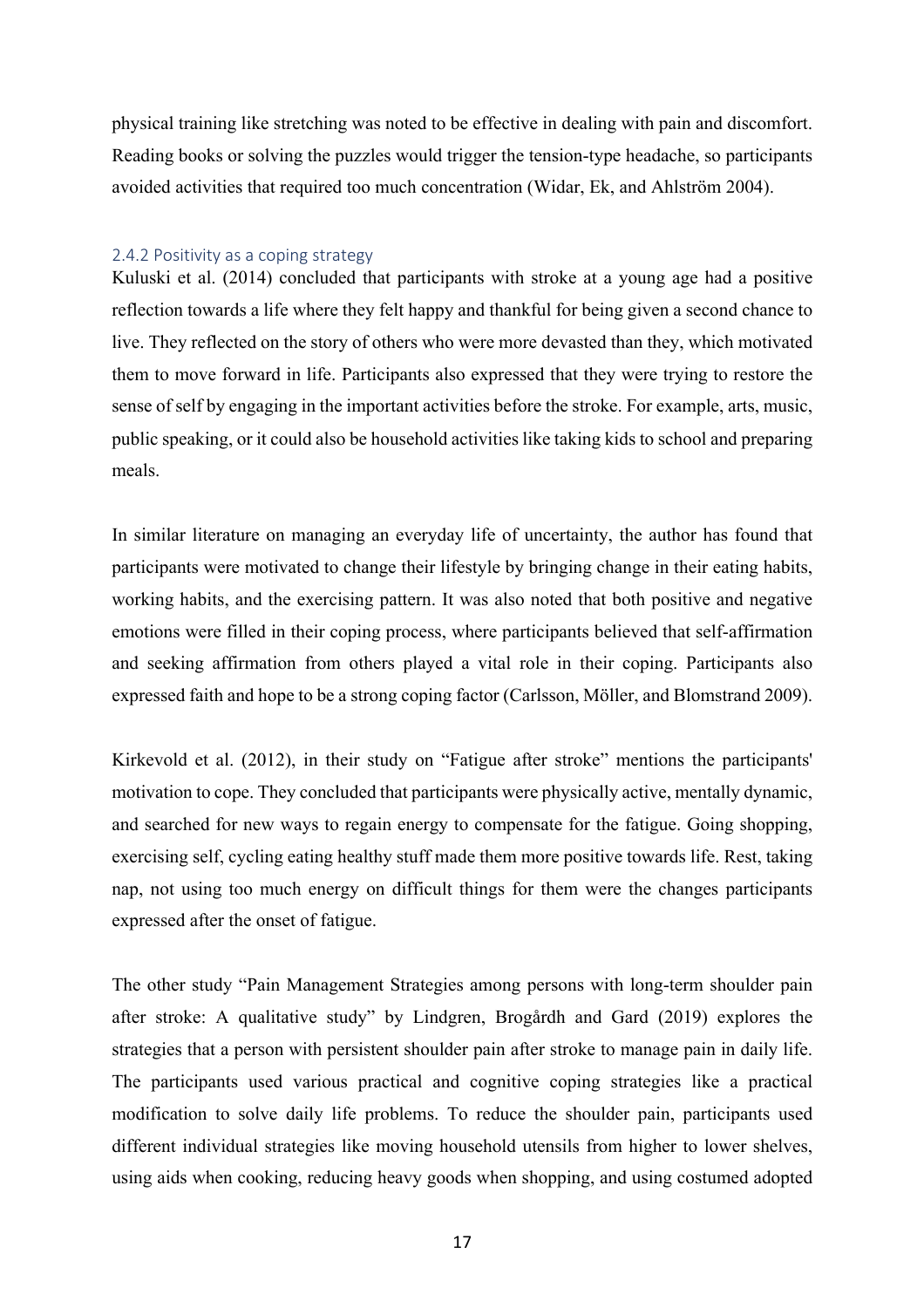bicycles or cars with automatic transmission. Participants also expressed that they learned to move the affected arm in a non-painful way or limit the painful movements and activities. Walking, swimming and meditation helped distract pain, whereas leisure activities like gardening, playing golf, or tennis became difficult. The participants also talked about optimism, self-perceived high pain tolerance, and comparing the discomfort to others with a worse situation which gave them the strength to move forward.

The lived experience of older adult's occupational adaptation following stroke is a study to explain older people's occupational adaption after the onset of stroke (Shoshannah Williams 2013). The author concluded that humor, touch, expressing anger, and having a sense of being fortunate when comparing them with other people in misery were useful to the participants when trying to move forward. The use of assistive devices, engagement in problem-solving strategies, and the use of trial and error were also considered to be an important source of coping (Shoshannah Williams 2013).

#### 2.4.3 Support from family and society as coping strategies

The literature on the coping mechanism among African Caribbean women concluded that the church, medical professionals, and faith in religion were the positive aspect of coping. The participants in the study had strong trust for the doctors, physiotherapists, and occupational therapists, where they followed rules of healthy behaviors as instructed by them. Taking medicine on time and training was important for all of them. It was also found that the participants were motivated, strong and had increased self-esteem which helped them to tackle the illness. Attending church, praying, listening to religious media, and maintaining a positive spiritual life helped get peace, forgiveness, and solace (Moorley 2015).

The role of family, friends, and society has been discussed in almost all the literature. In different findings by Kuluski (2014), Widar (2004) and, William (2013) role of families, relatives, friends played an important role in coping. Participants expressed that they had been an important source of support and encouragement in times of need and when they felt very low. Having good social relationships was considered a major part of coping. Carlsson (2018) and Moorley (2015) mentioned the importance of rehabilitation centers for stroke survivors. The opportunity to share experiences with other patients and seek help from professionals helped the participants in their recovery process.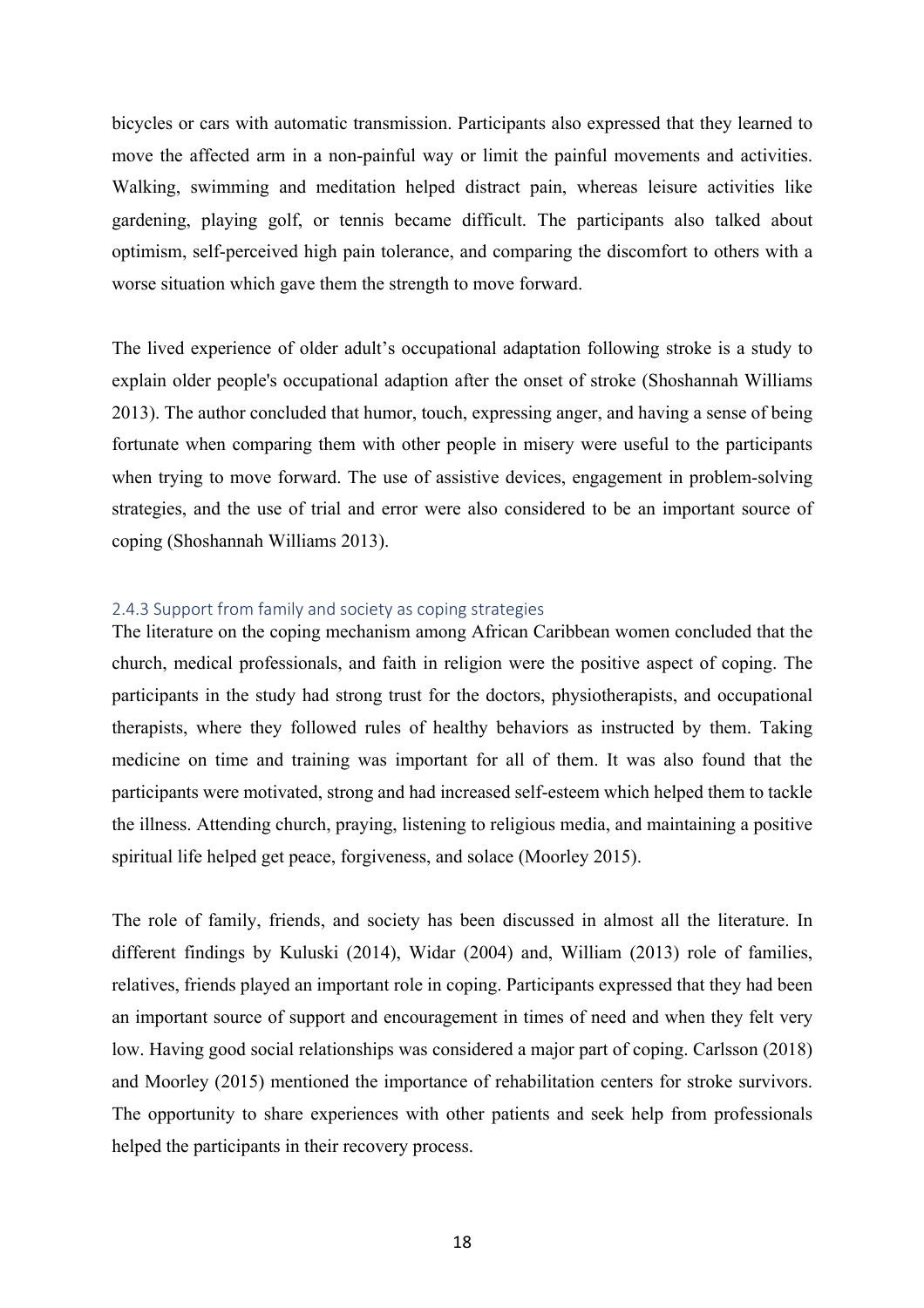In another study on the association between coping and quality of life, the author discovered a gradual reduction in the physical, emotional, and cognitive ability of a person after stroke. (Lo Buono et al., 2017). Active coping strategies like social support received and the acceptance of life change improved the life of quality after stroke. Support from the family members became an important source in disease management and was also related to a decrease in depressive symptoms. It was also noted that individual personality traits such as positivism and extroversion also positively influenced the health-related quality of life.

#### 2.4.4 Adaptive and maladaptive coping strategies

In different quantitative studies, it has been found that the stroke patients used multiple coping strategies which included adaptive coping strategies and maladaptive coping strategies. In a study on coping during inpatient stroke rehabilitation, it was concluded that adaptive coping strategies like planning, seeking emotional support, and acceptance were used often than maladaptive strategies which included denial and self-blame. Stroke survivors with depression used maladaptive strategies quite often whereas participants with many comorbidities used adaptive coping strategies (Gillen 2006).

A similar quantitative study was based on a coping questionnaire where main strategies were classified into magical thinking, distancing, self-controlling, seeking social support, escape avoidance, positive reappraisal, and problem-solving. It was found that the most used adaptive strategies were problem-solving and magical thinking and the least used was escape avoidance (Anne Rochette 2002). In both, the above study women used more adaptive coping strategies than men as they were less depressed.

Association between executive function and coping aspects is discussed in one of the studies (Kegel, Dux, and Macko 2014). The executive function of the body is related to the cognitive control of the behavior and it also leads to the utilization of adaptive coping strategies. Primary features of executive function include reasoning, planning, decision making, working memory, and judgment. The author of the study concluded that executive function was negatively correlated with escape avoidance which is an avoidant coping. Males were found to be using higher levels of escape avoidance strategies than females. Another finding was that as executive function performance decreased, the use of maladaptive coping strategies increased.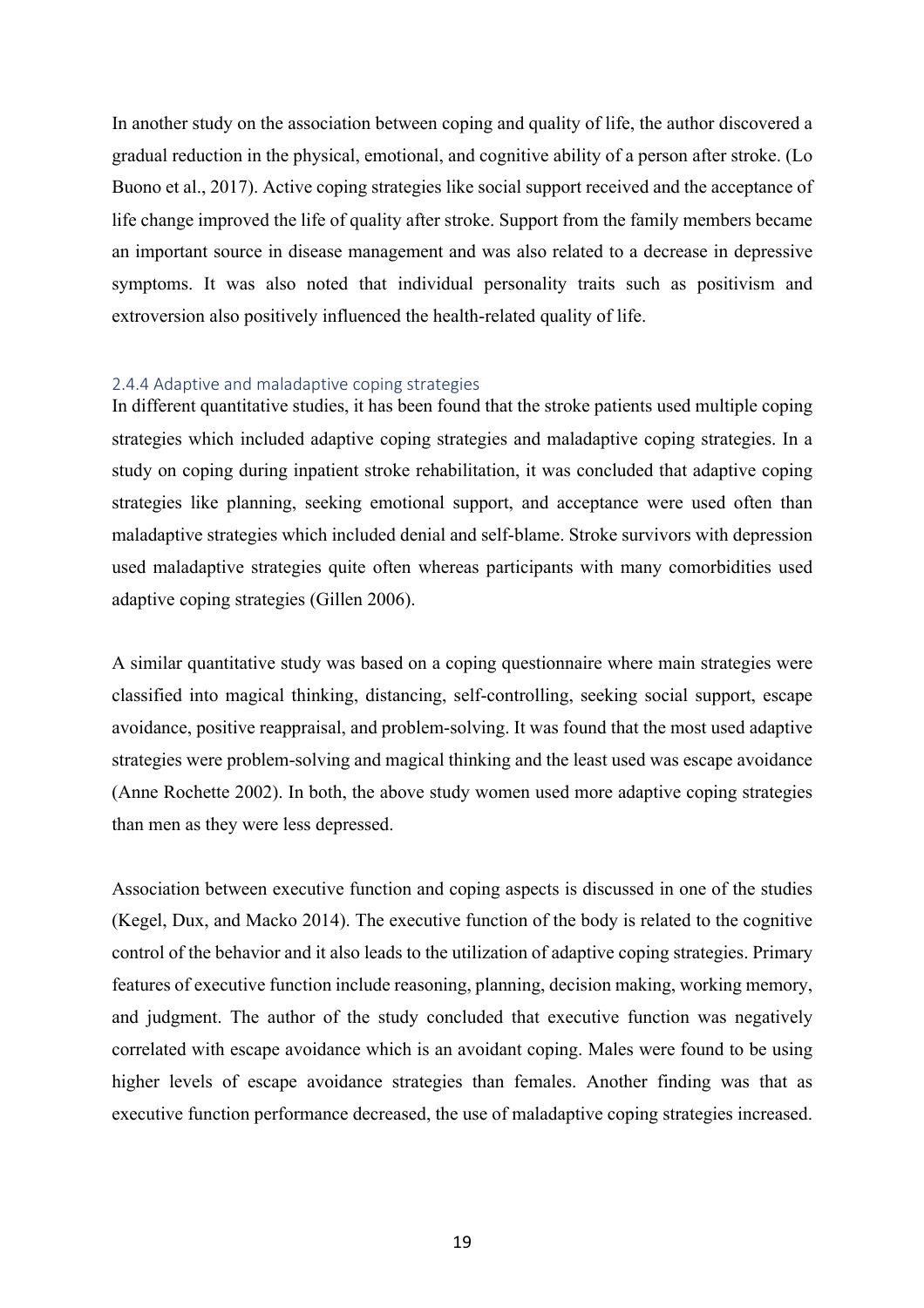# 2.5 Adjustment model as a theoretical framework:

The theoretical framework provides structured while interpreting behavior, shows how it interacts with the environment, and predicts interventions' methods. Defining practice based on "a theoretical research" (Boynton De Sepulveda 1994) can result in the use of interventions designed from potentially coincidental relationships that may not be verified with replication. Coping has been defined as the process of managing external or internal demands that are perceived as taxing or exceeding a person's resources (Lazarus and Folkman 1984). It is also a process of managing a series of transactions between the individual and the environment (Lambert and Lazarus 1970). Coping is a process of learning, development, and accommodation of changes rather than a series of changes that one needs to adjust with.

A study on physical and psychological functioning in recovering stroke patients has primarily focused on post-stroke depression. Post-stroke depression affects one-third of all stroke survivors, it raises mortality risk and hampers functional recovery (Taylor, Todman, and Broomfield 2011b). In comparison, there has been a relative lack of study modeling the poststroke adjustment process.

#### 2.5.1 Social cognitive theories

Social cognitive theory emerged largely from the writings of Albert Bandura. According to social cognitive theory, social cognitive process such as feelings and behaviors contribute to the development of aggression (Bandura 1986). People can acquire new behavior by adjusting their actions and observing a model accordingly (Bandura 1986). This is to say that learning occurs through observation within a social context. People observe the behaviors of others and use those reflections to construct their own behaviors. Modeling, outcome expectations, selfefficacy, goal setting, and self-regulation are some of the theoretical components of social cognitive theory.

Social cognitive theory looks at wider personal and social changes required in the context of the traumatic events. According to social cognitive theory, a person does not only cope with the event but also draws a conclusion or makes assumptions from the event, some of which could be the sources of psychological distress. Studies show that the conclusion drawn from a traumatic event can act as positive psychological and interpersonal change (Grubaugh and Resick 2007).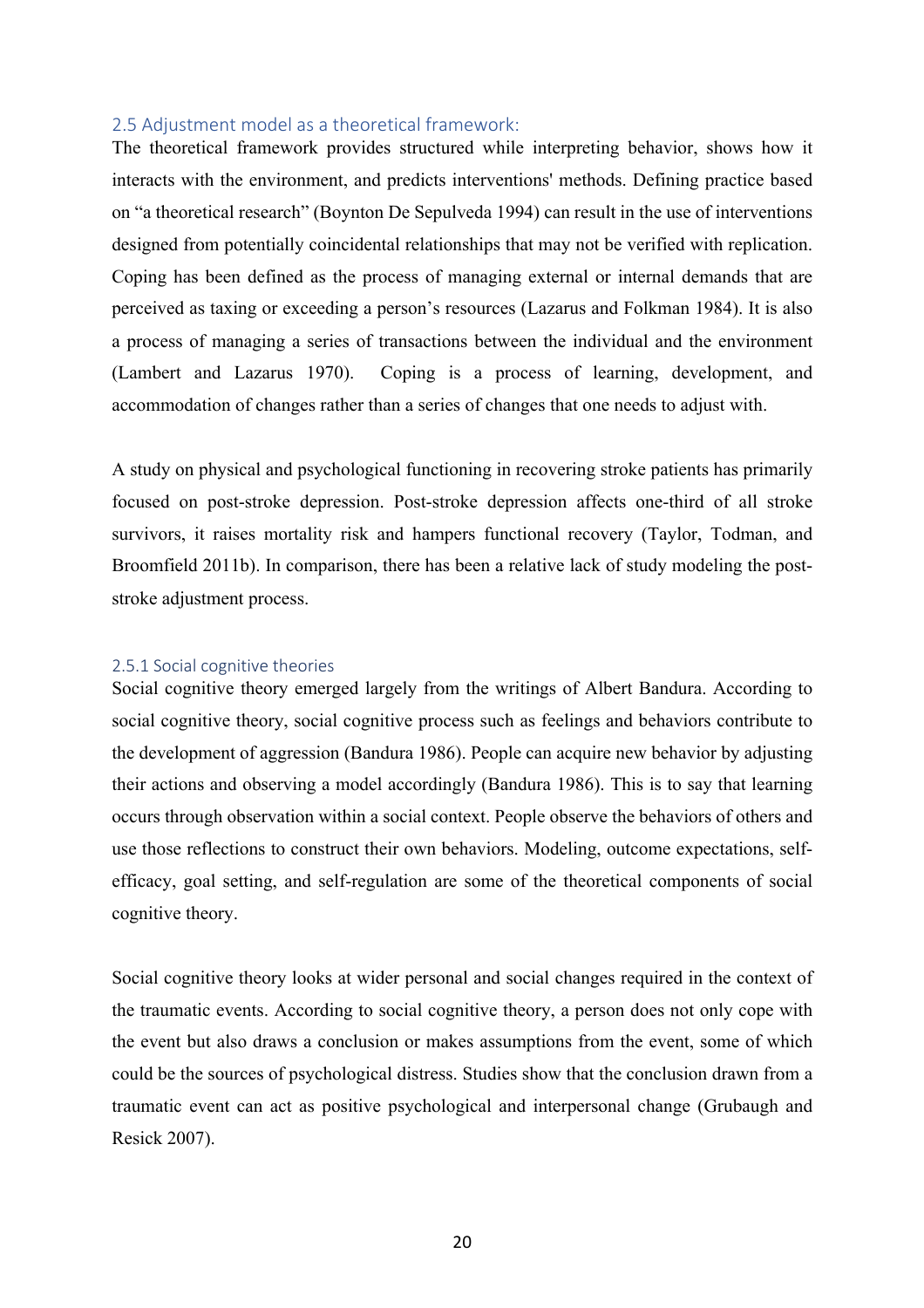#### 2.5.2Social-Cognitive Transition (SCT) model of adjustment

This study will keep on Social Cognitive Model of Adjustment (SCT) to cancer proposed by James Brennan (2001). According to Taylor et al. this model provides a sound theoretical basis upon which to build an understanding of post-stroke adjustment, as they have applied this method in their "Post-stroke emotional adjustment: A modified social cognitive transition model" (Taylor, Todman, and Broomfield 2011b).

According to Brennan (2001), social-cognitive theorist regards cognitive and social transition as being the more critical issues, unlike coping theorist, who focus on how people respond to the crisis, social cognitive theorist is more interested in the broader social cognitive changes required of an individual and their social network in such circumstances. Patients, and their social attachments, are not only responding to and coping with a crisis in their lives, but they are also drawing conclusions from that crisis. Some of these conclusions may be the source of psychological distress and subsequent disorder, but also the source of what has been termed post-traumatic growth.

SCT model is a psychological framework that tries to explain both positive and negative adjustment experiences among cancer patients. It is a psychological model that emphasizes the social context of an individual's experiences and incorporates coping and traumatic stress theories as applied to illness. According to this model, we have a cognitive map or representation of the world, reflecting our social and cultural context and accumulating our life experience. This highly complex assumptive world is biologically adaptive in that it allows us to anticipate and plan for the future (Taylor, Todman, and Broomfield 2011).

This strategy model enables the making of predictions based on assumptions, which are either confirmed or disconfirmed by subsequent experience. The assumption tends to strengthen by confirmation, and disconfirmation leads to disorientation. This model can support an understanding of both positive and negative adjustments as part of the process of adjustment to illness, and the cyclical nature of the recovery process.

## 2.5.3 Social Cognitive transition model in post/stroke patients (SCoTS)

This model developed by Taylor et. al. (2011b) describes a general framework within which individual differences in post-stroke adjustment can be understood.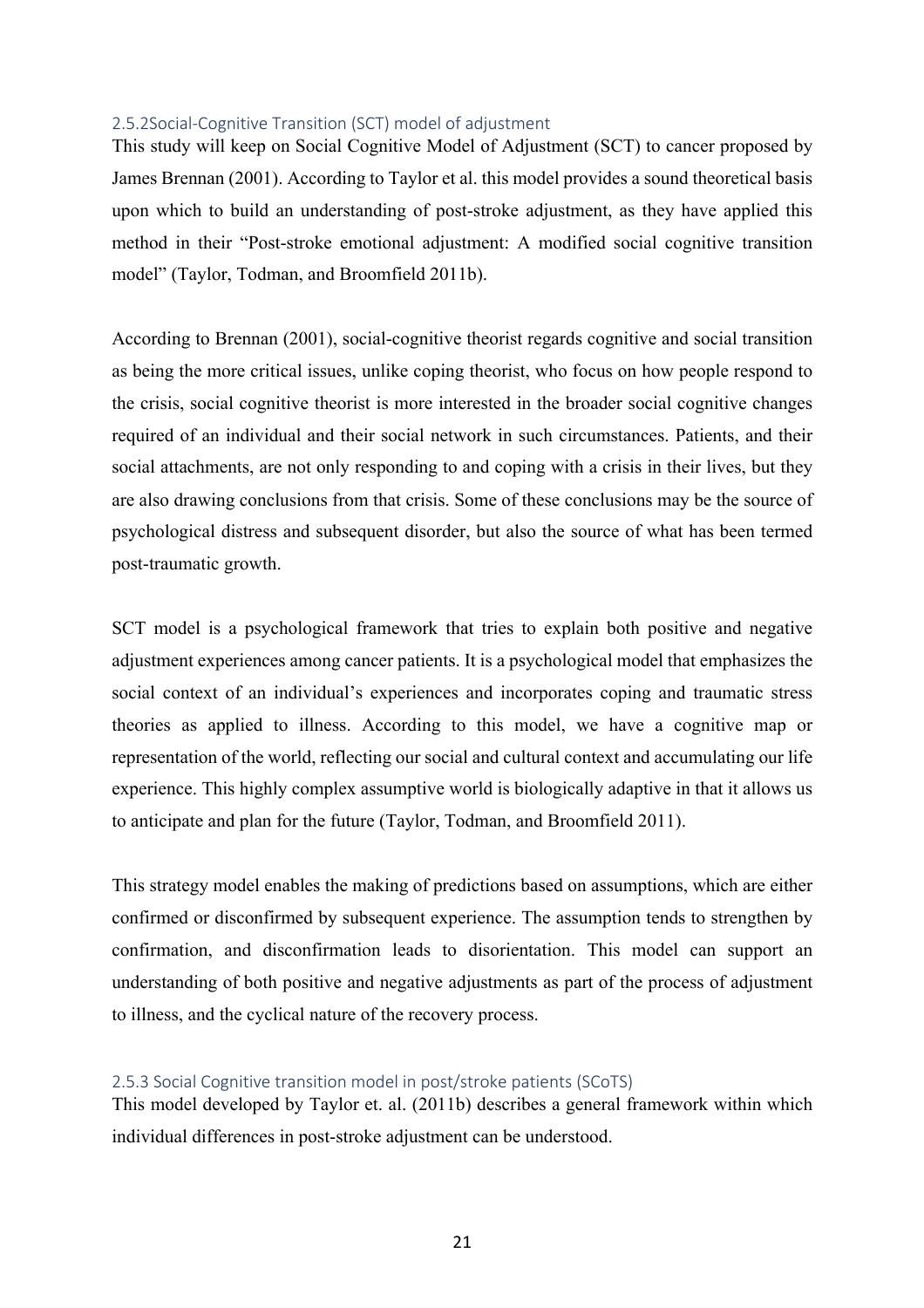This model suggests a dynamic process that may lead to a variety of outcomes for post-stroke patients. It also suggests that adjustment involves a cynical process until the eventful adjustment of assumption is achieved. Taylor et al. (2011b) say that although the study can observe that some patients emerge from this process with better functioning than others, there is no right or wrong way to adjust and there is no time scale proposed for how long adjustment may take.

In the case of typical stroke patients, their assumptive world will almost always be challenged or discomfort by the experience of stroke and its immediate consequences. This often leads to acute emotional difficulties, such as confusion, loss, sadness, and anger. This model foresees that patients who modify their assumptive world to accommodate stroke are unlikely to suffer ongoing mental health problems and maybe observed to have adjusted well. Those patients who do not readily accept or adjust to what has happened, or those who carry negative belief such as "I am worthless," "others see me as weak," are prone to emotional distress.

The SCoTS propose that several cognitive abilities are fundamental to stroke patients' ability to adjust. A cognitive deficit affecting insights or self-awareness may reduce an individual's capacity to understand their stroke experience and engage in behaviors that would facilitate the adjustment. Similarly, deficits of attention, language, memory, or executive functioning, which are common after stroke, may influence patients' ability to process and remember the outcome of their post-stroke coping responses. This might prevent the formation of new beliefs and assumptions during rehabilitation, resulting in repeated disconfirmation of the pre-stroke assumptive world and potentially to further emotional difficulties.

The SCoTS describe individuals' disconfirmation in terms of intra-personal and inter-personal responses. Intra-personal responses represent patients varied cognitive and emotional reactions towards disconfirmation, such as perception about the self, chronic illness, denial, acceptance, anger, and grief. These will impact upon adjustment. Inter-personal responses represent the impact of the stroke experiences on fundamental behavioral and social factors, such as attachment and sexual relationships, social interaction, and health care experiences that have significant meaning for almost all patients. These intra and inter-personal responses propose that post-stroke cognitive, emotional, and behavioral and social coping responses are dynamically and reciprocally linked. These responses occur within a particular social context, which will influence coping strategies and subsequent adjustment. In combination with a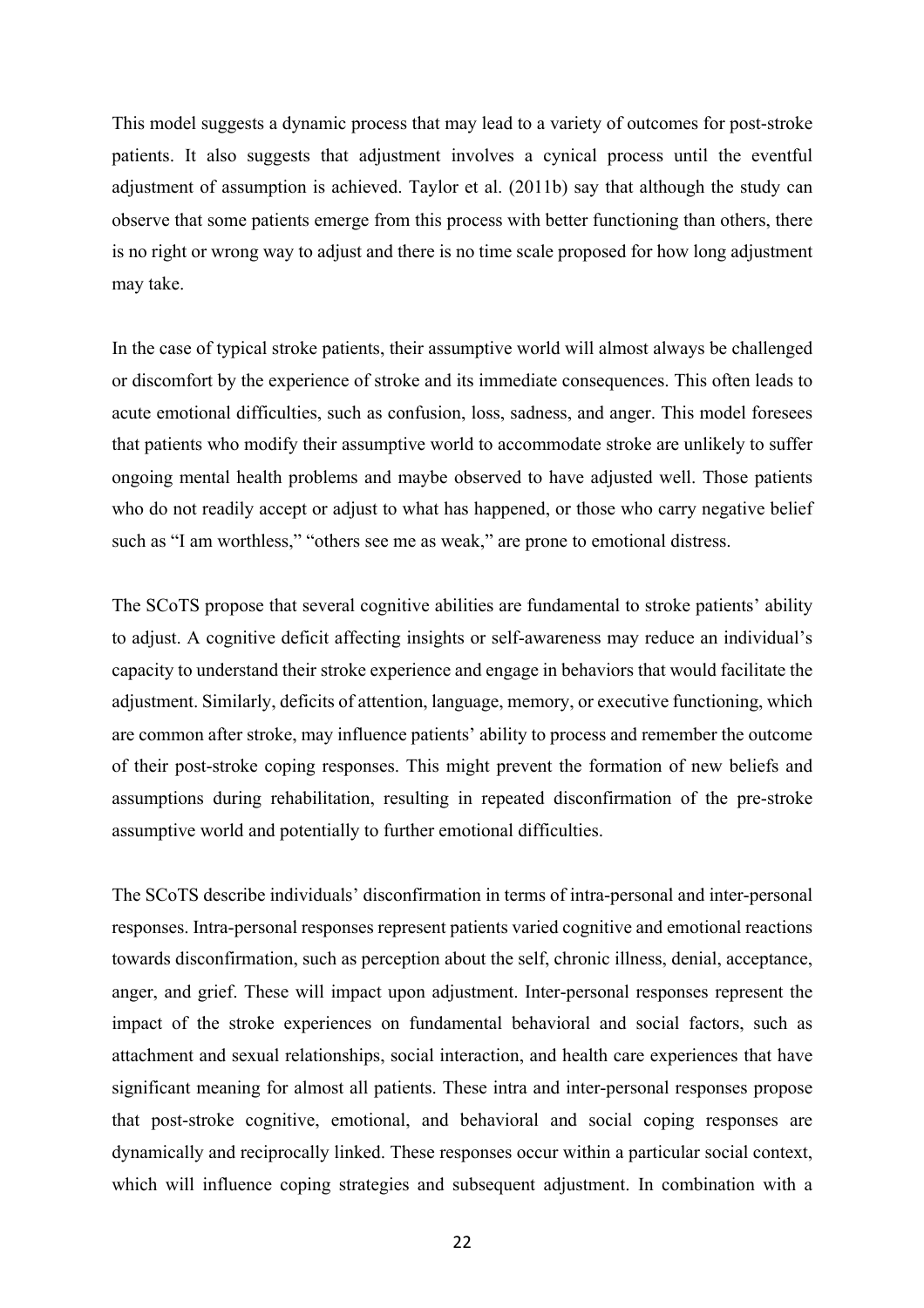patient's cognitive deficit, this aspect of the model can explain various factors that may serve to maintain or worsen adjustment related distress.

Stroke patients and their families often observe a clear schism between their pre and post-stroke selves (Taylor, Todman, and Broomfield 2011a). In this process, the possibility of disconfirmed assumption increases, which may revolve around body image, self-esteem, independence and control, life goals, and previously valued roles (Taylor, Todman, and Broomfield 2011a). If stroke patients value their work and productivity over other aspects of life, it is believed that they may also be prone to negative coping responses (Taylor, Todman, and Broomfield 2011a). Maladaptive intra-personal coping responses resulting from belief disconfirmation may include negative self-perceptions, low mood, and anxiety, and catastrophic thoughts about recovery. In contrast, negative inter-personal may include attempts to hold on to former roles, social withdrawal, and reduces activity levels (Taylor, Todman, and Broomfield 2011a).

Stroke Patients' interpretations of their stroke experiences are dependent upon their previous perceptions and beliefs about illness and disability. Assumptions about the meaning of having a stroke may be confirmed or disconfirmed by post-stroke experiences (Taylor, Todman, and Broomfield 2011a). Stroke patients who had a healthy lifestyle are likely to have their assumptions about illness challenged and may find it hard to understand why they got a stroke, which is likely slowing the adjustment process. Stroke patients often express frustration with the lengthy timescale in the post-stroke recovery. In such cases, previous assumptions about the recovery time or personal efficacy may have been disconfirmed, leading to a range of intraand inter-personal responses.

Brennan (2001) writes about the impact of stroke on attachment relationships. Stroke may create profoundly distressing changes in assumptions and interpersonal roles. Assumptions about changed sexual relationship and familial roles appear particularly important to many stroke patients¨ adjustments. Beliefs about social roles and gender identity may also increase patients' anxiety about judgments others make about their disability. In these cases, patients often adopt behavioral avoidance strategies, further isolating themselves and affecting their emotional well-being (Brennan 2001).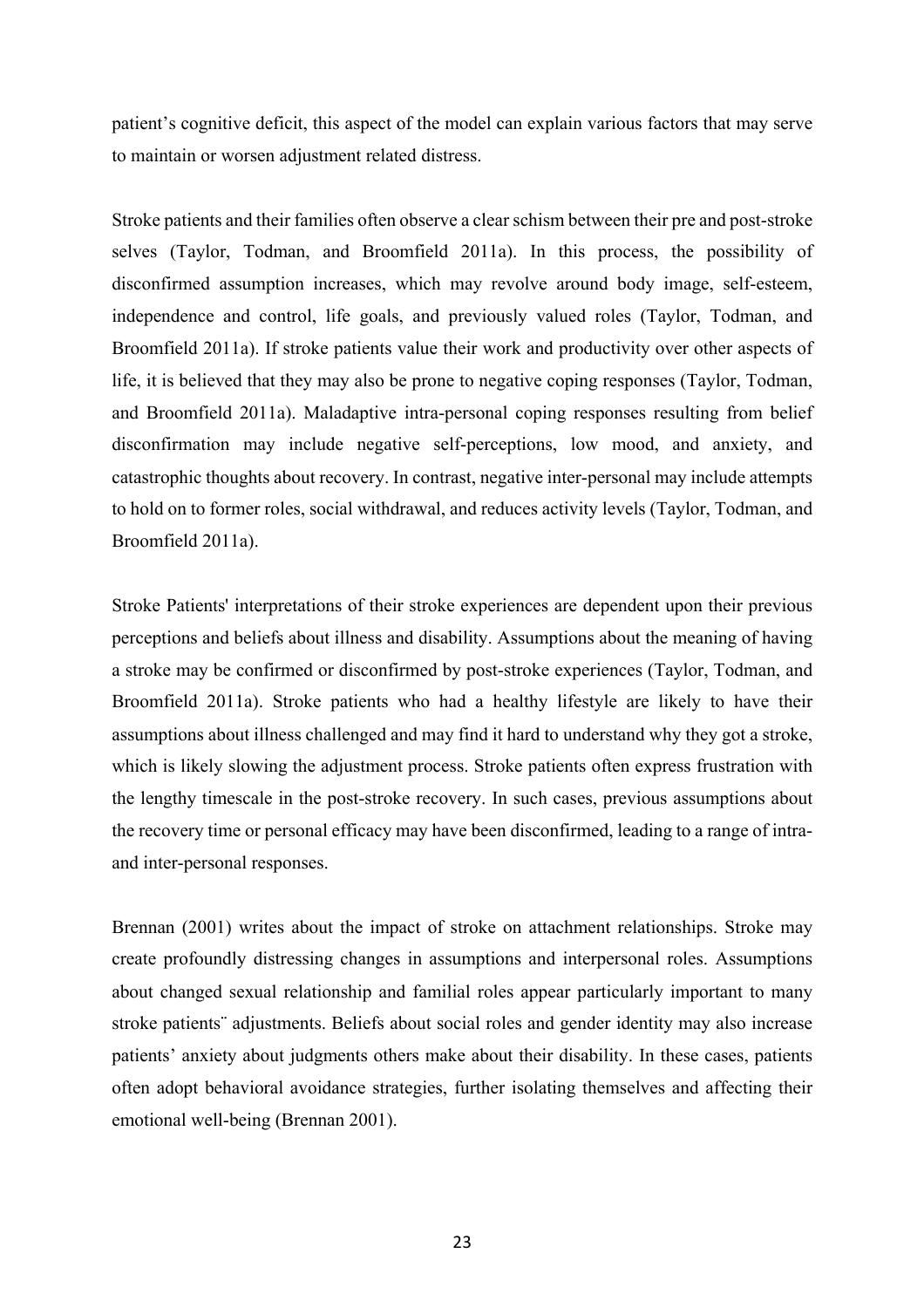# 3. Methodology:

# 3.1 Methodological consideration

I became interested in carrying research on this particular topic because I am a health worker who has worked with post-stroke patients both in the rehabilitation center and hospital in Nepal. This allowed me to look at post-stroke patients' lives very closely and understand the pain and struggle they had undergone due to this unexpected and life-taking disease.

The stroke survivors in Nepal had many problems, including physical, emotional, social, and psychological. The cost to treat this big disease is very expensive in a low-income country like Nepal, where people with low income cannot afford to take treatment in the hospital. One of the reasons where stroke patients lose their life is due to the lack of immediate treatment. Even though they survive the stroke, the consequences after that become very tough. Many of them cannot afford to stay in the rehabilitation center for the required period for the necessary rehabilitation. Those who come to the rehabilitation center are also affected emotionally and psychologically in one way or the other. Some of them are worried about their family, where some of them are worried about the future that holds for them. Learning about all these difficulties in stroke patients in my country, I thought of looking at the situations, and the experiences stroke patients have gone through in a highly developed country like Norway. There is no doubt that people in Norway also have greater experience of this life-taking disease. But the difference is that people get treatment in time, and the government takes responsibility for all the costs in the hospital and the rehabilitation center. This study aims to look at the experiences of stroke survivors in Norway and different types of coping strategies they use to overcome the pain and difficulties due to stroke.

I chose to explore the everyday life experiences of stroke survivors and the role of coping strategies in living a better life after stroke in Norwegian society. It was certainly not easy to come across the stroke survivors and discover their life activities in a community where I am not very familiar. Getting access to the respondents was the biggest problem for me because I was not a health worker in Norway, neither I could speak the language fluently.

In this chapter, I present the methodology I used to collect the data for conducting this research. The present study is an empirical qualitative research gained by collecting data based on semistructured interviews, data collection, and data analysis. Denzin and Lincoln (2011) define qualitative research as: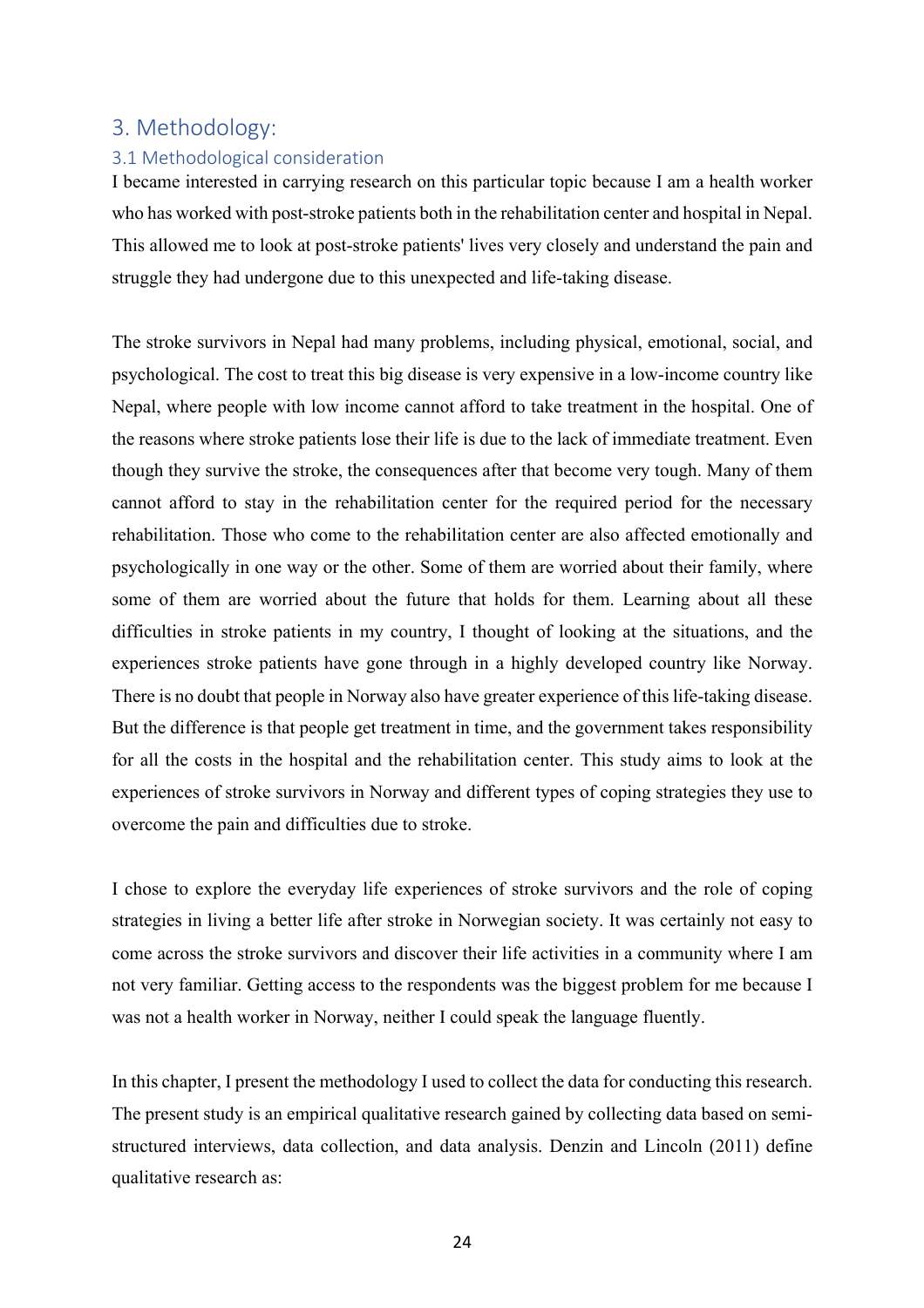Qualitative Research is a situated activity that locates the observer in the world. It consists of a set of interpretive, material practices that make the world visible. These practices transform the world. They turn the world into a series of representations, including field notes, interviews, conversations, photographs, recordings, and memos to the self. At this level, qualitative research involves an interpretive, naturalistic approach to the world. This means that qualitative researchers study things in their natural settings, attempting to make sense of, or interpret, phenomena in terms of the meanings people bring to them.

According to Taylor, Bogdan and DeVault (2015) "Qualitative research refers in the broadest sense to research that produces descriptive data- people´s own written or spoken words and observable behavior". This means that qualitative researchers study things in detail about people´s experiences. "Qualitative Research is inductive in nature, and the researcher generally explores meanings and insights in a given situation" (JulietCorbin and AnselmStrauss 2008). Qualitative Research enables the researcher to go in-depth from greater involvement in the actual experiences (Creswel 2009). It also helps us to know people personally and learn about what they experience in their daily struggles in the society they live. It further helps the researcher learn about pain, faith, suffering, frustration, and love. The person's inner life, including struggles, successes, and failures in securing destiny with his hopes and ideals, is also learned through the qualitative study (Taylor, Bogdan, and DeVault 2015).

As already mentioned, this study attempts to look from a broader perspective on how poststroke patients identify their challenges and how they deal with that particular challenge. Qualitative research is best suited to explore these patients' everyday lives because it focuses on words rather than numbers, and it also helps in interpreting the situations to understand the meaning that they make from day-to-day life (Walia 2015). Furthermore, qualitative research helps understand the experiences, feelings, and people's thought in day to day life as it describes the social phenomena that occur naturally (Mohajan 2018).

#### 3.1.1Methods of Data collection

As my study is based on stroke patients' subjective experience, semi-structured qualitative interviews were used to collect the primary data. According to Kvale (1996), "the qualitative interview attempts to understand the world from the subjects' point of view to unfold the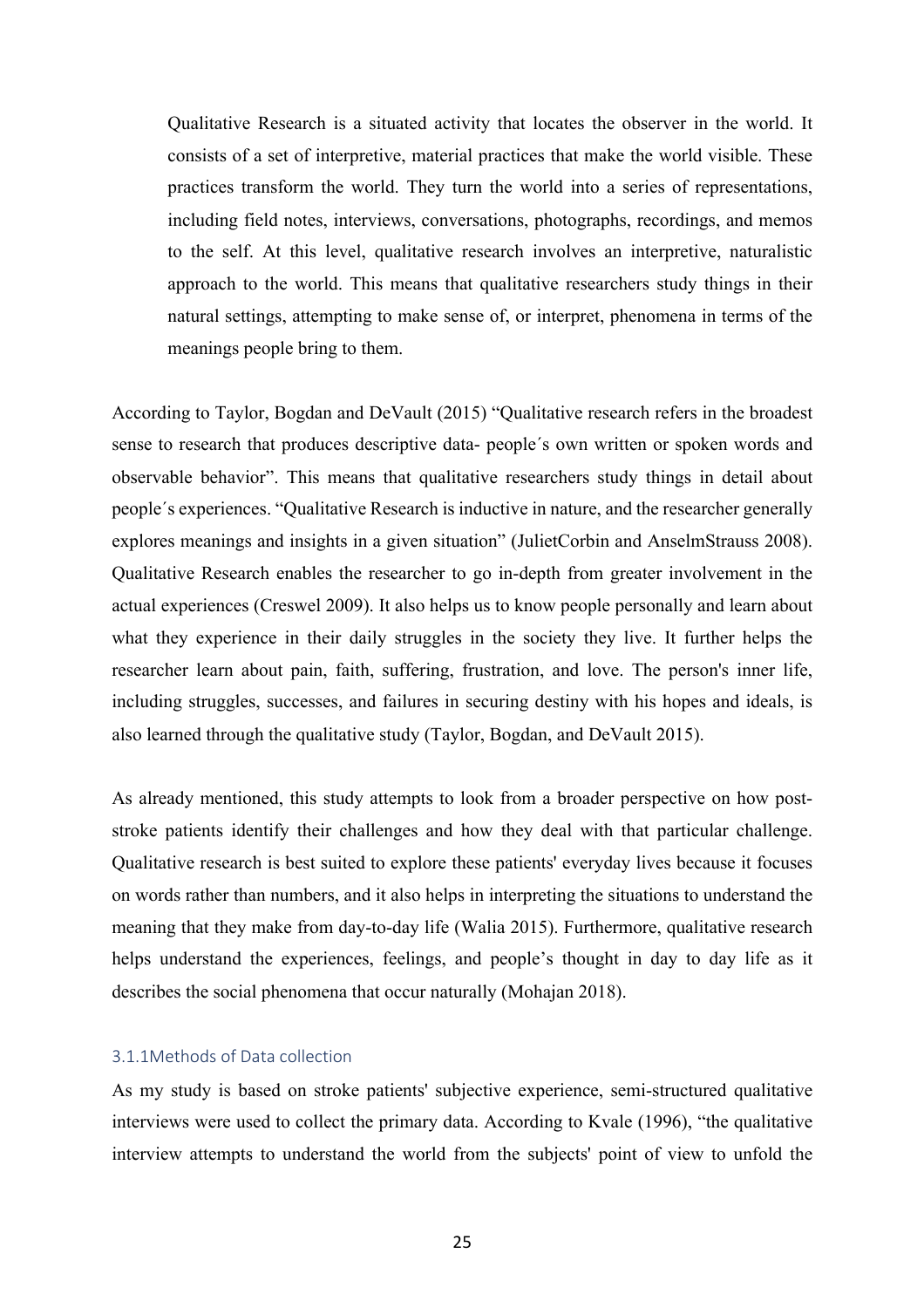meaning of people's experiences, to uncover their lived world before scientific explanations". I decided to employ this method in my study because it suits the explanation of the respondents' perception and opinions (stroke survivors) regarding their experience after the onset of stroke. With the help of the interview guide, semi-structured interview also helps to get a similar result from each participant when they express their views, emotions, and experiences. Interviews can also tell us how individual handles the situation and what they feel and think about it. So qualitative interview helps to understand the depth of an individual's way of lives where the interviewer has a greater say in focusing the conversation on issues that he or she seems important concerning the research project (Leavy 2014).

#### 3.1.3 Researcher participant relationship

The relationship that the researcher and participant maintain during the interview process plays a vital role in gaining the required information from the participants. The participants' openness in disclosing the kinds of information depends in part on the nature and quality of their relationship with the researcher (Given 2008). The distance between the participant and the interviewer should be maintained so that the participant does not feel uncomfortable in disclosing their aspects of life. To make the participant feel comfortable, I started by sharing some of my backgrounds. When I shared my own experience as a physiotherapist, it became easier to build a bond with the participants. I have a history of working with post-stroke patients in rehabilitating them. When I shared my own experience in this field, the participants identified me to a certain extent and were more flexible. This helped in building a rapport with the participants and was essential in avoiding the power relations in my study.

#### 3.1.4 Recruitment issues

When designing my project, I decided to recruit 10 participants who have had a stroke in the last ten years. Thinking this is mind, I became interested in researching with the younger poststroke patients. I wanted to recruit younger stroke survivors between ages 30 to 50 because stroke at a younger age can leave an individual with disabling impact that may affect their personal, professional, and emotional life. I do not mean that older people do not experience disabling life situations, but when compared to younger ones who are strongly active in all aspects will struggle more and find different ways of coping. Even though I wanted to recruit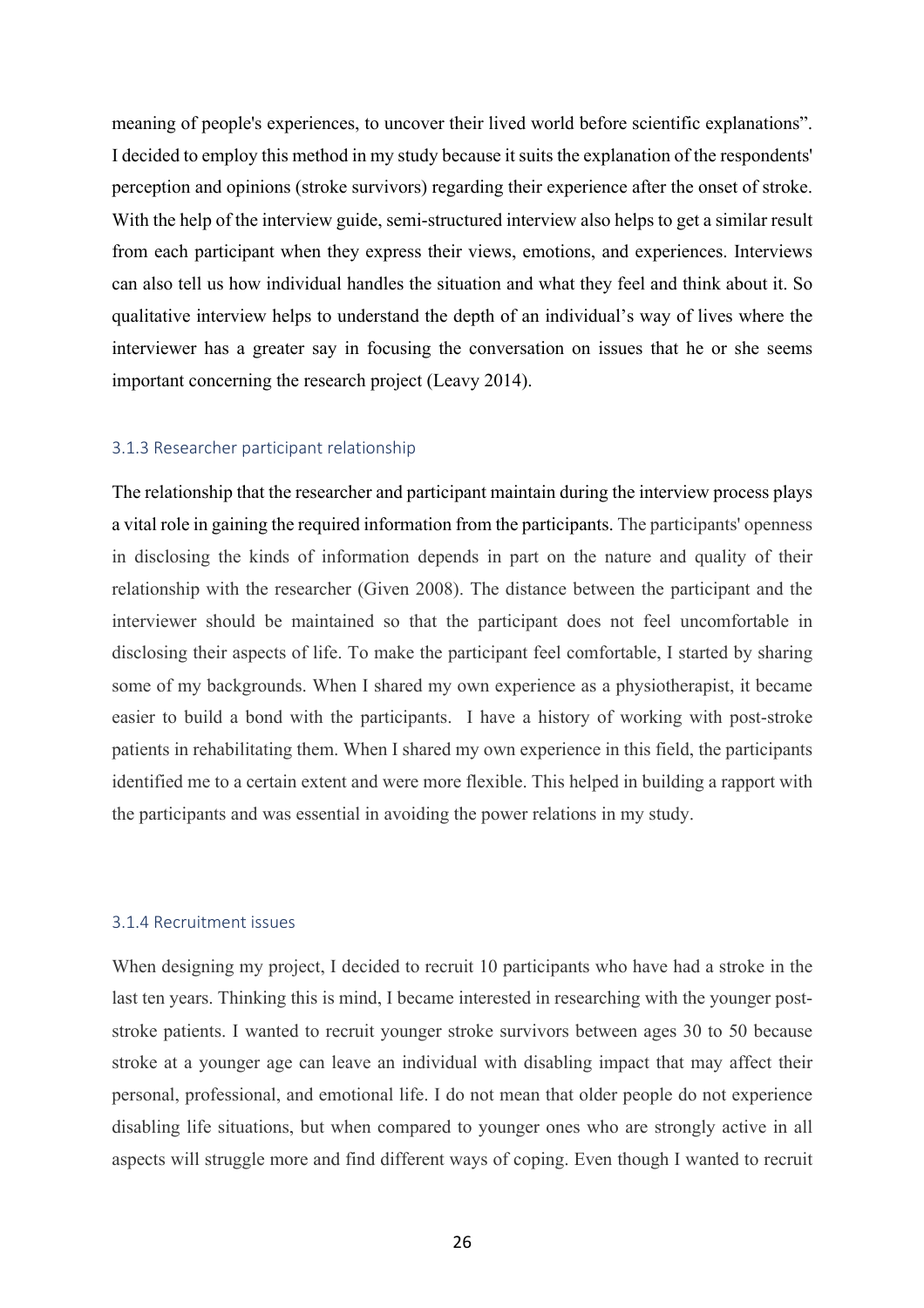younger participants in my study, things did not become as easy as I expected. Being an international student in Norway, the first difficulty I encountered was contacting the post-stroke patients in the country. With my supervisor's help, I wrote to different organizations and rehabilitation centers that are working for the rehabilitation of post-stroke patients. I got disappointing results from most of the organizations. But luckily, one organization in Oslo was ready to help me to come in contact with post-stroke patients. They invited me to give a short presentation about my project. I made a short presentation describing my project's main objective and presented it in front of the stroke survivors. The organization also helped me in forwarding my project description to every member through emails. I got a response from 8 post-stroke patients who became interested in my study. I sent personal emails to all eight of them, introducing myself, and describing my study and the research topic. Two of them were not so positive about the interview, and they did not want to be a part of it. But I got a very positive response from six of them where they expressed their time available for the interview. Even though I wanted to recruit younger patients, not all of them fell into my age criteria. So, I decided to include all 6 of them in the age group 40 to 75 with stroke onset in the last ten years. Stroke is a devastating disease and leaves an individual with physical, psychological, cognitive, emotional, and social changes. These changes can persist throughout the life of stroke survivors. Early rehabilitation helps stroke survivors regain physical ability back, but the emotional and psychological pain that stroke gives can persist throughout the lifetime. So, I thought including the participants from the past ten years would not make any difference in my study.

Eventually, I conducted six interviews with every participant. Three of the interviewees were male, and the remaining three were female. Five participants had a history of a single stroke attack, whereas one participant had three attacks. I included the participants who have had mild to moderate stroke and did not have any means of communicative difficulties. The participants who were able to express themselves and were functional were included in the study.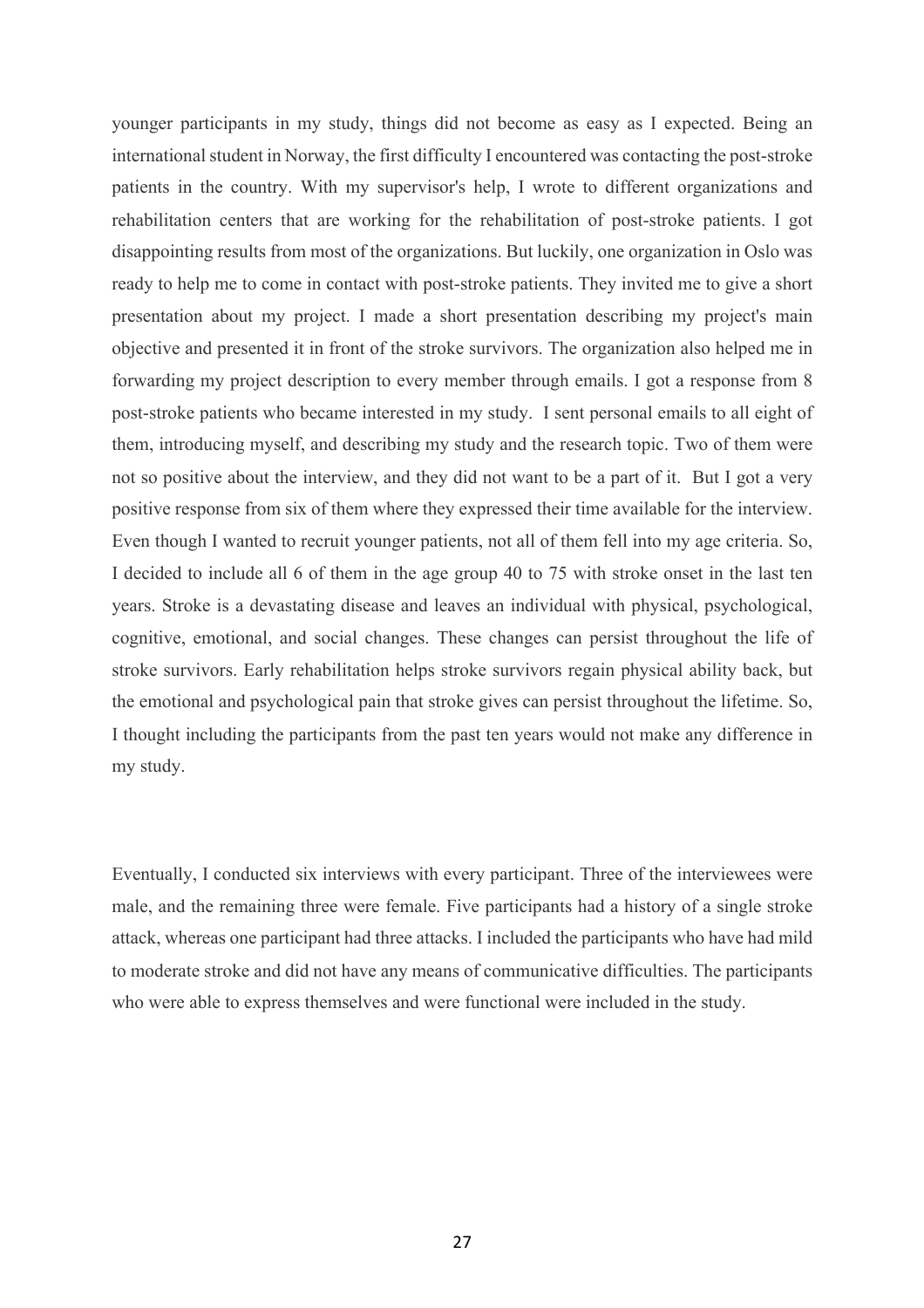#### 3.1.5 Overview of the interview situations

Before conducting the interviews, every participant was given a consent form to read. Before the interview, I assured them that their names would be changed, and I also explained to them about the confidentiality of the tape recording. All of the participants were positive and allowed me to tape-record the interview. The interview was chosen according to the participant's will because I had to make sure that they feel comfortable in any way. Four participants wanted to be interviewed at my school (OsloMet), where I reserved a group study room to conduct the interviews, whereas two participants preferred their home. It was only the participant and me during the entire interview, as all the participants were self-capable of expressing without being dependent on others. All six of them were inhabitants of Oslo and had been living in the city for many years. Norwegian was the mother tongue of all the participants, but all of them could speak English fluently. Since I was not very much acquainted with the Norwegian language, all the interviews took place in English.

Interviews were proposed to be approximately 60 minutes for each participant, but some lasted around 45- 50 minutes and some 70-75 minutes. Before starting the interview, I gave a short overview of myself, and I asked every participant to do the same to make them feel comfortable. The conversation was further guided by open-ended questions to address the research questions. I focused on the challenges, adjustments, and coping strategies of the participants during their post-stroke phase. In addition to the recording, I took notes during the interview process to remind myself of the useful points. The interview guide, which I had prepared, worked as an important source, even though there were many additional questions during the interviews.

At the end of each interview, all the recordings were transferred to my laptop. It was only me who could access the collected data. The process of transcription began with the transferring of data to my computer. The process of transcribing each interview was long because I spent almost a day transcribing one single interview. I tried to transcribe each interview right after I had the interview with each participant so that I would not miss any important details of the participants. Overall, the process of the interview was a new and fruitful experience for me.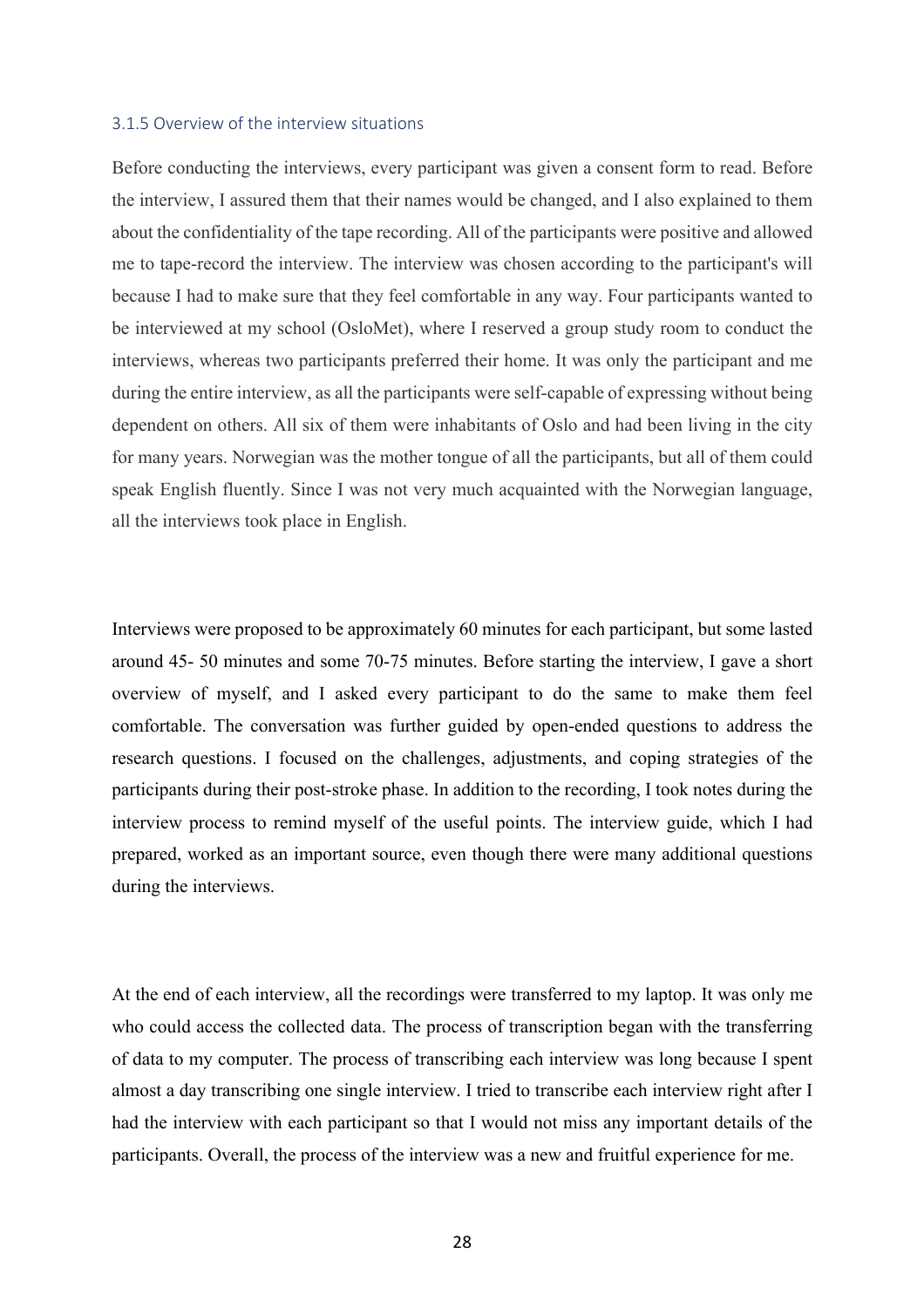# 3.2 Ethical consideration

One of the important aspects of any research is that the researcher needs to take into consideration the fact that his/her project is morally and socially justifiable or not. As with every research, ethical considerations are crucial in this research as well. As my project focused on the participants' everyday activities, I was more concerned about two aspects. The project would not cause any mental, physical, and emotional harm to any of the participants and acquire informed consent from each participant before the interview.

Before commencing the project, it was important for me to get approval from NSD (Norwegian center for Research data), a national archive and center for research data. Therefore, I started with the process of getting ethical approval from NSD. The main purpose of getting approval from NSD was to ensure that the Norwegian Research Committee ethically approves my project. After the approval by NSD, the project was conducted following their ethical guidelines and regulations.

An invitation letter and the consent form were given to all the participants where I explained the main purpose of my research. Participants were reassured that the participation was voluntary. They had the right to withdraw at any time where they feel discomfort able or become unsure about their engagement in the study. All the participants were provided with contact details of my supervisor, who could be contacted directly during the study. Each participant was given enough time to go through the written consent form developed in English. In the consent form, I stated that it was completely voluntary to be a part of the project and not based on any pressure. I also made sure that the participants could withdraw at any time or withhold from answering any question they did not want to answer. In the consent form, I also mentioned that recording the interview was completely voluntary and their choice would be fully respected. According to Bryman (2012), "the advantage of such forms is that they allow respondents to be fully informed of the nature of the research and the implication of their participation".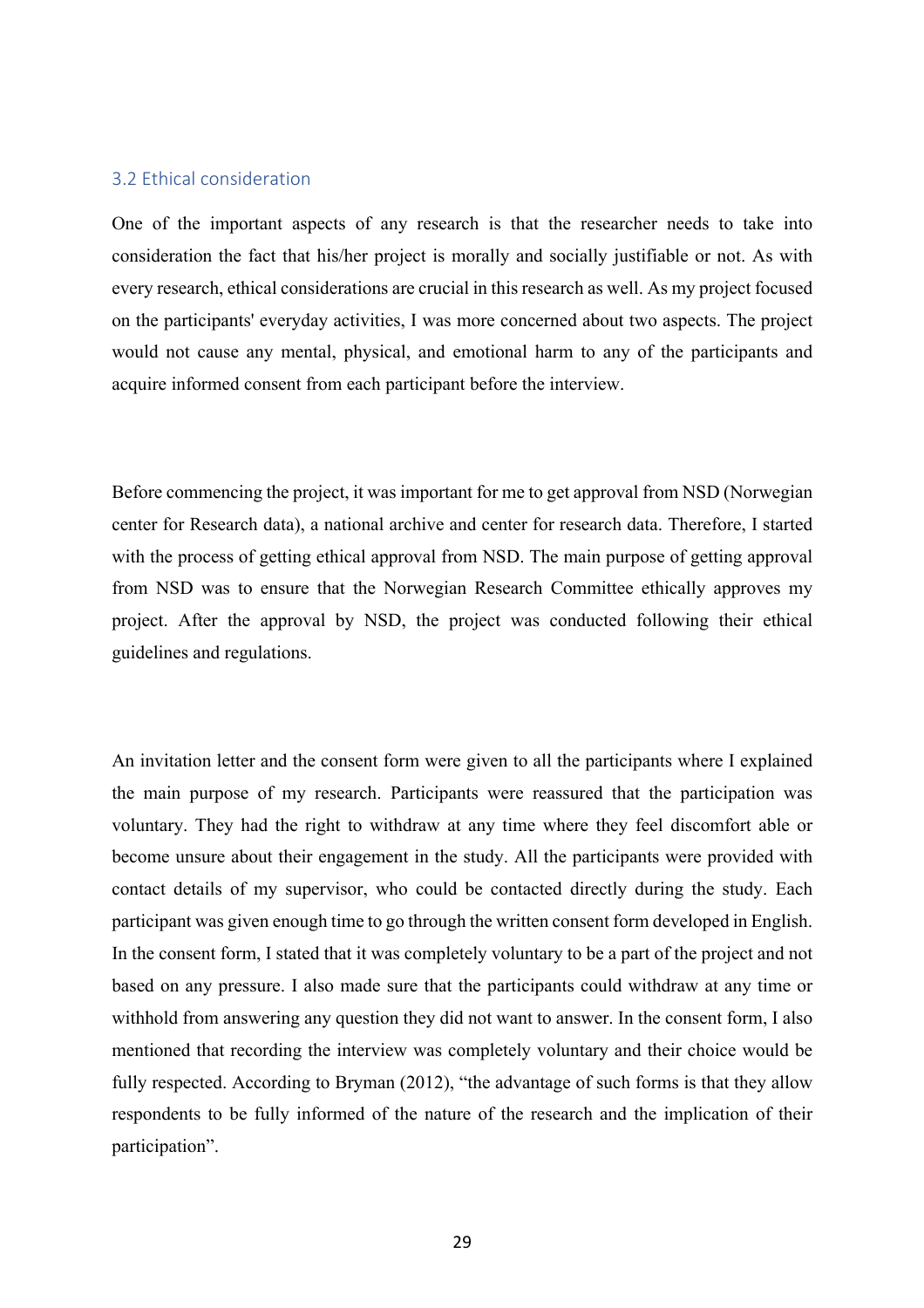It was also very important for me to protect participants' privacy and not to cause any means of harm to them. Being very confidential with the data was the way to safeguard the privacy of participants. The participants' names were only mentioned in the consent form where pseudo names were used during the transcription process. Thus, the collected data were processed without using the name of the participants. The transcribed data were kept in encrypted files and the original recording was deleted. I made sure that nobody except me could access the processed data.

I also made sure to respect and understand the participant's situation if they experience any emotional difficulties during the interview process. If the participant encounters any emotional difficulty and would not want to continue with that particular story, their views would be respected, and they could also withhold from answering. Above all, this study will never attempt to represent participant views and ideas as something other than what it is.

### 3.3 Reliability and Validity

Reliability and validity are two important components when evaluating any kind of research. "Reliability pertains to the consistency and trustworthiness of research findings. It is related to the issues of whether a finding is reproducible at other times by researchers" (Kvale and Brinkmann 2009). For example, if any researcher carries out the same project again following the same protocol, they should arrive at the same findings as made in this study. So the researcher must spell out his or her procedure; otherwise, replication is impossible (Bryman 2012). But Goetz and LeCompte (1982) claim that no studies can be replicated exactly because human behavior is not static and keeps changing. Thus, it is certainly very difficult to repeat any studies in all aspects. However, I have tried to describe all the procedures throughout the methodology chapter, which can be important in enhancing the reliability and the transparency of my study. I have tried my best to describe all the procedures in detail and justify how the procedure was carried out and findings were produced. The detailed description of the procedures in this study helps the other investigator to follow the same protocol, which, to a certain extent, can be repeated accurately.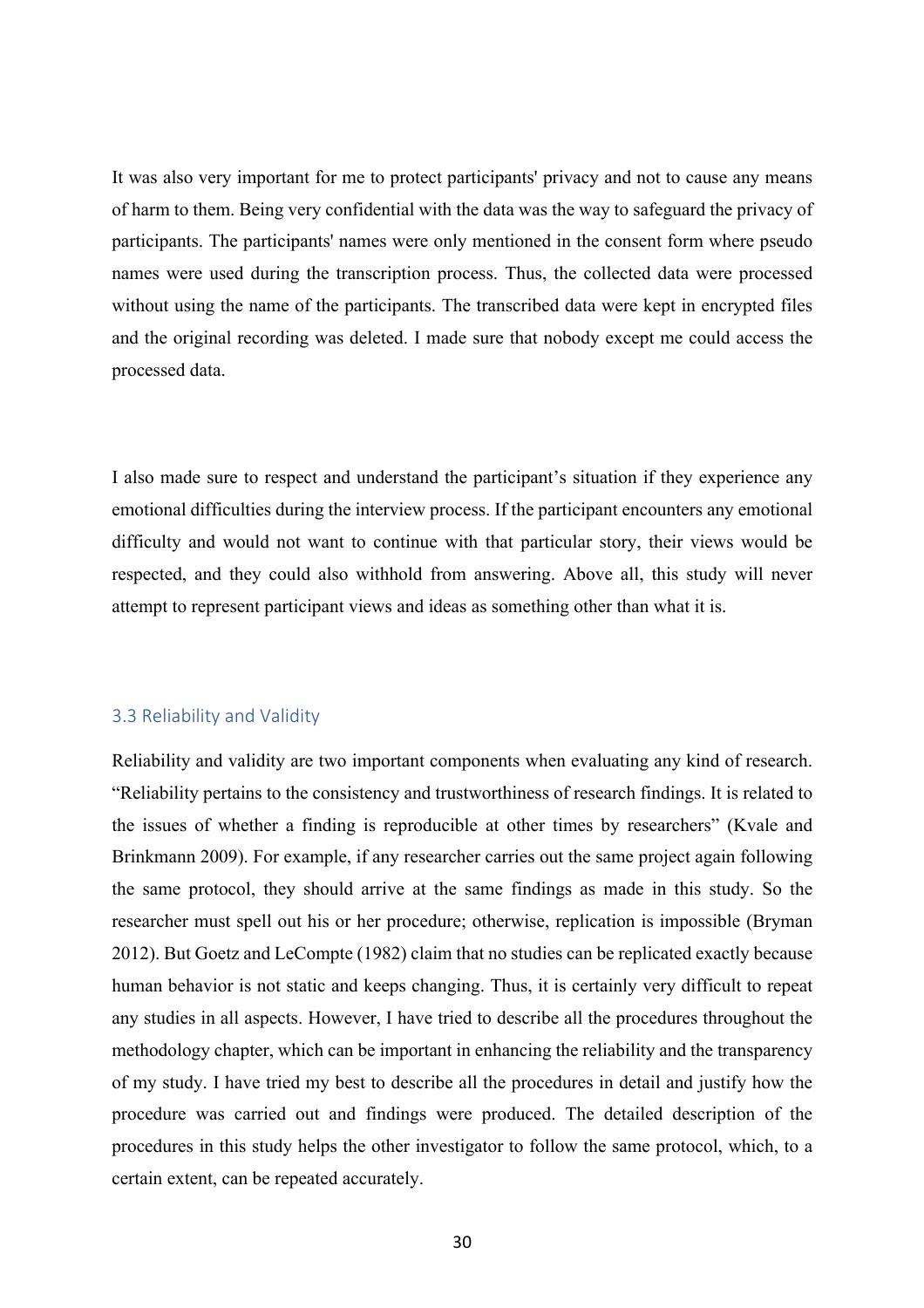Validity in research is concerned with scientific findings' accuracy and truthfulness (LeCompte and Goetz 1982). Validity also refers to the truth, correctness, and the strength of the statement and in social science, it has pertained to whether a method investigates what it purports to investigate (Kvale and Brinkmann 2009). The issue of validity arises in each step of the research. It rests on the quality of researchers' craftsmanship in the investigation process, on continually checking, questioning, and theoretically interpreting the findings (Kvale and Brinkmann 2009). Different writers have suggested different approaches to evaluate qualitative research. For example, Lincoln and Guba (1985) proposed trustworthiness as the major criteria for assessing qualitative research. Trustworthines further has four criteria: credibility, transferability, dependability and confirmability (Bryman 2012). When we focus on the study's trustworthiness, we aim to validate the social world where reality is constructed by each individual's discourses, actions and experiences rather than giving importance to identifying the absolute truth (Mishler 1990). In my study, I tried to maintain transparency throughout the process. This study is based on the individual's personal experience, but these experiences and views did not influence the interviews, analysis, and findings. It was important for me to build trust- relationships with the participants to not prevent me from obtaining important information. Participants were allowed to express their views freely and I repeated their answers at the end of the interview so that I would not miss anything. The participants would confirm their views again and give relevant feedback. All the interviews were transcribed right after they were conducted, and important points were jotted down so that I would not forget any important aspects during the analytic process. I was also concerned about maintaining a level of interaction between subjectivity and objectivity throughout my study because the researcher's subjectivity can dominate the interpretation and analysis of the data where research findings are often questioned (Brink 1993).

|  | Table 1: Profile of the participants |  |  |
|--|--------------------------------------|--|--|
|  |                                      |  |  |

| Participant |     | Sex and Lesion | type   Living | <b>Functional</b> | <b>Profession</b> |
|-------------|-----|----------------|---------------|-------------------|-------------------|
|             | age | and side       | situation     | disability        |                   |
|             |     |                |               |                   |                   |
|             |     |                |               |                   |                   |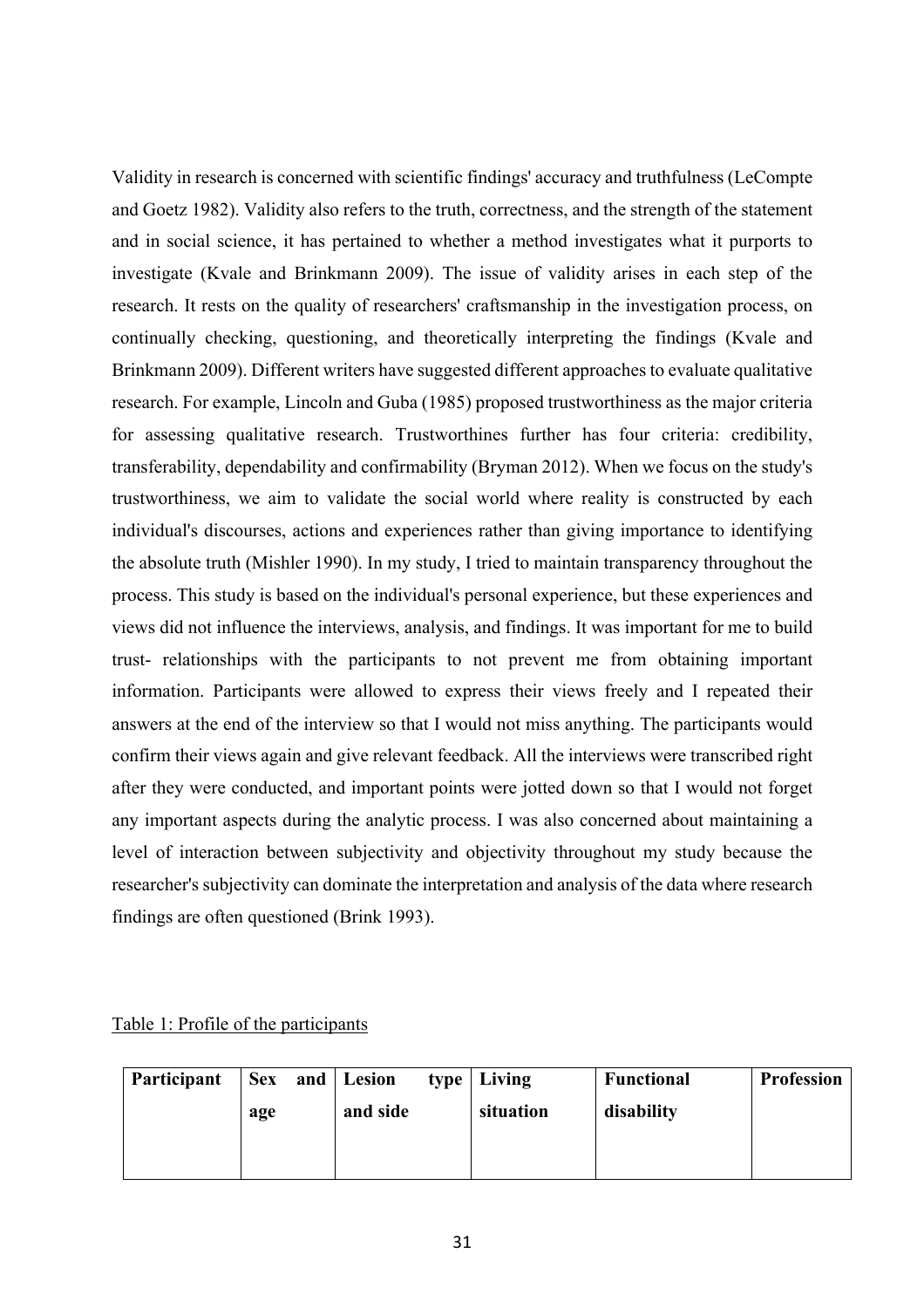| $\mathbf{1}$   | F/62 | Infarction | Alone         | Limited<br>function            | Associate |
|----------------|------|------------|---------------|--------------------------------|-----------|
|                |      |            |               | left<br>lower<br>on            | professor |
|                |      |            |               | extremity                      | $(100\%)$ |
| $\overline{2}$ | F/54 | Infarction | With daughter | none                           | Nurse     |
|                |      |            |               |                                | $(60\%)$  |
| 3              | M/49 | Infarction | Alone         | Limited<br>function            | Self-     |
|                |      |            |               | left<br>lower<br><sub>on</sub> | employed  |
|                |      |            |               | extremity                      |           |
| $\overline{4}$ | M/71 | Infarction | With wife     | None                           | Pension   |
| 5              | F/53 | Infarction | With husband  | None                           | Employed  |
|                |      |            |               |                                | $(100\%)$ |
|                |      |            |               |                                |           |
| 6              | M/75 | Infarction | Alone         | Limited<br>function            | Pension   |
|                |      |            |               | on left upper and              |           |
|                |      |            |               | lower extremity                |           |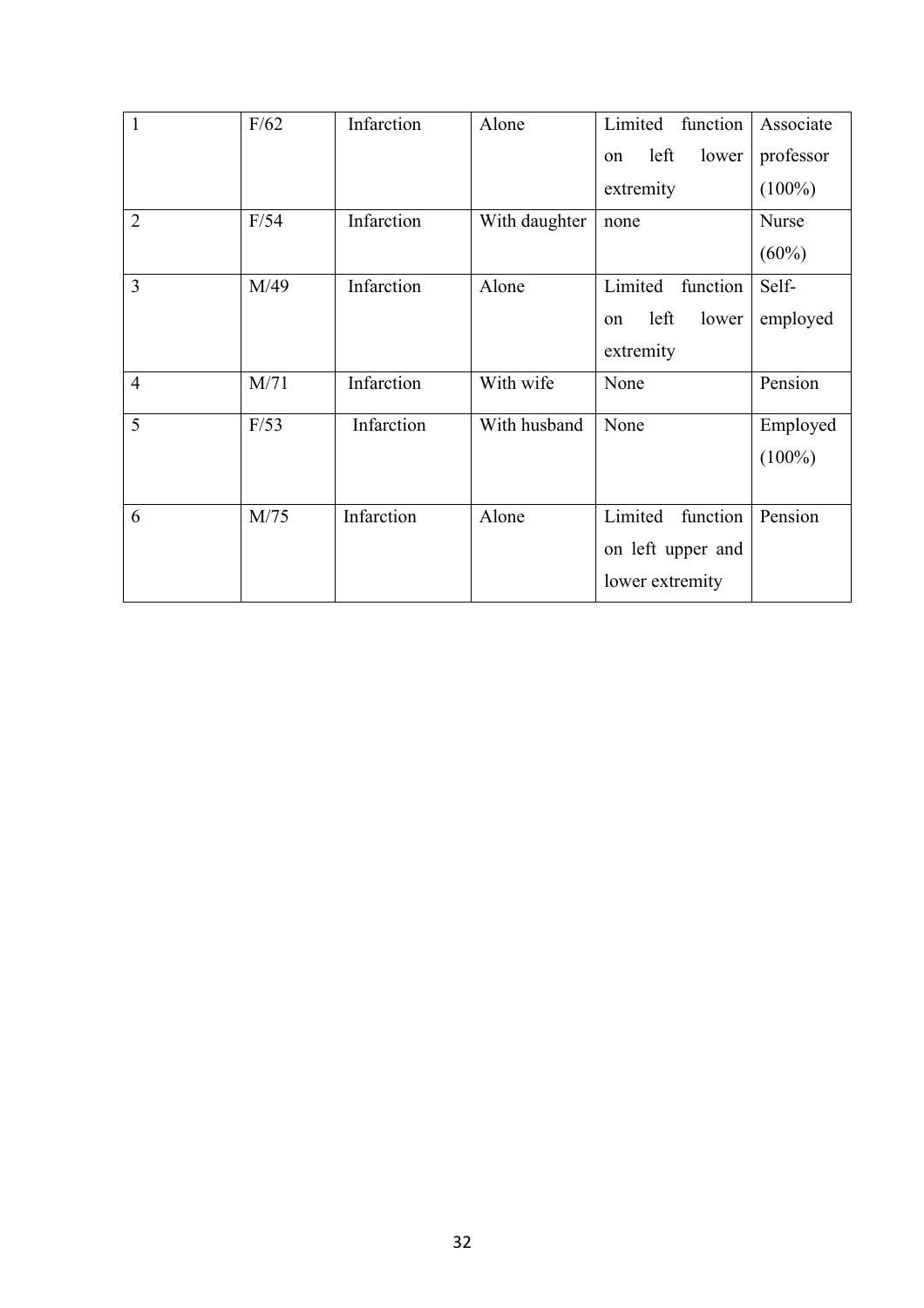# 4. Analysis of empirical data: a framework for the following chapter

In this section of the study, I will explain the process and method I have used to analyze empirical data. Thematic analysis (TA) is a widely used qualitative analytical method that identifies, analyzes, organizes, and describes data set in rich detail (Boyatzis 1998). Thematic analysis can be both a realist and a constructionist method. It can report participants' experiences, meanings, and reality, or it can examine how realities, meanings, and experiences operate in society. So, TA can be a method to reflect reality and loosen the surface of reality (Braun and Clarke 2006).

# 4.1. Thematic analysis

Since thematic analysis is based on developing themes, it is essential to know what research theme refers to. A theme is described as something important about the data concerning the research question and represents some level of patterned response or meaning within the data set (Braun and Clarke 2006). There is no hard and fast rule on the correct theme or how many themes should be included in the research. It is not that many data items are given high priority than a sentence or two to be considered a theme. So, it depends upon the researcher's own ability to judge and determine what a theme is. It is determined whether it captures something important concerning the research questions (Braun and Clarke 2006).

# 4.2 Analytical process

Carrying out a thematic analysis is not a single process but a step-by-step process. Braun and Clarke (2006) have given six different stages in thematic analysis.

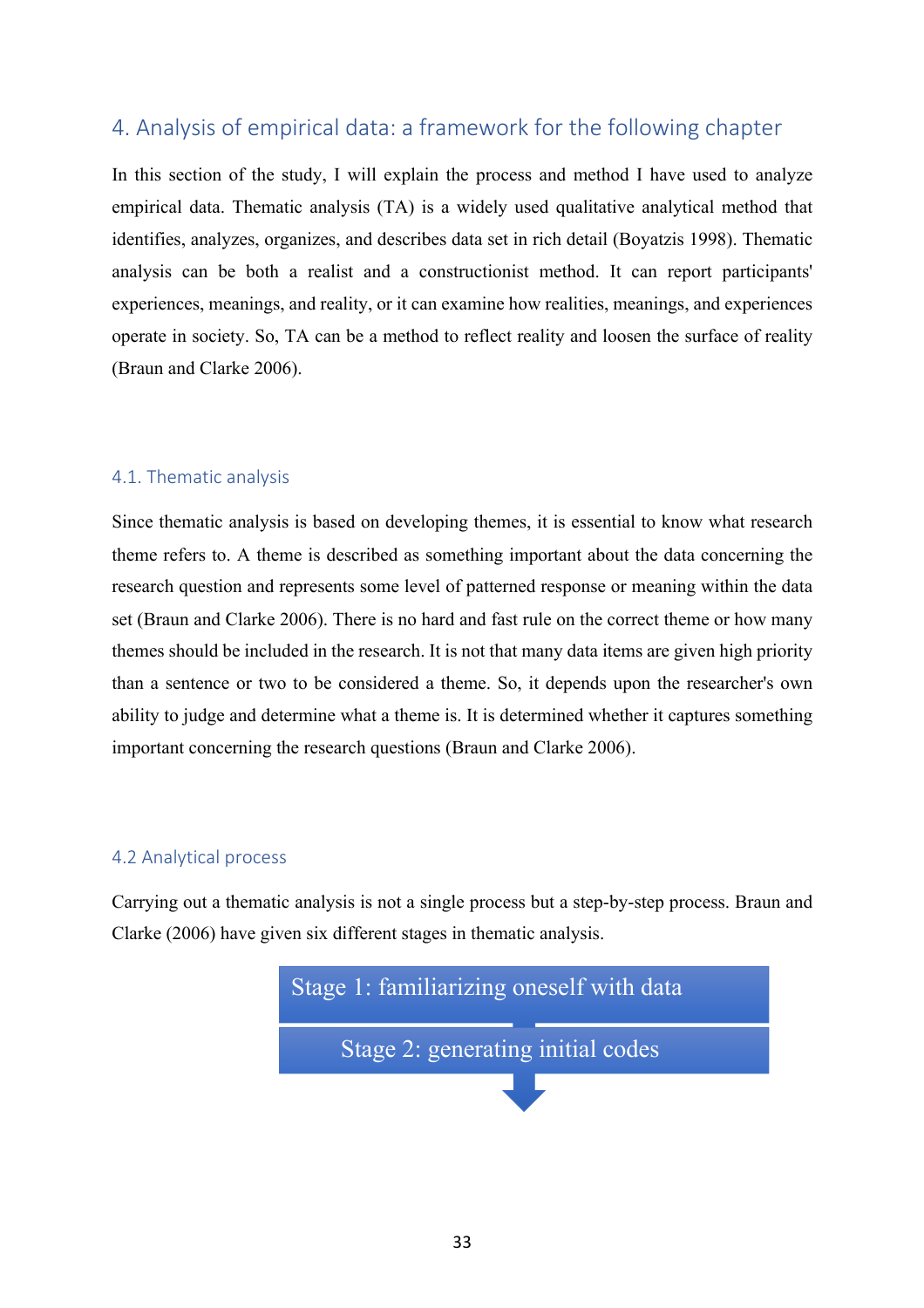

# Fig: Analytical process

After completing the transcription process, I went through the data several times to become well acquainted with the content. Reading and re-reading several times made me familiar with the transcribed data, which further helped me produce the initial codes. After generating the codes, it was easier to combine different codes in identifying themes. According to Bryman (2012), themes and subthemes are the product of thorough reading and re-reading of the transcripts or field notes that make up the data. Looking for the commonalities and differences in each text's content helped me generate final major themes. Then I moved into the final stage of analysis.

# 4.3Analysis

My research aims to explore the everyday life experience of post-stroke patients and the coping strategies they have used in their post-stroke phase. In the following chapters, I present my empirical data findings in the form of different themes. I will analyze my data about the Research question that I have considered to answer, which are to:

1. Describe the everyday life experience of post-stroke patients

2. What coping strategies do they use to cope, and how it has affected them in the poststroke phase?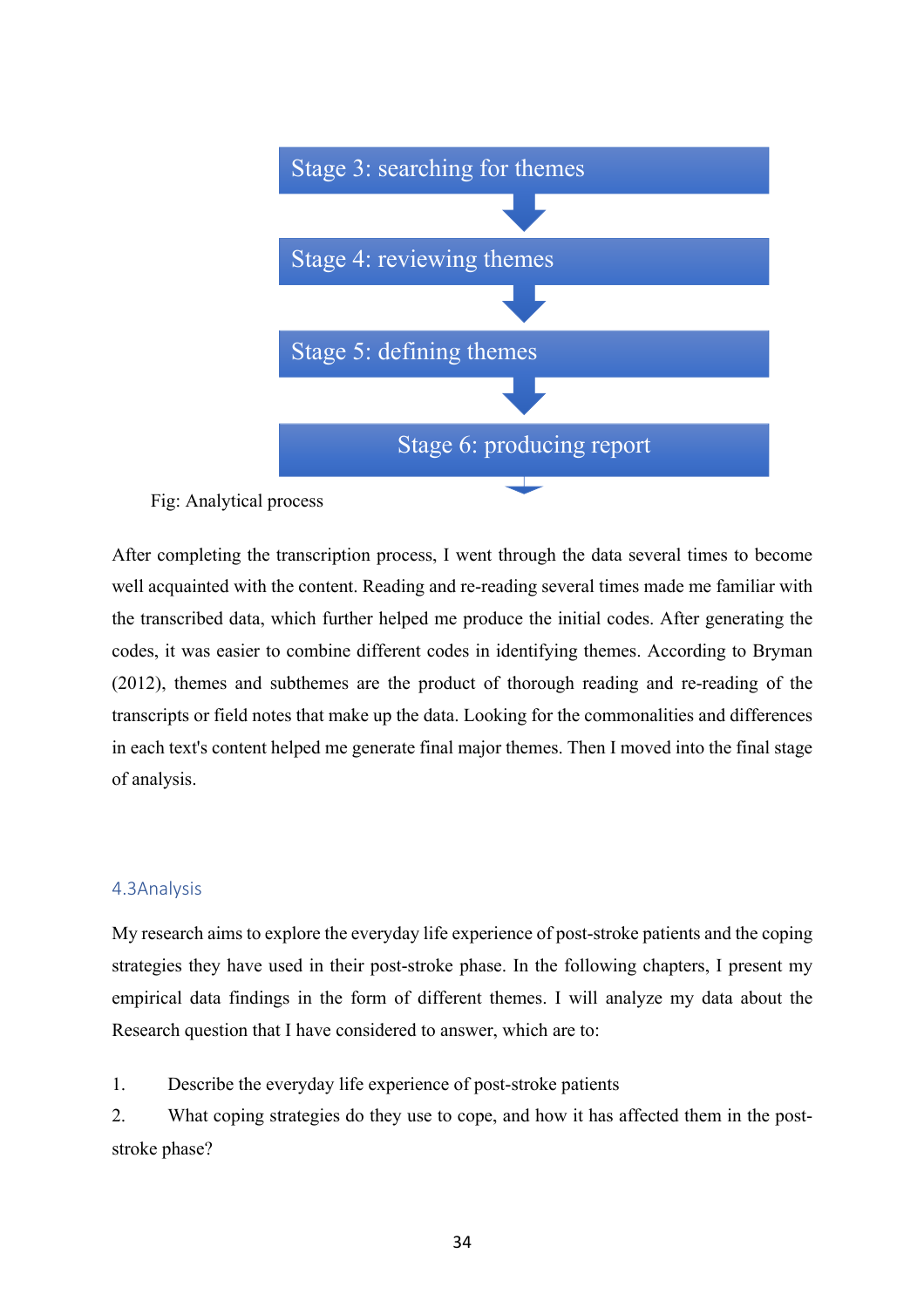Two core themes *changed life,* and *coping with the change* emerged from similarities and differences in participants' experiences. The core theme *changed life* was further structured into the following subthemes:

- 1. Bodily changes
- 2. Disruption in working life
- 3. Loosing pre-stroke me

Similarly, another core theme *coping with the change* was further structured into the following subthemes:

- 1. Exercise and training
- 2. Positivity
- 3. Engagement in other activities
- 4. Support from various sources

#### 4.3.1. Changed life:

Post-stroke life had changed considerably for stroke survivors. For some, the changed life was something they had never thought of as it brought uncertainty and fear for another stroke. Others struggled in getting adapted to the changed body and the new self. Their stories also revealed how concern they were for their professional life and what could be done to live a good and healthy life in the future. Participants described their everyday life in the form of short phrases like "tiring," "stressful," "how long," "not happy," "it really hurts," "I can overcome it," "I am positive," "I want to move on." Participant's stories also disclosed how sad they were for not being able to live on expected life and carry out the things they could easily pre-stroke. However, the participants accepted that post-stroke days were not catastrophic. It was a combination of both good and bad days. Some of them also expressed that they had a worse experience before the stroke, so stroke could be a reason for those experiences.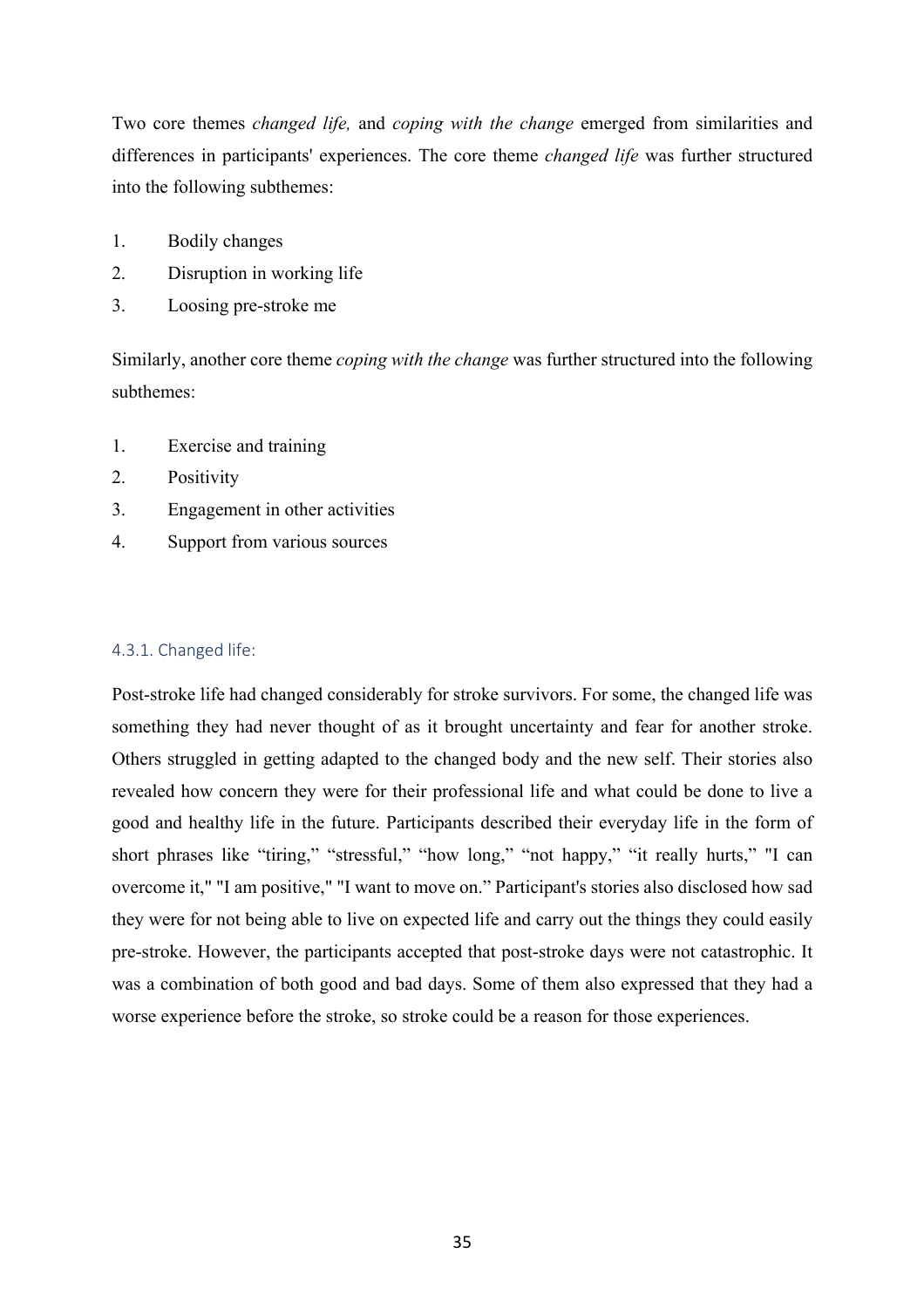#### *Bodily change:*

Bodily change after stroke can be understood as an altered perception of self where stroke survivors perceive their body as fragile, unfamiliar, and unreliable (Kitzmüller, Häggström, and Asplund 2013). This means that the stroke survivors experience pain and discomfort with their changed body, preventing them from living a normal life as before. Almost all the participants in my study experienced changes in their body in one way or the other. Some of the participants experienced functional difficulty, whereas others had difficulty with memory and concentration. For some, changes were not so devastating, but for others, life changed drastically after stroke. Functional changes were significant in some of them, where they accepted body-based restrictions due to limited function in the muscles and joints. These restrictions further led to other problems like mental and physical fatigue. Some of them described that they would get physically tired in a short time, while for others, they would have to stop at the point where they are due to mental tiredness. Few participants also described both physical and mental tiredness. One of the participants said:

*I get tired easily. I have to leave things undone or incomplete and need to lie down. The ability to do things is very less than before due to less strength, and I do not have control over my own body (*respondent 1)

She had to use more energy than before for doing the same task and could not keep up with the workload, despite loving to work. She described that her body was not in her control and expressed the fear that working too much would result in another stroke attack. Participants also reported that walking on the same phase as before was great challenging. Being left out alone for not being able to walk fast was something participants experienced to be the worst part. Some of they also encountered episodes of frequent falls. One of the participants said with great frustration:

*Due to weakness on my left side, I have fallen so many times in public transport. Once I fell and broke my shoulder. You already have paralysis and above that a broken shoulder. Life was so much better before the stroke, but now I do not know how long can I manage on my own* (respondent 6).

He expressed great frustration for not being able to walk like others and for his body being unreliable. He was in a dilemma about whether to trust his body or not because his ability to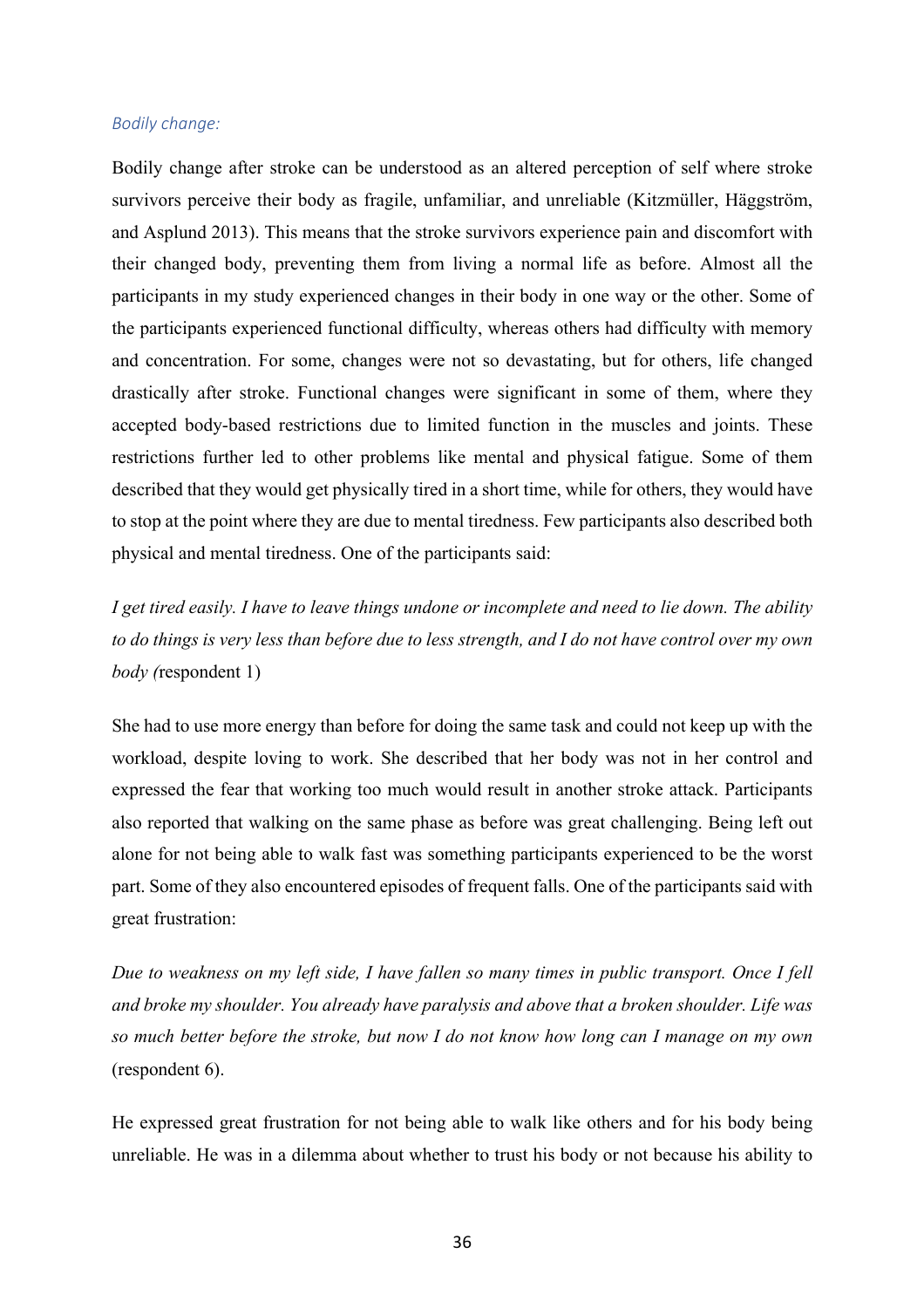walk was getting worse every day. The great fear was that he would have to go to the elderly home soon. Even easy and the little task became complicated for some of them due to disheartening changes in the body. Some of the participants fought hard to hear clearly what other people were saying. Some of them meant that being unable to hear properly would spoil so many things, while others expressed sadly that they could not take part in the conversation and express themselves verbally. Not being able to get connected was expressed as great dissatisfaction. One of the participants described his situation as:

*When people look at me from the outside, I look fine, but it is different from the inside. I lost hearing in one ear after the stroke. When you go to the bar or cafeteria with lots of noise, it becomes difficult to hear because when you have two ears functioning, it is easier to filter out background noise and be focused. But you cannot do it with a single ear* (respondent 3).

Decreased function and strength in muscles and joints resulted in pain in different parts of the body. This pain further led to functional difficulties. One of my respondents shared that pain in her back, which started six months after stroke, is more disabling than her left foot's weakness. She said:

*I have a poor balance on my left foot, I can accept that, but the pain in my back is a great challenge for me. It really stresses me. I have done a lot to treat it, but nothing has helped* (respondent 1).

Stroke survivors acknowledged discouraging changes in their muscles with limitations to a controlled movement that further led to poor coordination and balance. Participants expressed that their physical body was experienced something different and not in connection with the mind. Confidence and control to do certain things were also restricted due to the changes in the physical body. One of the participants described how muscle weakness had affected his ability to write and type:

*You know I have lost one of the big skills (with a smile). I was a very good typist on the computer. I could type very fast without looking at the keyboard. But now I cannot do that. It's the same with my handwriting. I do write, but it is not that good and satisfactory (respondent 3).*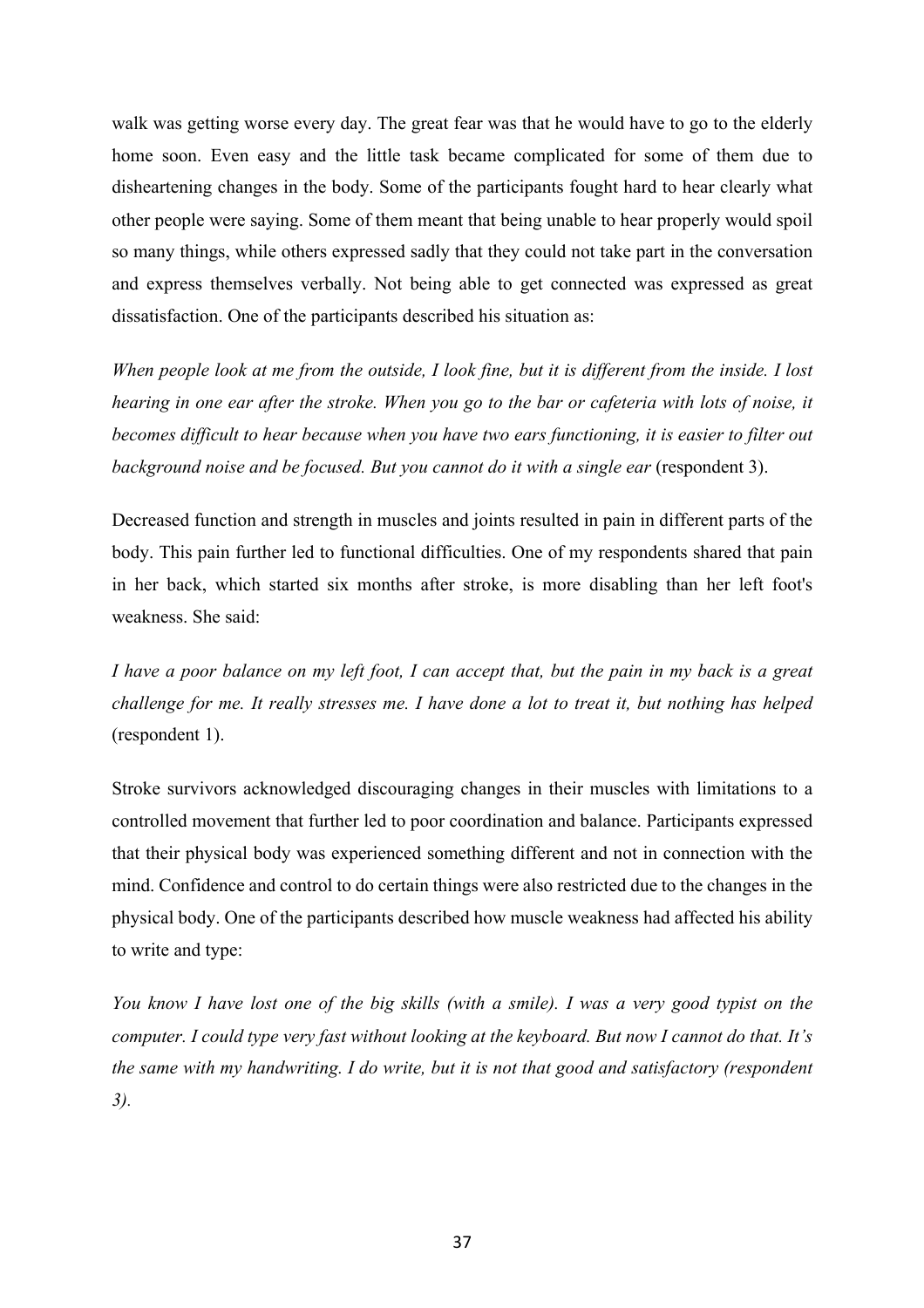Similarly, another participant's story revealed that he could not be as spontaneous as he was pre-stroke. He would have to manage extra time and use extra energy to complete a small task, which he could easily pre-stroke. He thus said with great frustration:

*It takes a lot of time to do one small thing. Especially during the winter with snow, it is extra difficult for me to walk. I need to manage the time accordingly because I cannot always be late at the expected places (respondent 6)*.

None of the participants expressed that they were suffering from depression; neither had the thought of suicide. They were worrying about how tomorrow would be like and, this was one of the reasons for anxiety and stress in some of them. Questions of uncertainty and difficulty replaced motivations and energy. One of the participants expressed exhaustion and stress and were not certain whether to give up or keep pushing to get back.

*I cannot still accept that I had a stroke. I would very much indeed not have it. I am living myself, but it is not as good as it should be. I am physically ok, but my head is not working. I can do things physically but not mentally. If I knew I would be alright, it would be easier to keep going, you know (fighting with tears). But that's not the issue. The question is whether to give up or not. It's very tiring, frustrating, exhausting and I am not happy about it (respondent 2).*

Mood swings were prominent in almost all the participants. Controversies and conflicts within the mind and body would make some days worse than the other. Emotional outbursts of frustration, anger, happiness, sadness would appear in the form of tears. Most of the participants admitted that they had been emotionally very weak post-stroke. As one of them said:

*I do not need a special reason to cry. When watching any movies, I sit a little far from the TV and start to cry. Little things make me feel happy and little things bring tears to my eyes (respondent 4). He further continued:*

*I don't know if this is the reflection of stroke or not, but last week, we met a group of people to discuss some special issues. I do not know what happened to me, I started crying suddenly, and I was told that I am very afraid, and something is wrong.* 

Another participant said: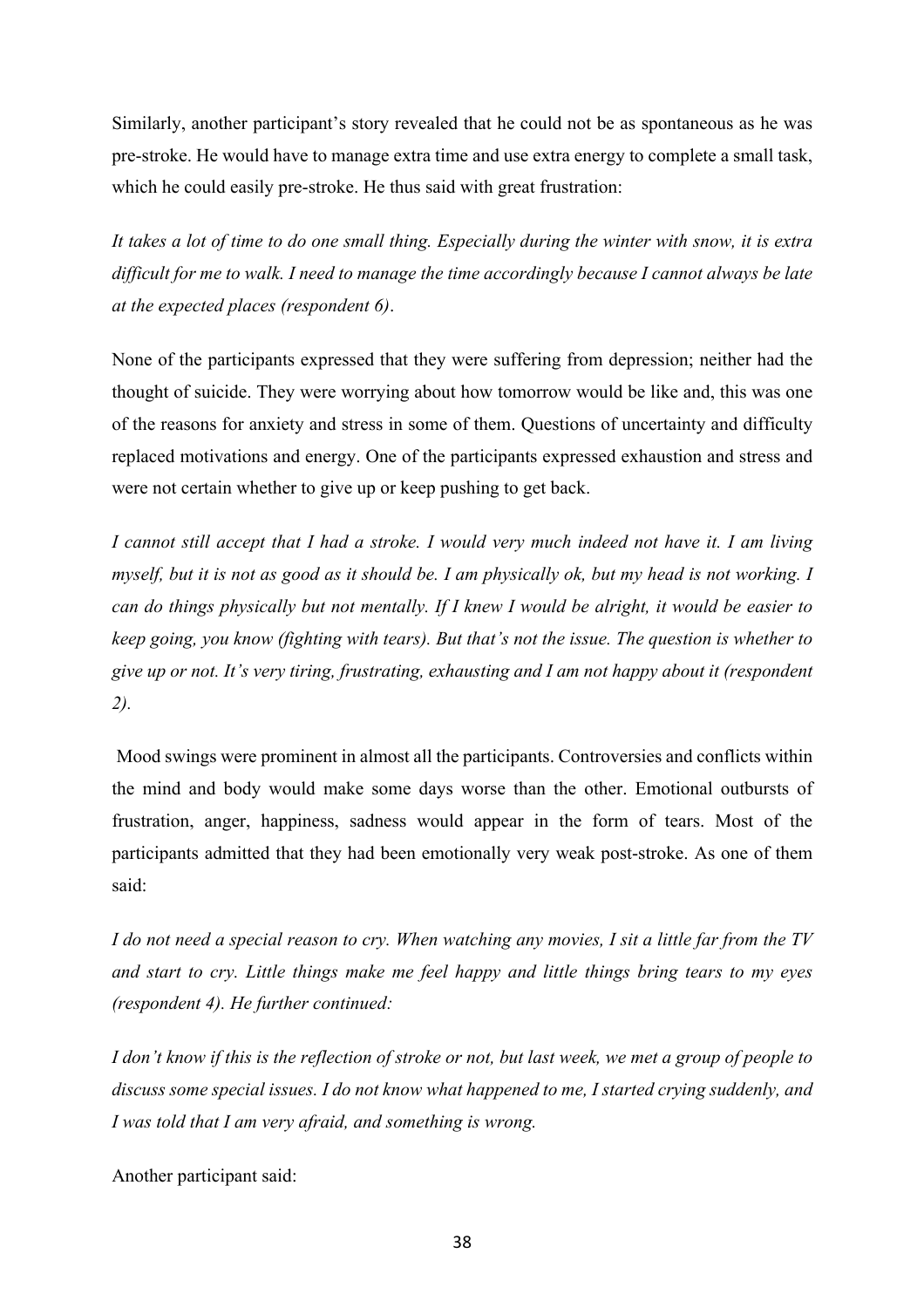*I was a strong man before, and tears would hardly fall, but now I am much more emotional, and tears fall very easily. If I read something sad, I start crying. Sometimes I realize that I am crying without any reason (respondent 6)*

On the other hand, participants also reported that they had difficulty with memory and concentration. The ability to concentrate on particular things was greatly decreased after the onset of stroke. Participants expressed that they were dependent on the mobile telephone, which would work as a helping aid for memory. They would make a note of the things to be done on the telephone that helped them in not missing the important tasks. Some of them described that lack of memory and concentration made them feel insecure in their works. Others admitted that reading a single novel would be difficult, as the mind would deviate somewhere else. One of the participants said:

*I keep trying to read but it's not giving me so much pleasure as before. You know, I cannot concentrate, it takes a lot of brain capacity to concentrate so I get tired very easily. Above that, there is always a zzzz sound on my head; when I try to concentrate, this sound gets higher which I cannot tolerate. (respondent 2)*

Not everyone blamed that memory problem was only the result of a stroke but also felt that the growing age was responsible for forgetting things quite often. Participants also described changes in their sleeping patterns. Even though they would feel asleep, the pattern of sleeping was not as before. Horrible dreams would make some participants wake up in the middle of the night while others expressed that they would have slept a little more. One of the participants reported that she would struggle to fall asleep and wake up several times in the night.

*I take low-dose tablets for my sleeping disorders, but still, I can hardly sleep 4- 5 hours. I wake up very often in the middle of the night. I would say that I do not get as good sleep as before. (respondent, 2).*

#### *Disruption in working life:*

Almost all the participants showed great motivation and love for their work even though they were struggling with some degree of impairment. A strong will to work and remain engaged was the highest priority for them. All six participants were full-time workers before they had a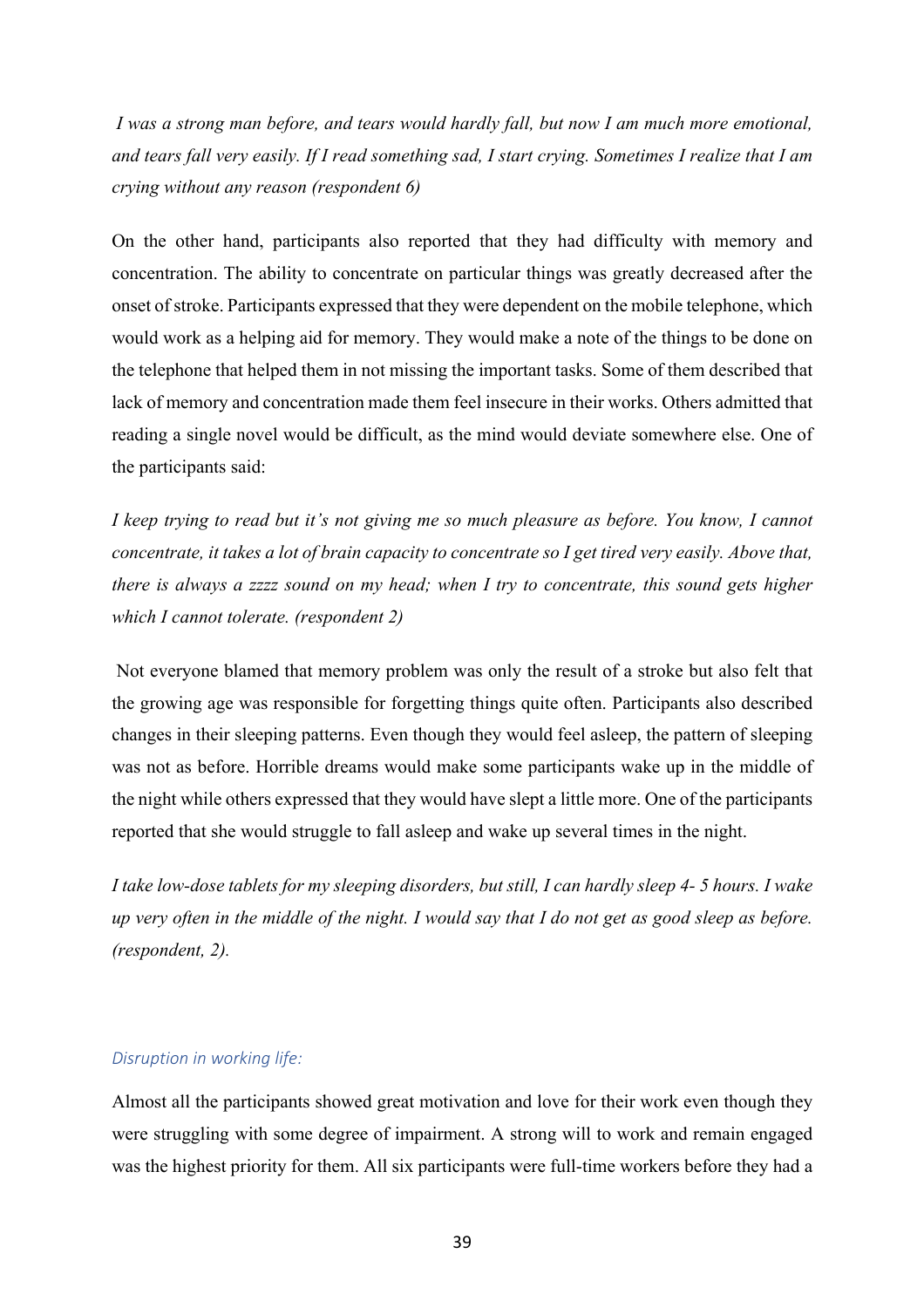stroke. It means working 37.5- 40 hours per week. Almost all the participants had been working for many years, but stroke led to significant changes in their working life. Participants expressed that they always admired their work and were happy with their works. Not being able to work as before was a great loss for some of the participants. Workload, stress, and problem with memory and concentration were a great obstacle for participants to get back to work.

As one of the participants who had returned to sixty percent work said with a very sad tone:

*I work only sixty percent, and I am very afraid of losing this also due to my insufficiency. I am afraid of making mistakes and doing things wrong even though I do simpler tasks than before. If I do not carry out my work properly, I cannot stay there. That's one thing that stresses me. (respondent 2)*

She accepted that she could not work efficiently as before due to mental tiredness, and the level of confidence to complete the tasks was not as before. She had the feeling that her body was being uncooperative with her. The feeling of insecurity and uncertainty was something she was struggling with at the workplace. She further said:

*I don't think I can get back to the same position as before. I am not who I was yesterday. I feel isolated at my workplace because I cannot participate like I used to. They are not very happy to have me because it's a very big ward and they want young nurses who can do things easily at any time. It's complicated for them to have people like me, but they are bound to the agreement. (respondent 2)*

Another participant mentioned that something he missed after the stroke was his work. Being on sick leave for more than half a year and not being able to work according to his will was something he was not satisfied with. As like he said:

*The most dramatic thing that ever happened to me was being on sick leave for seven months. It had huge consequences for my work because being present was very important in my workplace. I had to quit the job because my employer said, "you have been away for like a year and I think you will be better by finding something else to do." Maybe you find it strange, but it's not unusual for people working in the private sector here (with a smile). (respondent 3)*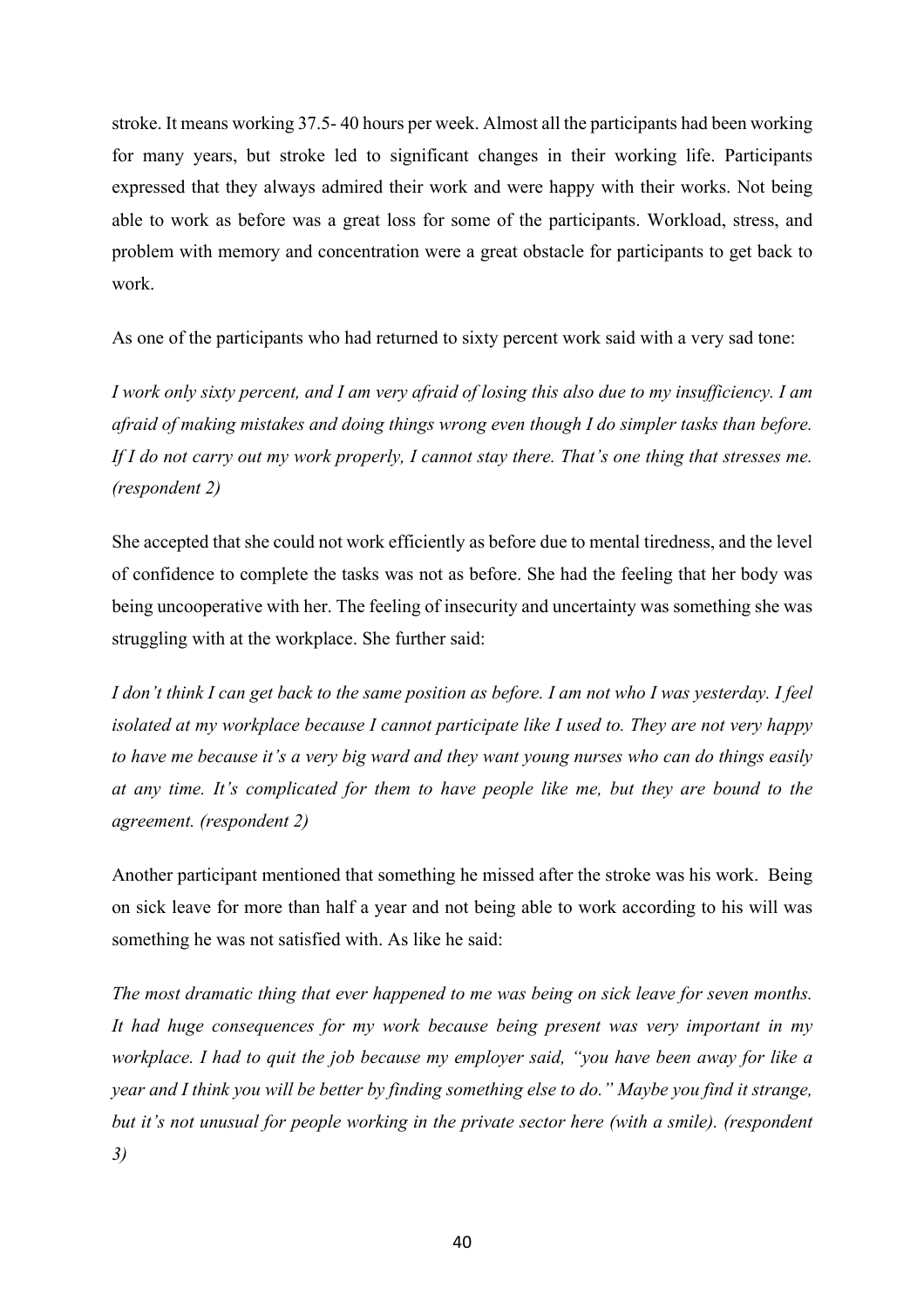Even though he had great pain inside for not continuing with the same work, he was determined to find something better soon. He further said:

*Now I am self-employed. I am paid quite handsomely until sometime but not always. I need to find something else after that. I hope everything becomes easier in the coming days. (respondent 3)*

Participants expressed that work was something, which would give them an identity and an opportunity to serve society. Some of them mentioned that being engaged would help them overcome sadness, anxiety, and stress. Others mentioned that being not as competent as before would make them feel a little apprehensive. Two of the participants had to go on a pension after some time off sick leave even though they had the same motivation and energy to work. Like one of the participants said:

*I have been working all my life. I have worked in many different organizations. I had a stroke when I was 66. It was a year left for me to go to a pension. I wanted to work that last year, but I was recommended by the doctor to take my pension a year before I retire. I stayed on sick leave for a year and went on a pension. (respondent 4)*

On the other hand, participants also expressed how happy they were to return to work early and resume the same work they had done before. They were also happy to have supportive colleagues who became extra helpful after the stroke. Like one of the participants said happily:

*I feel so lucky because I was not left behind. I got my work back, which was the most important thing for me. I have to sit and deliver the lectures because I get tired very easily, but I do my best to make my students happy and satisfied. (respondent 1)*

*I am very fond of working. I have always been keeping myself busy. I am also part of the editorial team for the scientific journal. Getting back the same position after the stroke was something very important for me because writing has always been my field of interest. (respondent 1)*

Another participant said: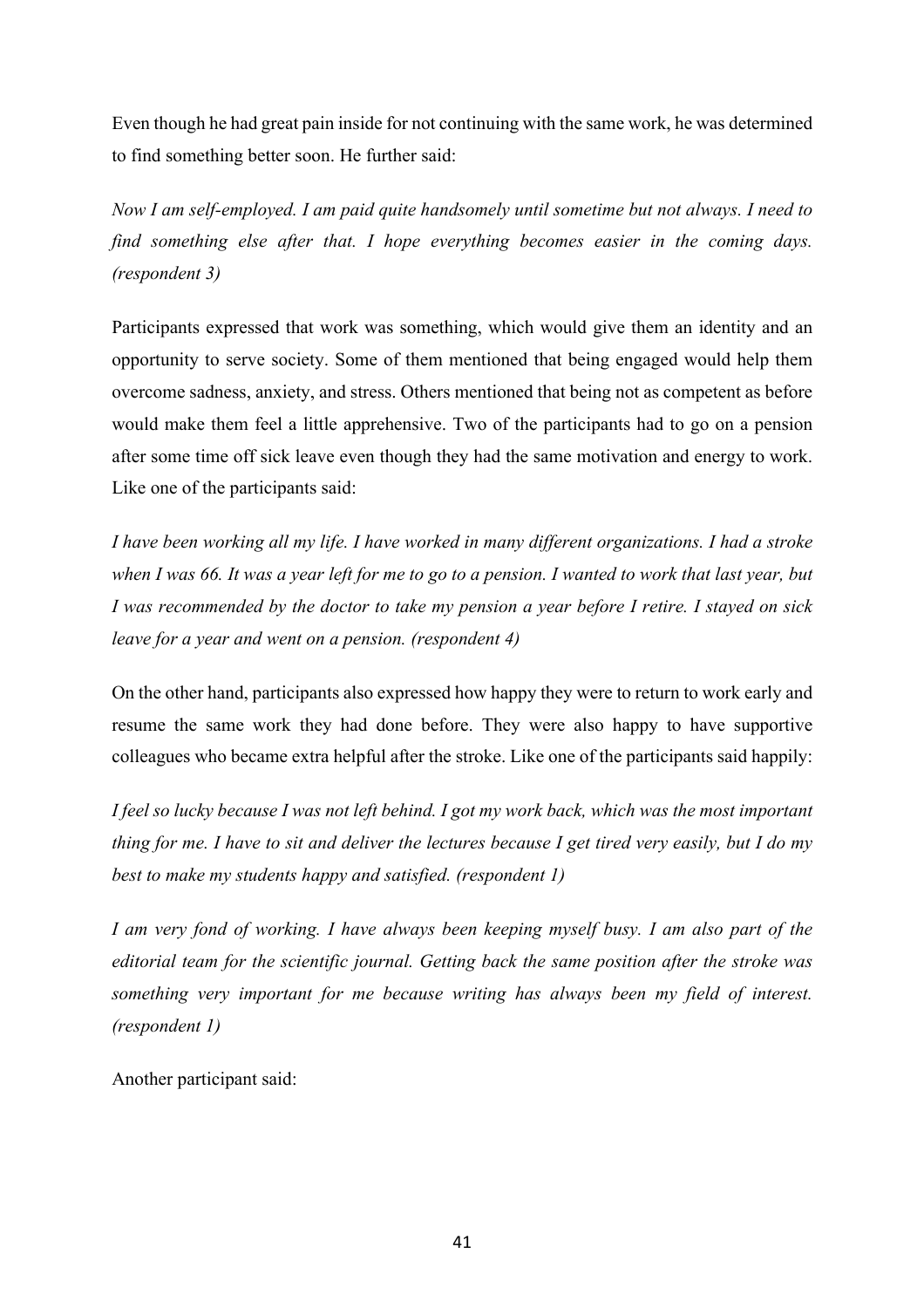*I feel very lucky that I did not have to lose my job because of a stroke. Now I am further motivated to keep working because it's a healthy thing that you get going, and you also feel that you are needed in society. I enjoy my work to the fullest. (respondent 5)*

#### *Loosing pre-stroke me:*

Almost all the participants experienced that they have become a different person in one way or the other. Some of them believed that stroke brought some good changes in their lives while for others, stroke forced them to lead a different life, which they did not enjoy. Participants described that they lost their pre-stroke identity and self and struggled to be familiar with those changes. Their stories also disclosed that losing pre-stroke self-resulted in different personal and social consequences. For example, not carrying out the most appreciated things in life left them with a lifetime of sorrow. There were also thoughts about the impact of not being in society. Most of the participant's stories also revealed that not being able to contribute to society was a great loss for them. However, participants also admitted that even though they were losing their pre-stroke self, they still had reasons to smile and be happy. Some of them were thankful to God for allowing a second chance to survive and were further determined to live a good life in the future. The overall impression was that participants had lost their prestroke identity and had become someone different.

One of the participants expressed how things changed suddenly after stroke. She admitted that she was someone who valued her own life and was a happy and satisfied person pre-stroke, but Stroke led to uncertainty, disappointments, and helplessness. She said with great sadness:

*I was a happy person. I completed my master's degree in May and thought about a Ph.D. degree but (tears rolling down). In October, I had a stroke, which changed my life completely. I was part of the leading team in my working ward and was responsible for teaching other nurses what they were supposed to do. I am no more with that responsibility, and I don't think I will get back there. So, my goals are completely different. (respondent 2)*

On the other hand, she was being left out by her husband after the stroke was very much disappointing and shocking. The fact that she would have to sell the house after the divorce and all the paperwork related to it made her health even worse. She admitted that being alone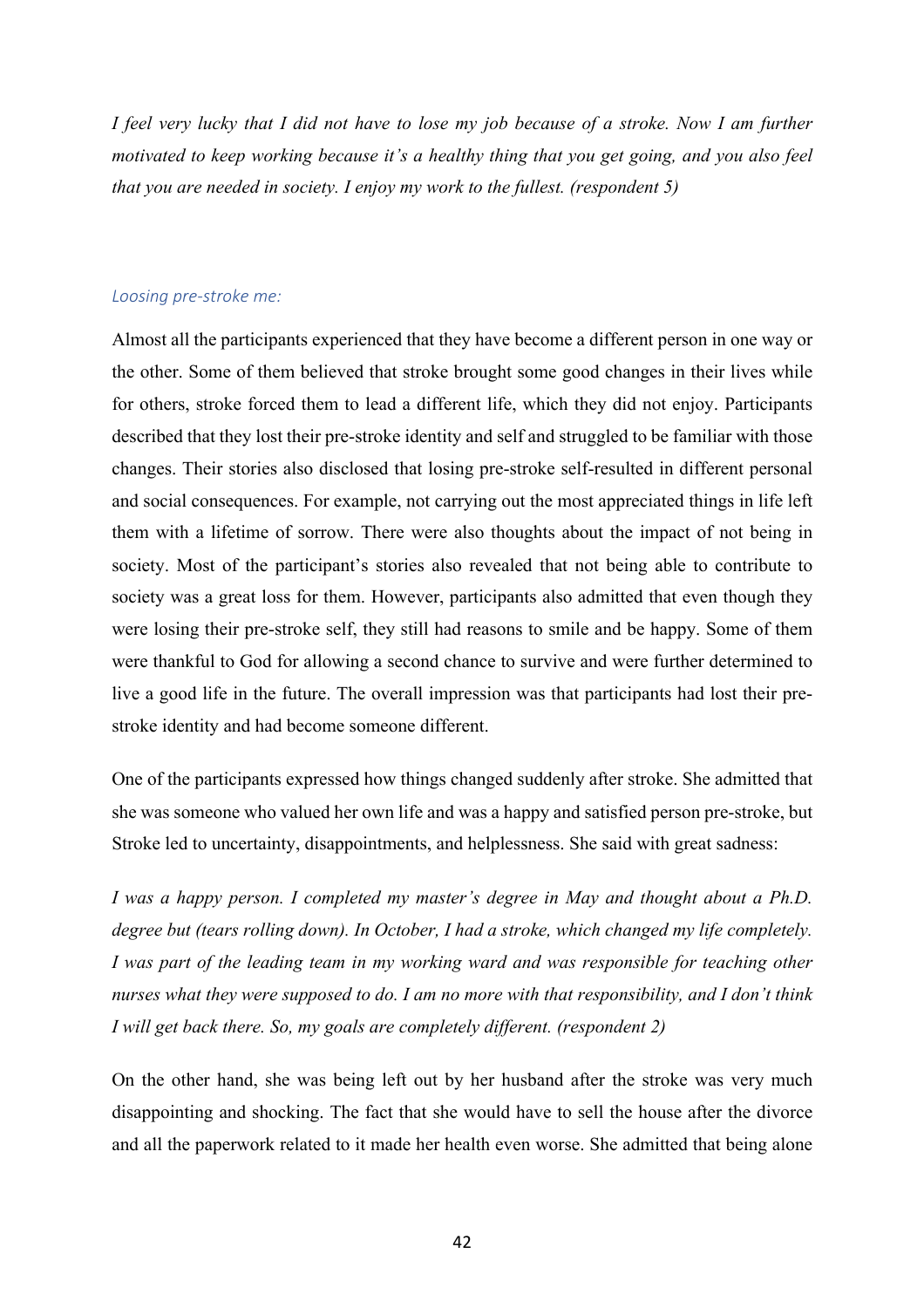was stressful in this long journey of life, where she would have to tackle all the ups and downs alone. She further said:

*Life would have been much easier if I did not have this extra problem. The health system has helped me; I get help whenever needed, but in the end, I am left alone with an economic burden. This has made things more complicated and difficult. I wake up 4-5 times at night and have to take tablets for my sleeping problem, which I never had pre-stroke (respondent 2).*

Participants expressed how they missed doing things that they appreciated the most pre-stroke. Some of them were quite disheartened for not being able to go skiing where others felt bad for not being able to drive the car, which they had done for many years. Participants also expressed that change in their eating and drinking habits post-stroke made them little social compared to pre-stroke life. Even though they had friends and family to hang out with, life was not as beautiful as before because they had restrictions on many things. One of the participants said:

*I miss going to the shopping center and enjoying different offers. I need to order everything online. That is so annoying, and I do not like this at all. If you can go and select things yourself, that makes you happy. (respondent 6)*

He continued further:

*I was a happy going person pre-stroke, I had such a good voice, and I would always sing in the church as I am catholic, but after I got the stroke, my vocal is not as good as before, I cannot sing anymore and that makes me feel very bad. (respondent 6*

Participants also described how active they were in various social gatherings pre-stroke and expressed great sadness for not being able to do the same now. Some of the participants mentioned that instead of taking part in different activities, they would prefer to hear and watch others doing. Like one of the participants said:

*Little strange was, I was in a gathering, people talked, I could follow them but could not take part in the conversation. (respondent 4)*

He further said: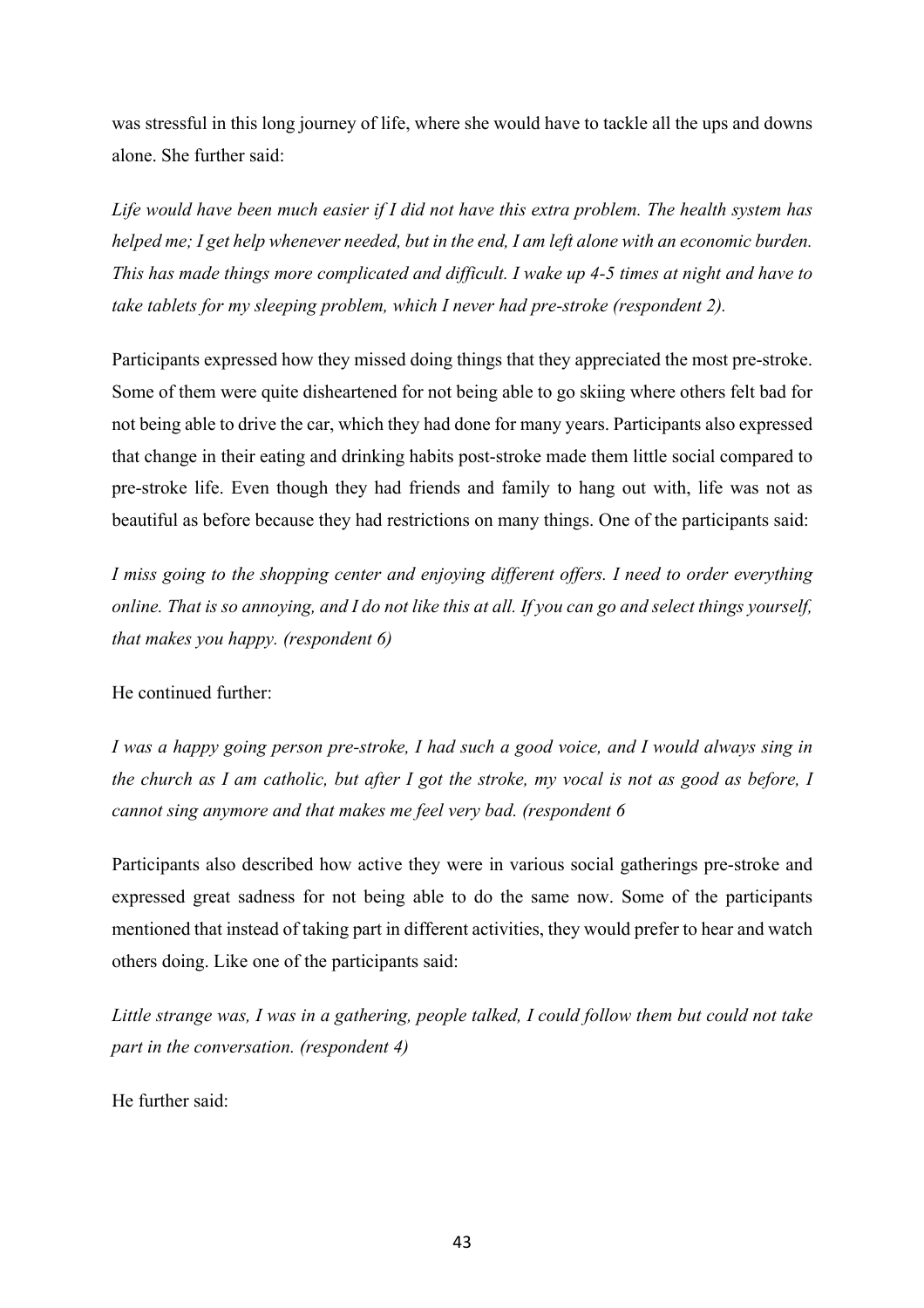*Now I like listening to what people say because I have realized that I do not speak at the same pace as others do. (respondent 4)*

In the same way, another participant said with a desperate tone:

*I was always in good humor and liked talking to folk but now this has changed completely. Instead of talking, I am very satisfied to hear people talking. I must say I have become a good listener. (respondent 6)*

Participants' stories also revealed that they would not anticipate doing things that they liked doing. Some of the participants explained how they were pre-stroke and how they have become now. As one of the participants expressed:

*I do whatever I can, not waiting for tomorrow because nobody knows what is going to happen the next day. I have started doing things that give me pleasure and happiness because I do not know if I will be the same person tomorrow. (respondent 5)* 

On the other hand, one of the participants shared how stroke suddenly brought a positive change in her feelings. Her story revealed that she was happy to forget her past, which had brought great negativity in her life. As like she said happily:

*You know what? I was guilt for my sister's death though it was not my fault. I was suffering from this guilt since my childhood. But the feeling of guilt suddenly disappeared after I had a stroke. I now realize that I have become a different person and somewhere I feel good about it. (responden*t 1)

#### *Concluding remarks:*

Stroke survivors experienced various degrees of changes in their bodies. The participants markedly noticed changes in emotions, cognition, and physical body where they struggled to adapt to the changed body and the new self. Life was not as easy as before due to inabilities and uncertainties.

Stroke led to a significant change in the working life of many stroke survivors. Participants had the same desire, motivation, and love towards their work despite inabilities. Not being able to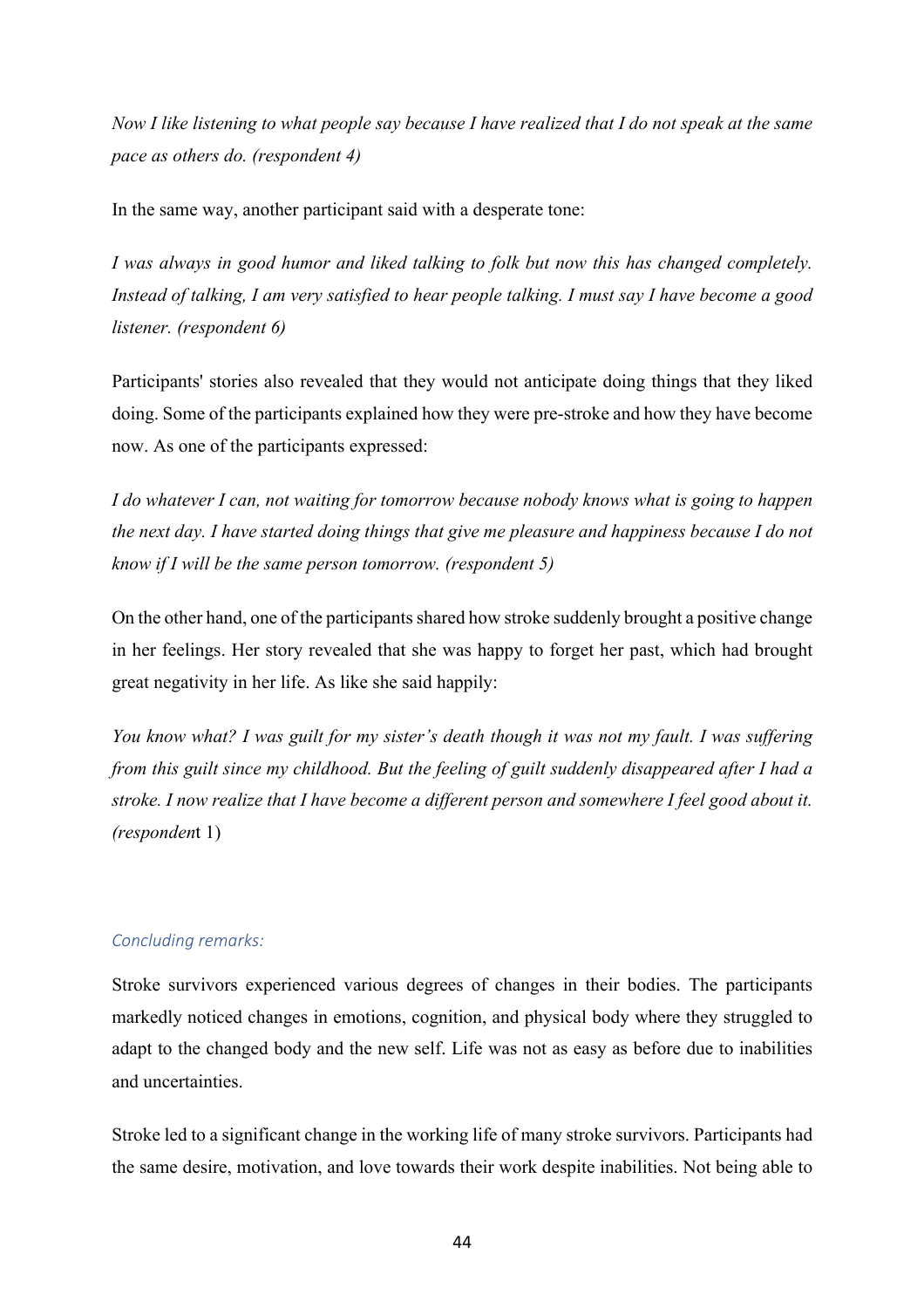work, as before, was expressed as a great loss by several of the participants, and the factors influencing their working life were memory, concentration, stress, and the workload.

Stroke survivors experienced a change in their self -identity post-stroke. Losing pre-stroke self resulted in various social and personal consequences where they struggled to preserve their identities. It has also been found that the changes in their self -identity prevented them from doing the most appreciated things in life.

#### 4.3.2 Coping with the change:

Participants experienced that their life had changed markedly after the stroke, and they needed to find a way to deal with it. It was thus different types of coping strategies were adopted by the participants to deal with their everyday life. Coping was related to their life situations. Coping with the change was not an easy task initially, but they concluded that it was the only way to move ahead. Participants described that they avoided the situations or context they felt uncomfortable or difficult to cope with. Described below are examples of the coping strategies used by the participants in their day-to-day life.

#### *Positivity*

Positivity was found to be an important source of coping in most of the participants. Participants' stories revealed that an optimistic approach to life could help them in getting adapted to the new self-identity. They also expressed how lucky they were for being given a second chance to survive, even though they had some degree of impairment.

*I feel lucky when looking at others in distress. I can walk on my own, turn around in the bed and do things on my own. I feel progress on my left foot. I will definitely be better tomorrow with new programs and technology, and I look for a nice future ahead. (respondent 1)*

*I know that I am not walking straight, I have lost hearing in one ear but for a person waking up from a coma, this is excellent, I must say. (respondent 3)*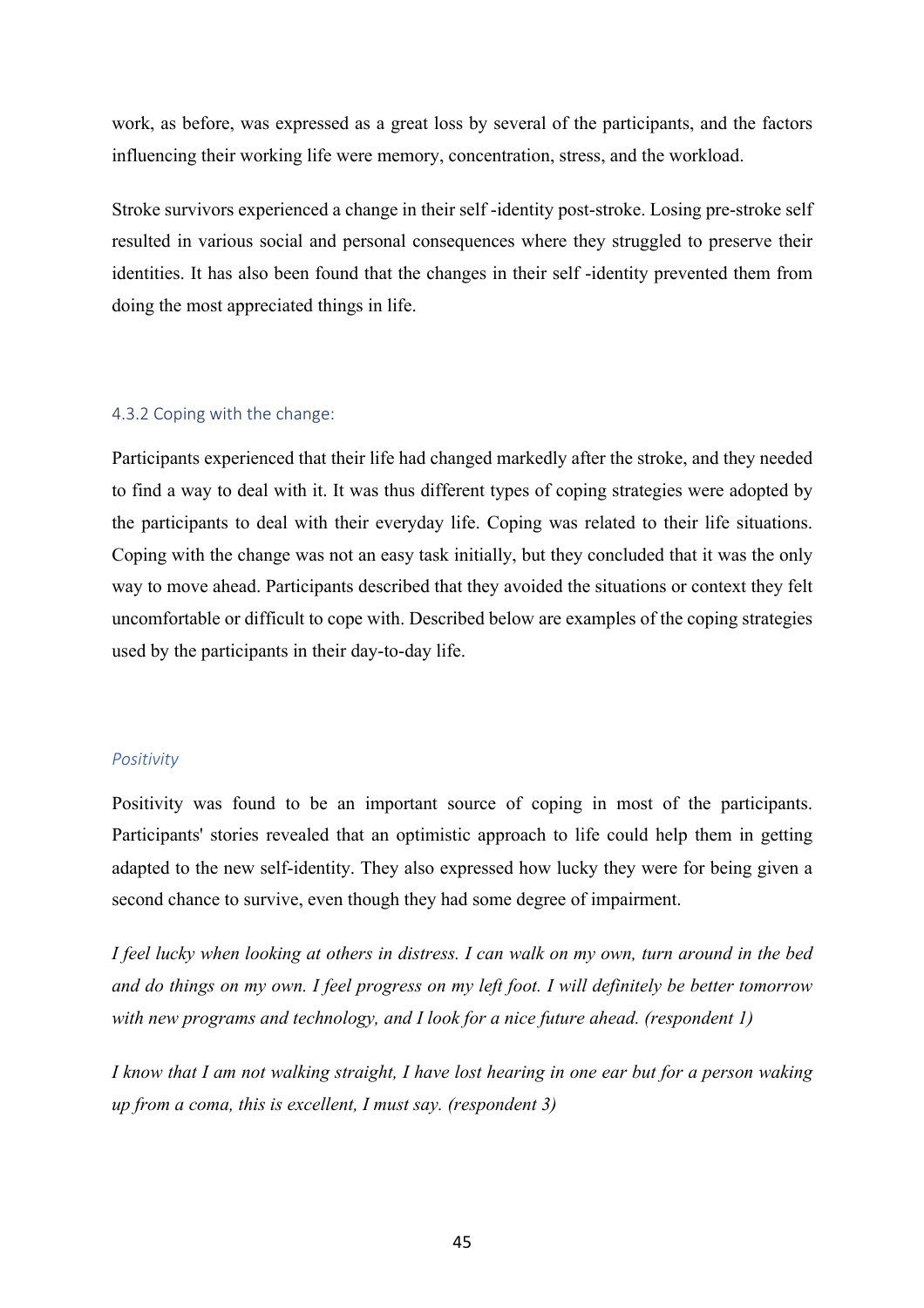Some of them expressed that there were times when negative and disabling thoughts would block their way, but still they did not give up strengthening the positive thoughts. A positive approach to life helped them build new trust and acceptance of bodily changes. Participants also believed that positivity would help them to lead a meaningful life. One of the participants reported that his life story before the stroke was much distressing and he had been treated for post-traumatic stress disorder.

*I am a fighter, has always been a fighter. My past experiences are much worse than stroke, so I watch inspiring stories to move forward in life. (respondent 3)*

None of the participants talked about being a burden to the family due to several impairments but instead expressed gratitude for being back home and not in the nursing home. Participant's stories also revealed that they were thankful to god for not being handicapped and dependent on others. Being able to carry out everyday activities (ADL) self was described as a great achievement by all of them.

*I knew that time would heal everything. For the first few months I had sort of good and bad days, uncertainty, different thoughts but now life is changing, and I thank god for making me independent again. (respondent 5)*

Motivation, determination, hope, and enthusiasm for the future were also found in participants' stories. Participants did not look at themselves as different from others but expressed that they had to take a different approach to their lives. Most participants accepted that stroke was not only the cause for their changed self; they somehow related it with other factors.

*I am a little afraid of being dement as I forget things easily. But I don't think it is the result of a stroke. For my age this should be normal, I feel so. (respondent 4)*

*Sometimes I feel a little isolated when people leave my company, but I don't think it's due to stroke. Maybe it's because of my hearing. I take it positively (with a big smile). (respondent1)*

# *Support from various sources*

Participants expressed that they had received various degrees of support from different sources in their post-stroke phase. Participants expressed gratitude for being able to start the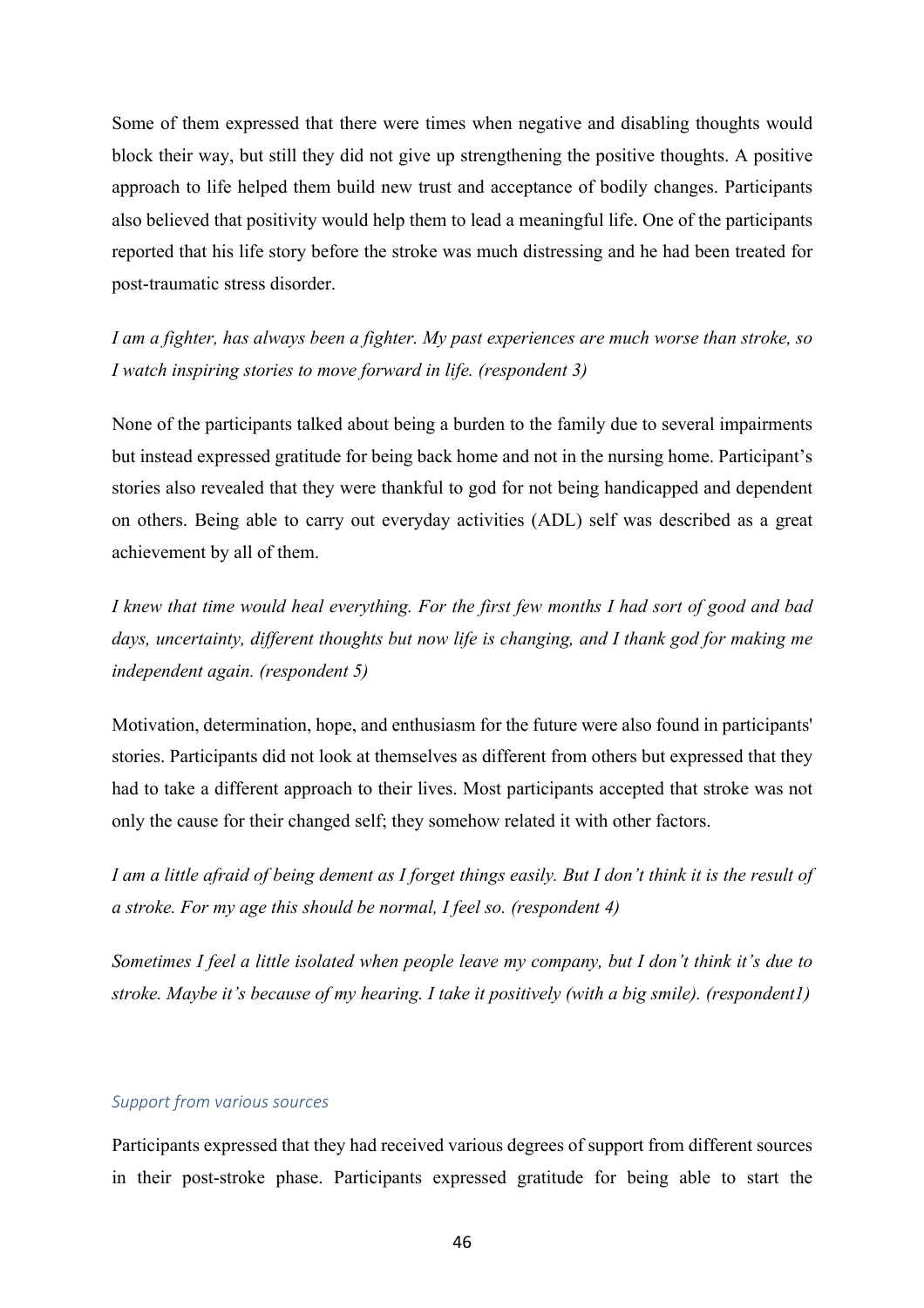rehabilitation as early as possible. They described that they were given all the help and support in terms of rehabilitation from the very beginning, even though there was a delay in diagnosing and starting the treatment. Participant's stories revealed that they were very happy to get all the care and assistance from the health care professionals who always encouraged them to regain confidence and motivation. They also learned the importance of physical activity through them.

*I was completely paralyzed on my left side both upper and lower limb but within a few days of rehabilitation, I started working on my PC, can you imagine. I am so thankful for the rehabilitating unit because they started training both my upper and lower limb simultaneously the other day. It was important for me to regain function on my upper limb because wheelchairs can be used for foot but nothing for arm, isn't it? (Respondent 1)*

*After I was discharged from the hospital, I was in a day training. They would pick me up in the morning; take me to the hospital where they would train my affected parts. After a month I got a place in the rehabilitating center, I was very happy to be there because the trainers were amazing, they trained me very well and everyone was very helpful. (respondent 6)*

Almost all the participants reported that they were able to carry out their ADL (activities of daily living) after returning home weather from the hospital or the rehabilitation centers. The level of strength was not as before, they would struggle both mentally and physically but did not completely rely on others for little things. None of the participants were dependent on a wheelchair when they came back home.

*My right side was paralyzed. I started walking with the help of a walker when I was in the rehabilitating center. By the time I came home, I was not dependent on anyone. I could do my things alone. (respondent2)*

*I started living alone after I was discharged from the rehabilitation center. I could manage my things, not a hundred percent but somehow ok for me. I never wanted to be dependent and go to a nursing home. (respondent 2)*

*Life was difficult but I managed to cook, go to the toilet and do my things self. I was not so much dependent on others. (respondent 6)*

Participants expressed family members as their strongest pillar in their hard times. Receiving help from their family members helps them cope with the stroke and inspired them to keep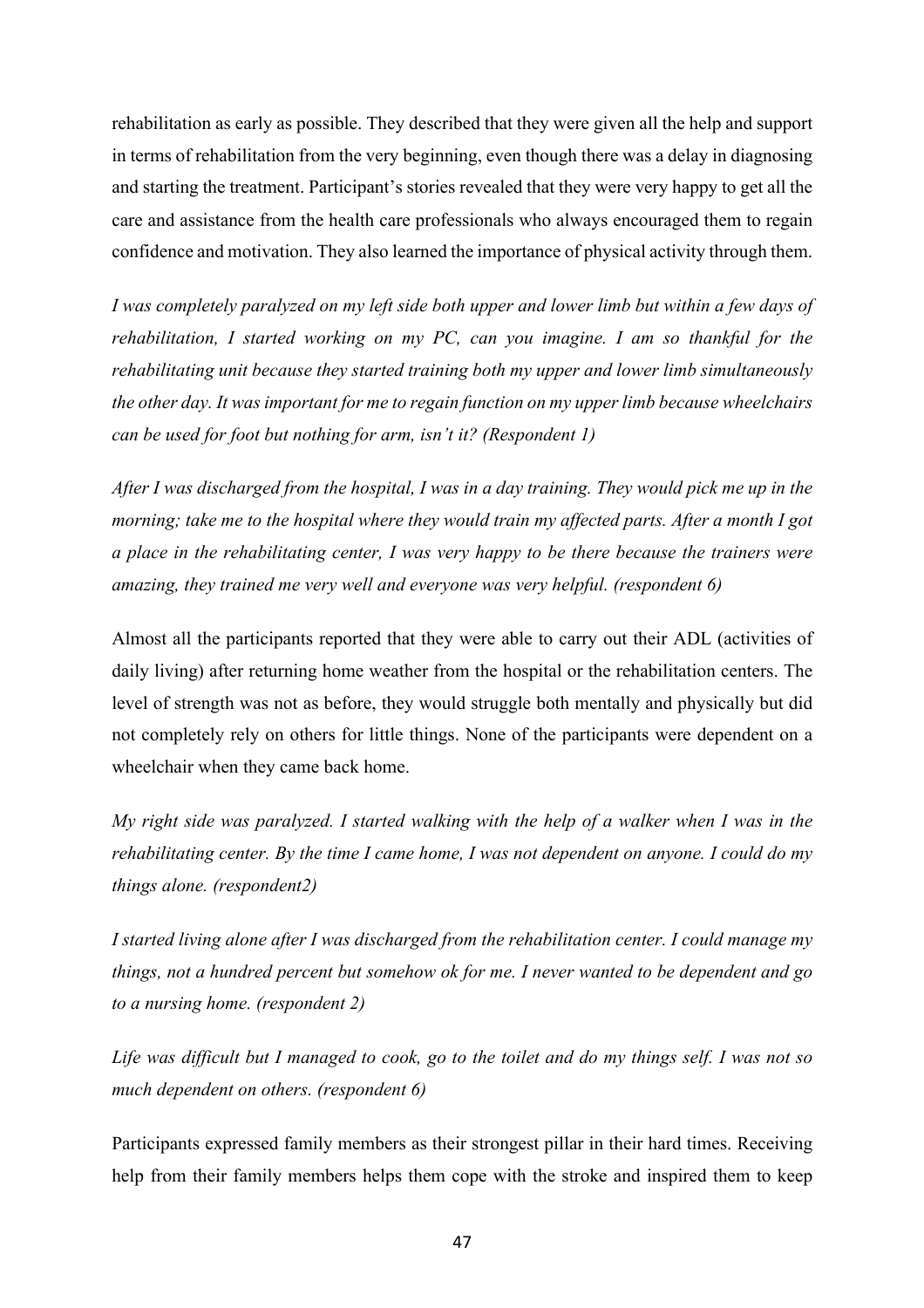moving. Some of them described how cooperative their partners were in their hard times while others appreciated the love and care shown by their children. For example, one of the participants appreciated how her husband listened to her patiently whenever she was talking for hours and hours. Another participant described how stroke personally influenced his wife. As like he said:

*I received wonderful support from my two sons during my hard time but my stroke influenced my wife very much. We are very close to each other and I was the person she could trust. She is already a cancer patient and when she knew about my stroke, she was very much afraid that I could have died.*

In the same way alone living participants expressed that their children who lived in the same building helped them with the things they could not manage:

*My son does not live with me. He lives on the second floor and helps me in many ways, for example, cutting grasses in the lawn during summer and removing snow in the winter. He is also very good at computers and helps me with computer-related problems. (respondent 6)*

*My granddaughter uses to help me with things like cleaning my apartment, vacuuming once a week, but now I have changed the floor, and I manage to do it on my own (respondent 1)* 

Several of them reported that they had some good friends who were always willing to help them. They expressed that sharing the pain with their friends would help them to heal it to some extent. Participants also expressed how grateful they were for having such friends in their hard times.

Some of them also described the support from technical sources. Using mobile telephones and computers helped them to cope with the situation to a greater extent. Participants described that computer and telephone served as a memory aid and helped them have a proper grasp of their timetable.

*I use my phone to note down the things I am supposed to do. It has served as an important tool to keep myself updated with my timetable. Luckily, we have this helping device; otherwise, things would be complicated, and I would have to depend on others. For example, I have my*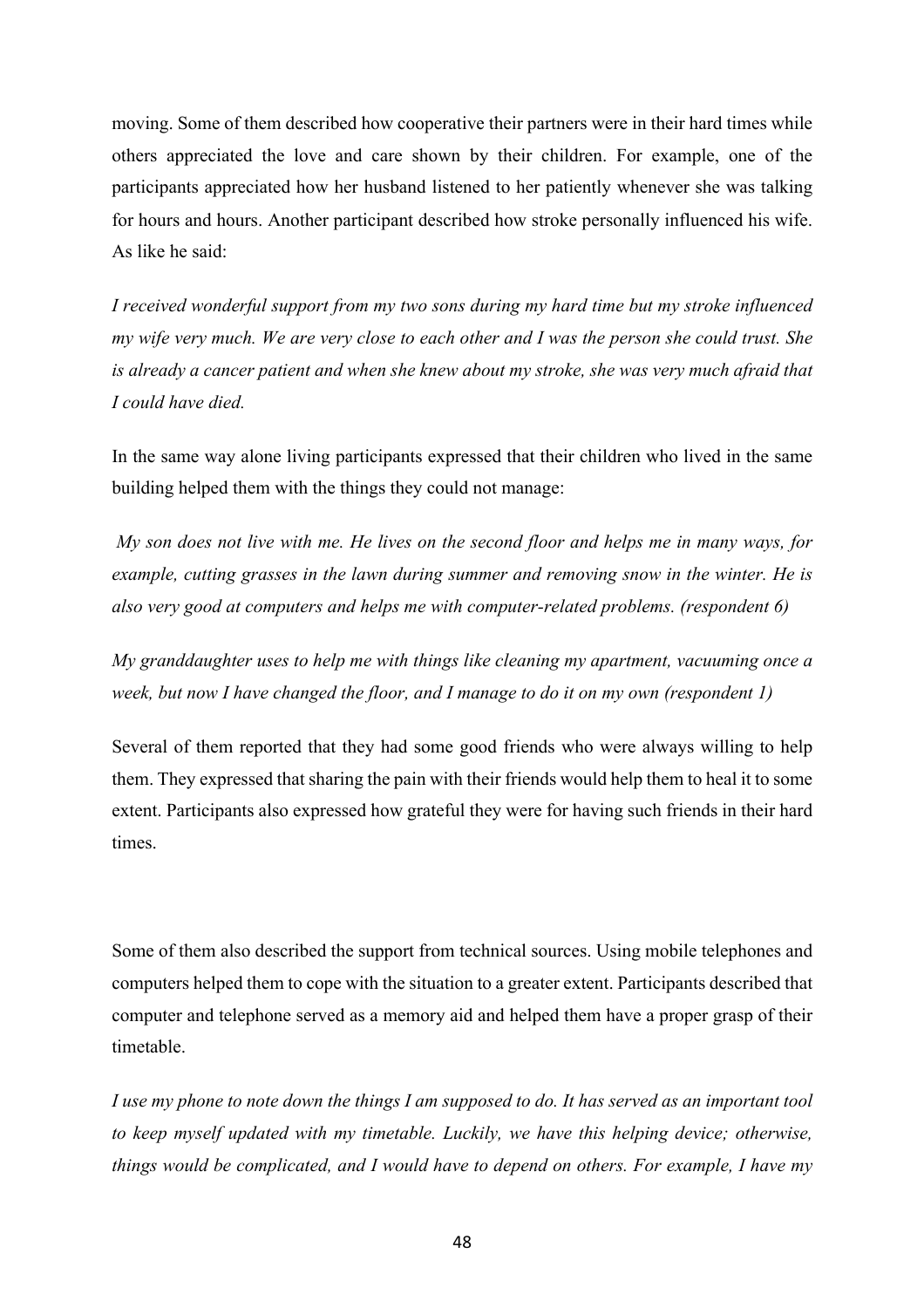*bank account on my computer, but I do not remember the password, but I have made a note of my phone password. (respondent, 4).*

#### *Exercise and training*

Participants described the importance of physical training and exercise for their recovery in post-stroke life. Their stories revealed that being physically active was an important way to cope with their changed self. Some participants reported that they needed increased assistance from health care professionals initially, whereas others started to train themselves after arriving home. Some of them had physiotherapy sessions once or twice a week, while others reported that they did not find it very useful in the longer term. None of the participants were reluctant to carry out the training, but were highly motivated and had a proper training schedule. They had the motivation that training their body would help them feel better in many ways. Desire to come back to the pre-stroke stage motivated participants to make an effort to do the exercise and training. Participants also believed that proper exercise and training to the body would reduce the chance of another stroke.

Two of the participants reported that they had bought a stationary bicycle to train themselves at home in addition to other exercises. Walking was also reported to be the most used form of training by some of them. As one of the participants said:

*I start my day with some stretches and yoga. Then I bicycle at home for like 10minutes. In the evening, my wife and I go out on a walk. We walk like 5- 6 km every day. Being active is important for my health and me. (respondent 4)*

The same participant added that:

*After the stroke, I was a member of one of the training centers. I used to go there for 3-4 times a week. I did different trainings for like 50 minutes, including swimming. But now I am concerned about exercising at home because my wife had breast cancer, and she is under chemotherapy*. *(respondent 4)*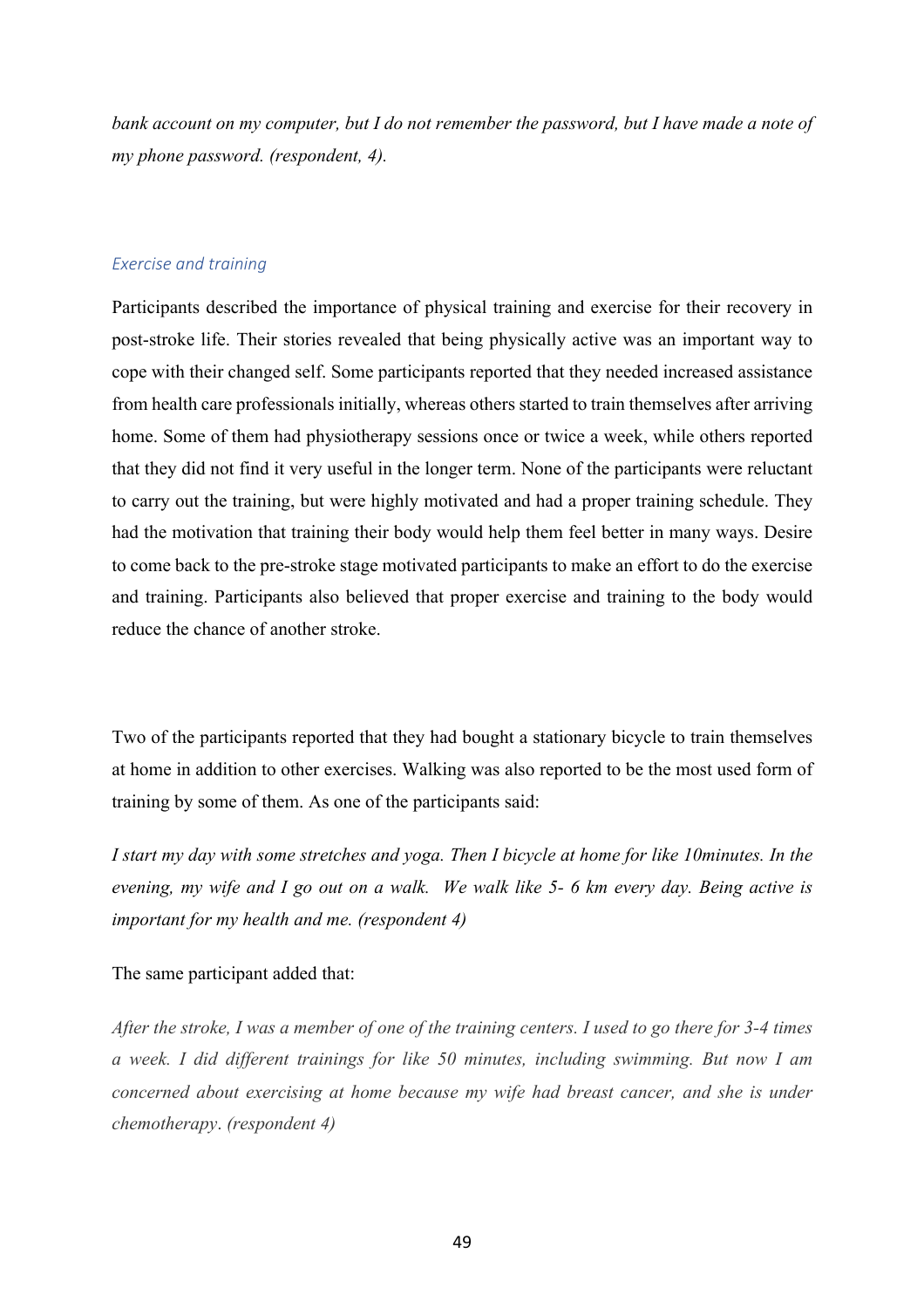Another participant reported that she would like either bicycle to work or walk to work. When she is unable to bicycle to work, she would use the stationary bicycle as a training tool. She also reported that she visited physiotherapy once a week and brain training at the other learning center|(respondent 2). Participants emphasized performing the exercises in the same manner as taught by the health care professionals. They also reported that they could perform those exercises without any assistance from other family members. Stretching and strengthening, including balance and coordination exercises, was the central ones performed by all the participants at home. Most of them had a feeling that their muscles were not cooperating with them, and it was important to train them.

*I wake up at 6, and the first thing I do is exercise. I do different exercises, which I have been learned to do. Mostly I focus on balance and coordination, as you know, I am not walking the way I am supposed to. I also do some stretching and strengthening exercises. (respondent 3)*

*I have a training routine home, which I follow every day. It takes 30 minutes to do some balance, stretching, and strengthening exercises. I do it alone, but now I have noticed that it is not going as good as before because I have become much weaker than before. I also go to the physiotherapist two times a week. (respondent 6)*

The participant above (respondent 6) has had two small strokes after he had the first one. These strokes further resulted in the worsening of his left half of the body. But still, he had faith in exercises that he could be better and would be able to live on his own for a few more years. Three participants reported that meditation was equally important for them as other forms of physical exercise and training. One participant was reluctant because she could not concentrate even though she wished to meditate. Two of them expressed that they were not so fascinated by meditation.

*I do meditation twice a day, every morning, and every afternoon. I used to meditate once a day before stroke, but now I do it twice. Meditation helps me to think positively and relax my body. Most importantly, it helps me to overcome my stress. I cannot manage my day without meditation. (respondent 1)*

*I know the importance of meditation. It is extra important for people like us. I do meditate, and I know how to do it. (respondent 5)*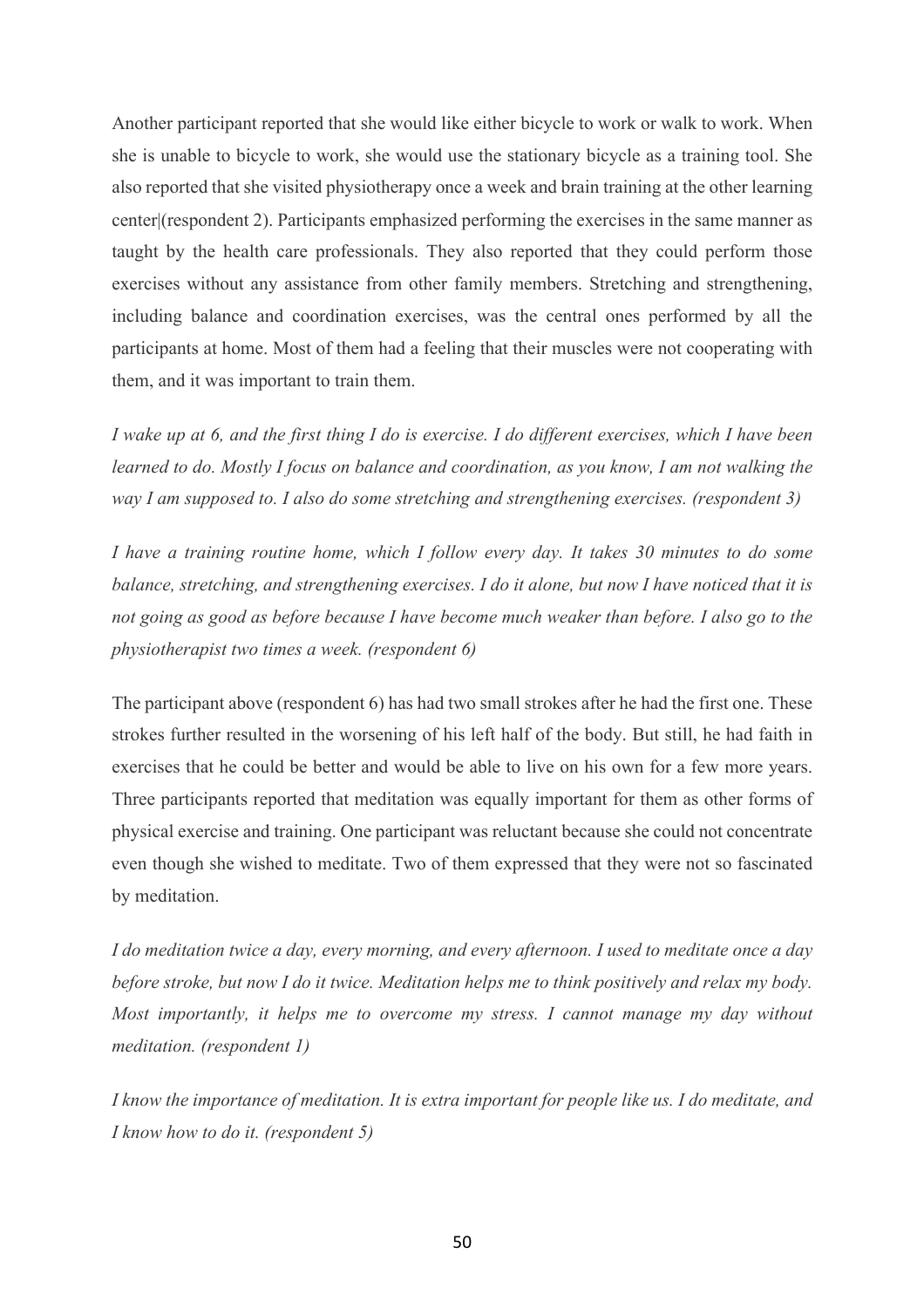#### *Engagement in other activities*

Participants expressed that getting engaged in activities they admired would give them pleasure, even though they lacked the self-confidence. They felt that being able to continue with the enjoyable activities would help them forget the displeasure life had given them. Participant's stories also revealed that activities would help them regain their pre-stroke abilities. Some of the participants embraced the opportunities, which they still had post-stroke, while others were disheartened for not being able to grab the opportunities. Some of their stories were full of sorrows for not being able to represent the same person with the same level of energy and enthusiasm. Some of them also reported that they had to abandon the activities they appreciated the most in life.

Engagement in different activities created a sense of satisfaction for most of them. They also described that activities helped them the most when they were feeling low or discouraged. Participants reported that they were involved in different post-stroke support groups and organizations, which helped them build confidence, hope, and positivity.

*I have different organizations to go and talk to when I feel low. They hold sessions or talks to people who have had a stroke. Meeting other people with the same problem and sharing each other's experiences gives so much motivation. (respondent 5)*

# She further added:

*Organizations have become so much helpful and cooperative; they have helped me a lot. If I have any questions or queries, I can just call them or go to them. I must say they have become great support in my post-stroke life. (respondent 5)*

Several of them expressed that they would be happy to attend gatherings and remain social. Family gatherings and meeting with grandchildren was expressed as the most pleasing thing for a few participants, while others expressed that being able to connect with friends was important for them. Few participants reported that they did not like to be social because they would get easily tired when surrounded by people around them.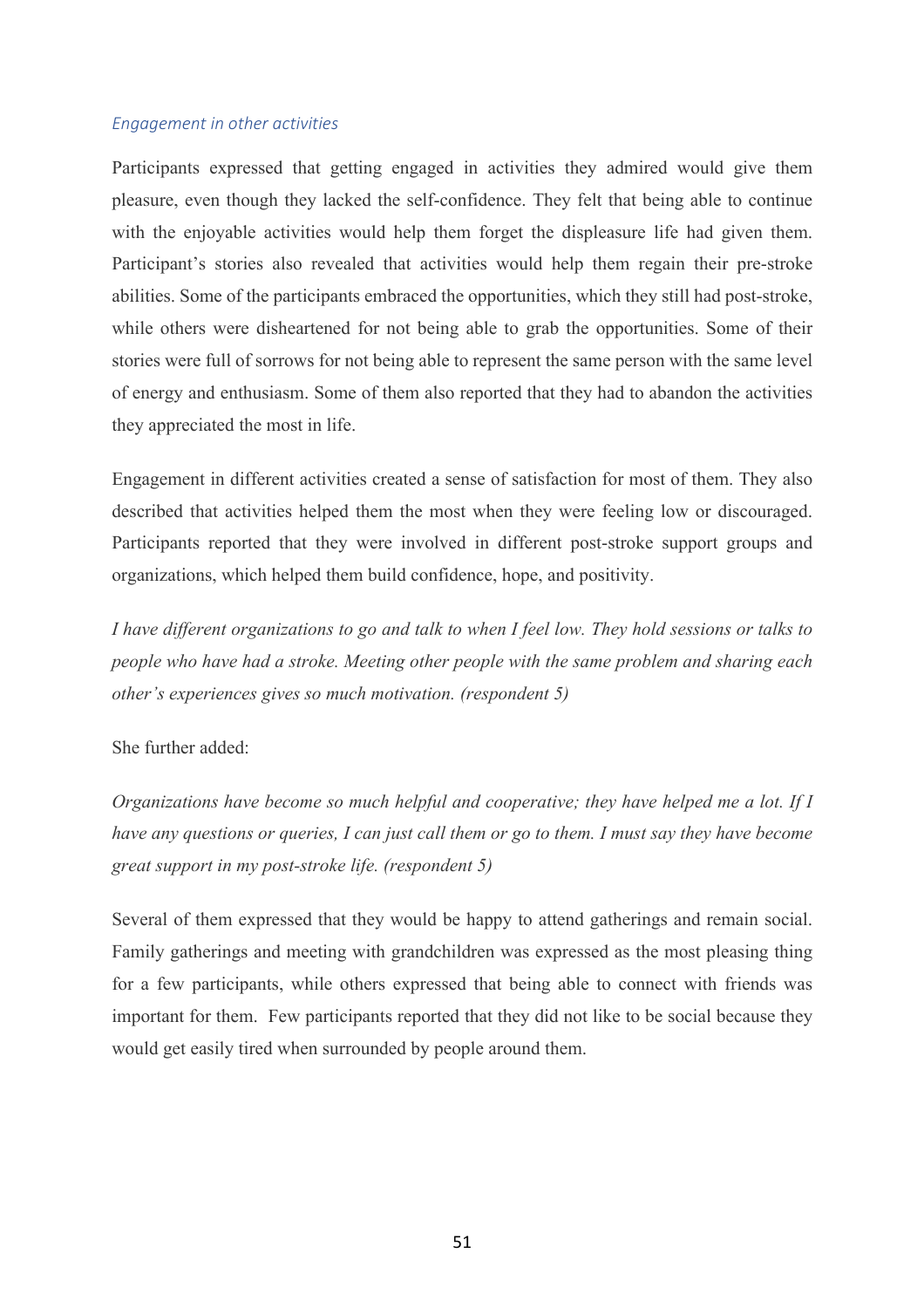Most of them reported that they were involved in different organizations for a weekly or monthly meeting. They expressed that it would give them very much satisfaction and pleasure.

*I cannot stay idle, as I have worked all my life. Now I work as a chairman in an organization for people who are above 60; we have meetings 4, 5 a year. (respondent 4)*

*I am a member of some organizations, and we have meetings once or twice a month. I feel very happy to go to the meetings even though I cannot contribute much to it. I like being engaged in whatever ways I can. (respondent 6)*

*I make sure that I fix social appointments at least once or twice a week. If you keep yourself busy, you do not feel low. (respondent 3)*

Two female participants reported that they would engage themselves in activities like sewing and knitting to keep them busy. Among them, one was very fond of knitting and was happy that she started to knit early after the stroke. Some of them believed that trying to solve Sudoku, puzzles, and crosswords would help them train their brain, while others expressed reading useful books and watching inspiring stories as an important means to relax their mind. Few of them highlighted the importance of prayers and church in keeping them alive. They acknowledged that they would go to the church frequently. One of the participants liked going to the concert while another participant missed going to the concert due to his inability. One of the participants talked about starting group training at the training center for stroke patients. As like she said happily:

*I am starting a group at the training center for stroke patients because I believe that it can be useful for different groups of people who have had a stroke. I also feel that it is an effective way to help people like me. (respondent 1)*

# *Concluding remarks:*

Stroke survivors had a positive approach toward their life. Positivity helped them in coping with their changed life and getting adapted to the new self -identity. Positivity also helped them to build new trust and acceptance of bodily changes.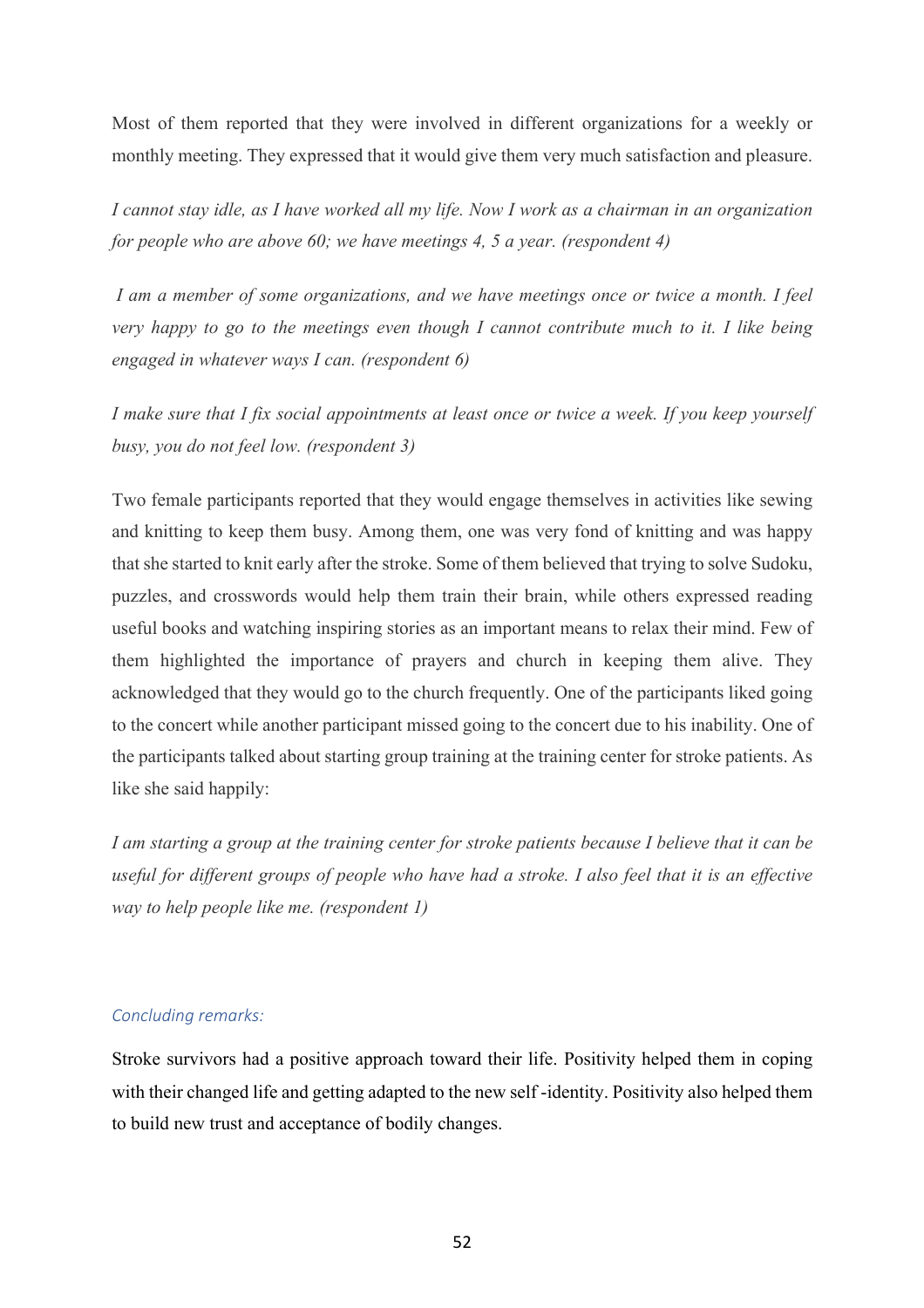Various degrees of support from different sources helped stroke survivors to cope in their poststroke phase. Assistance and support from health care professionals helped most of them to lead an independent life after stroke. It has also been found that family acted as the strong pillar of support in their hard times, and assistance from technical sources like mobile phones helped them solve different problems independently.

Exercise and training helped the stroke survivors to speed up their recovery and cope with their changed self. Participants were highly motivated and determined to carry out the training and exercise regularly. They also believed that training their body would help them get back to their pre-stroke stage.

Stroke survivors engaged themselves in different activities that they admired doing. Involvement in these activities gave them pleasure and a sense of satisfaction even though they lacked the same confidence level as before. Activities also helped them to train their mind and body and to cope with their lost self.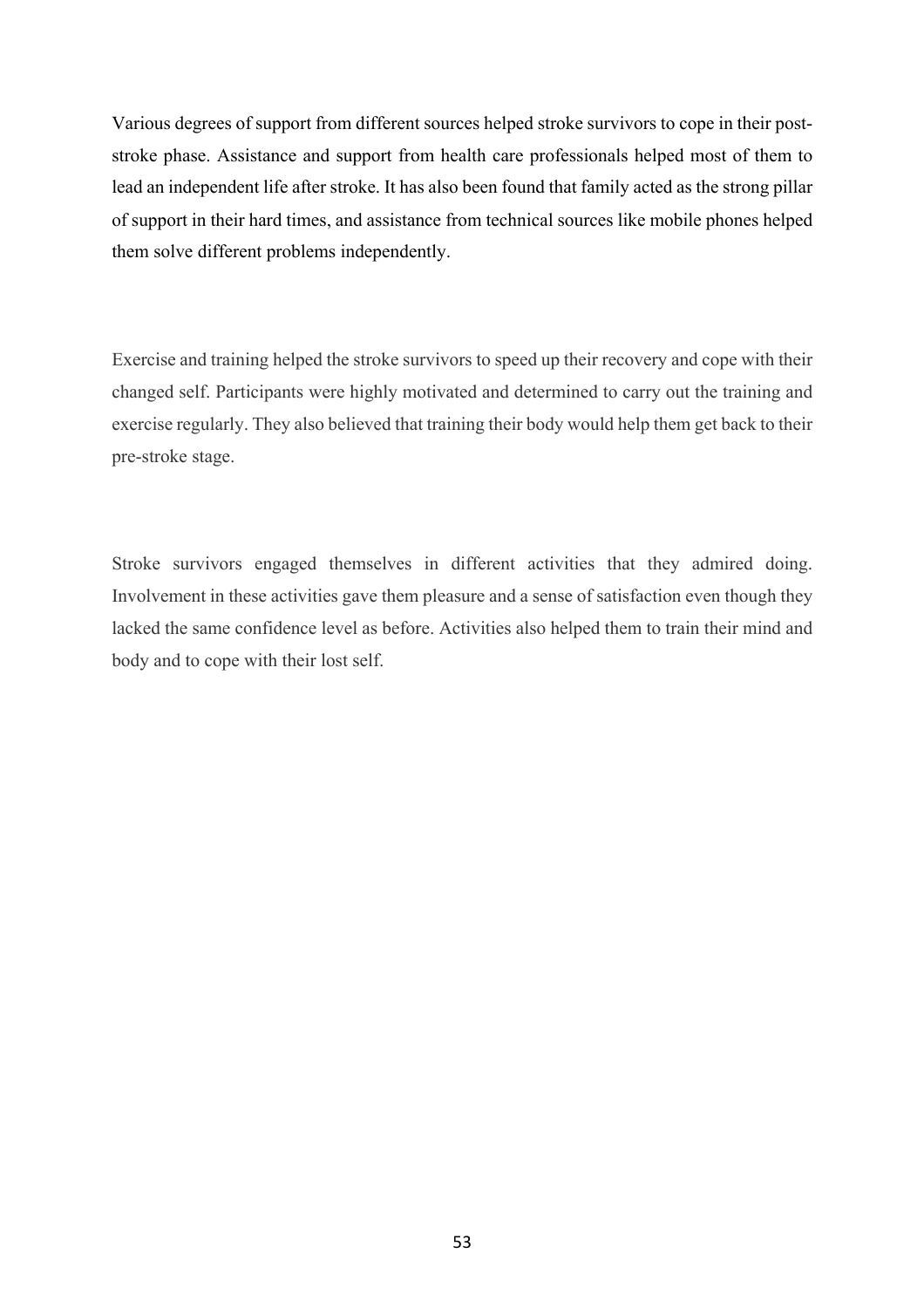# 5 Discussions and professional implications:

This study presented the everyday life experiences of post-stroke patients and their coping strategies to reconstruct their current life. In this part of the study, I will discuss the research's significant findings and how these findings could be constructive for other post-stroke survivors in the coming days.

The critical issue that emerged from the current study is the changed life after the stroke, which led to the change in the body, disruption in the working experience, loss of the pre-stroke self, and how the stroke survivors managed to cope these post-stroke changes. I also tried to discuss the significant findings of this research based on theoretical perspectives.

SCoTS model foresees that patient who modifies their assumptive world to accommodate stroke are unlikely to suffer ongoing mental health problems than those who do not readily accept what has happened or those who carry negative beliefs. In the present research, it is found that participants have applied different adjustment strategies to accommodate stroke. These adjustments can be categorized in terms of  $(1)$  emotional focused strategies,  $(2)$  problemfocused strategy, (3) avoidant coping, (4) benefit finding coping.

In the present research, several participants reported that seeking emotional support from family and friends would help them heal their pain to some extent. This can be categorized under emotional focused strategies to accommodate stroke. Emotional support from family and friends has been discussed in many other research articles. The findings of the other researches also show that good social relationships as a significant part of coping as family and friends were the only people whom participants relied on and would seek emotional support (Kuluski et al. 2014) (Widar, Ek, and Ahlström 2004) (Williams and Murray 2013).

Participants in this research employed several exercise and training as well as rehabilitative therapy to accommodate stroke. This is a problem-solving strategy. In their research, Carlsson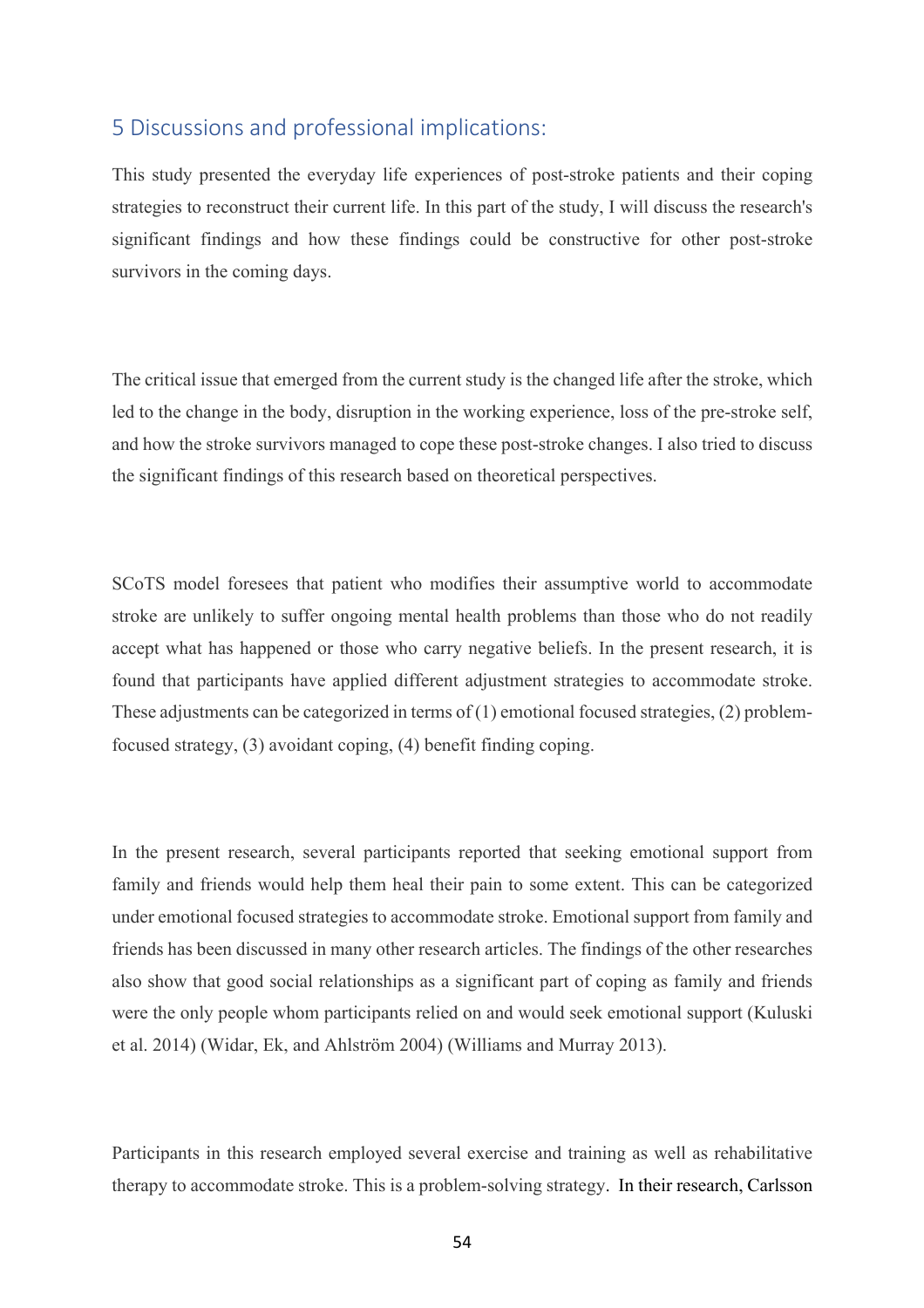(2018) Moorley (2015), mentioned the importance of rehabilitative therapy for stroke survivors. Stroke survivors and rehabilitation found the opportunity to share their experiences with other stroke patients that further helped them in their recovery process. Some of the participants in the present research described how beneficial mobile phone and computer was to cope with stroke as it enabled them to remember their daily routine and timetables. The use of assistive device and engagement as a problem-focused coping strategy is also one of the significant findings in Shoshannah Williams (2013) research.

Similarly, few participants in the present research tried to avoid social gatherings because they would easily get tired when surrounded by people around them. At the same time, some of them had to abandon the most appreciated activities in life due to a lack of energy and enthusiasm. This can be analyzed as avoidant forms of coping as participants tried to modify their assumptive world to accommodate stroke. Avoidant forms of coping have been discussed significantly by Folkman & Lazarus (1980).

Participants in the present study tried to cope with stroke with more positivity. This optimistic approach not only helped them to cope with illness but also enabled them to regain the new self-identity. This new self-identity made their life more accessible to some extent, even though they had some degree of impairment. This is also what we called benefit-finding coping. Similar findings have been reported in the study of Gillen (2005) where it was documented that through benefit finding, coping post-stroke patients were able to identify positive consequences of stroke which included improved social relationship, increased health awareness, good eating, and sleeping habit, change in religious life, personal growth and altruism.

According to social cognitive theory, post-stroke patients cope with the changed circumstances and conclude or draw assumptions from these events. Some of these conclusions or assumptions may be the source of psychological distress or subsequent disorder, whereas others could be the source of post-traumatic growth.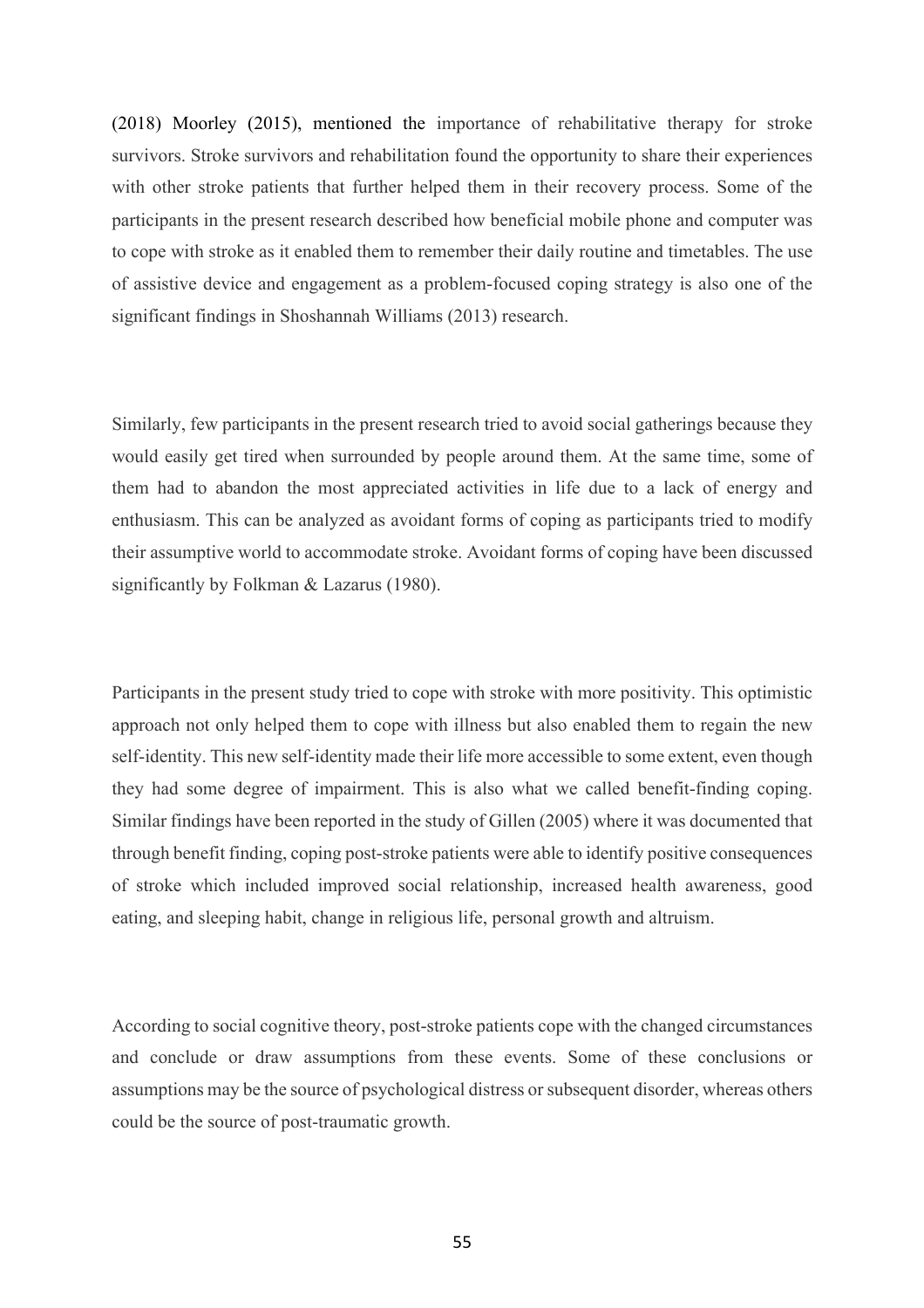In the present research, it has been found that all the participants drew conclusions in the poststroke period. These assumptions/conclusions are the primary sources of their post-traumatic growth. The central assumptions were their concerns about the future life. They were worried about how tomorrow would be like but were self-motivated and determined to make the best of it. One of the participants (3), although not been able to continue his previous job, was selfdetermined to find something better soon; his determination can be described as the source of post-traumatic growth. Participants (1, 5) aware of how important it is to keep themselves engaged in post-traumatic growth that would help them overcome stress, anxiety, and sadness.

All the participants had difficulty with memory and concentration, but not everybody blamed stroke for their inability to concentrate. Their perception of stroke was quite helpful that they didn't only blame but also accepted that their growing age was responsible for forgetting things quite often. This acceptance can be described as post-traumatic growth, which helped them reduce their distress.

The post-stroke phase of the life of every participant had been different in one way or another. Some of them believed that the consequences of stroke threw them in a situation where they could not enjoy life as they did pre-stroke, whereas some thought that post-stroke life also had something to cheer up. For example, the participant (2, and 6,) were nostalgic about their prestroke self and lamented most of the time in their life as they described that stroke led them to uncertainty, disappointment, and helplessness. They were also pretty much concerned about their present social life which was completely different from the earlier one with lots of restrictions even though they had friends and family. This concern is another source of psychological distress. Similar findings on concern for social life have been reported in the previous research that feeling of unattractive and self-consciousness about visible disabilities after stroke and restriction of social life (Ch'Ng, French, and McLean 2008).

Other participants (4, 5, 1) although had different life after stroke, they accepted the stroke and tried to find out the positivity within it. For example, the participant (4,6) thought that they had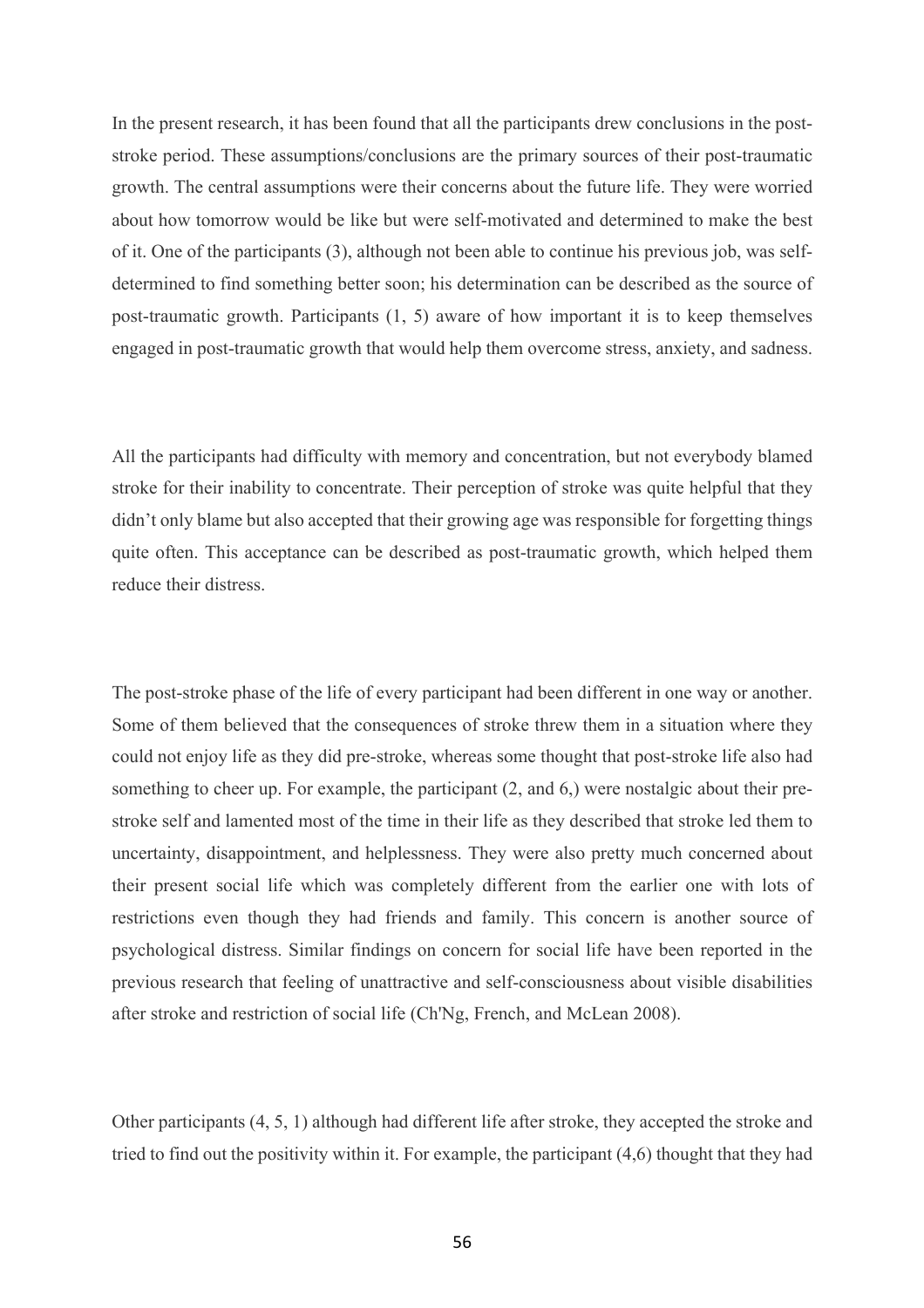been really good listeners after stroke, they liked listening to what people say. Participant (1) also believed that stroke brought not only negative feelings in her but also some positiveness, as she had been able to forget her past which was the feeling of guilt. This perspective of seeing their post-stroke self with positivity is a source of post-traumatic growth, and this maturity helped them cheer up their present life.

The SCoTS model describes individuals` disconfirmation to stroke in terms of intra-and interpersonal responses. These responses occur within a particular context, which influences their coping strategies and subsequent adjustment. It is found that participants' disconfirmation to stroke in terms of intra and interpersonal responses of participants resulting in the psychological distress or subsequent disorder didn't impact their coping strategies. All the participants seemed extremely motivated and tried to accommodate their stroke with positivity, support from family and friends, and exercise and training. Similar findings have been reported in the study from Carlsson, Möller, and Blomstrand (2009). They write that seeking affirmation from self and others played a vital role in participants and their coping strategies. Their psychological distress did not significantly affect their motive of coping with stroke. Almost all the participants were highly educated; one probable reason might be that their inner awareness of stroke helped them to cope with the illness. As awareness of the participants has been discussed in many studies, understanding stroke and its deadly impact itself is a motivation to cope with it.

Some of the participants in the present research reported that they needed increased assistance from health care professionals at the beginning of their stroke. All the participants were highly motivated in carrying out the training with proper schedule and they emphasized on performing the exercises in the same manner as taught by the health care professionals. Moorley's (2015) research on *Mechanism among African Caribbean Women to cope with stroke* also draws similar conclusions. This study reported that the role of a medical professional and healthy behaviors helped participants to get motivated and helped them to enhance their self-esteem which helped them to tackle the stroke.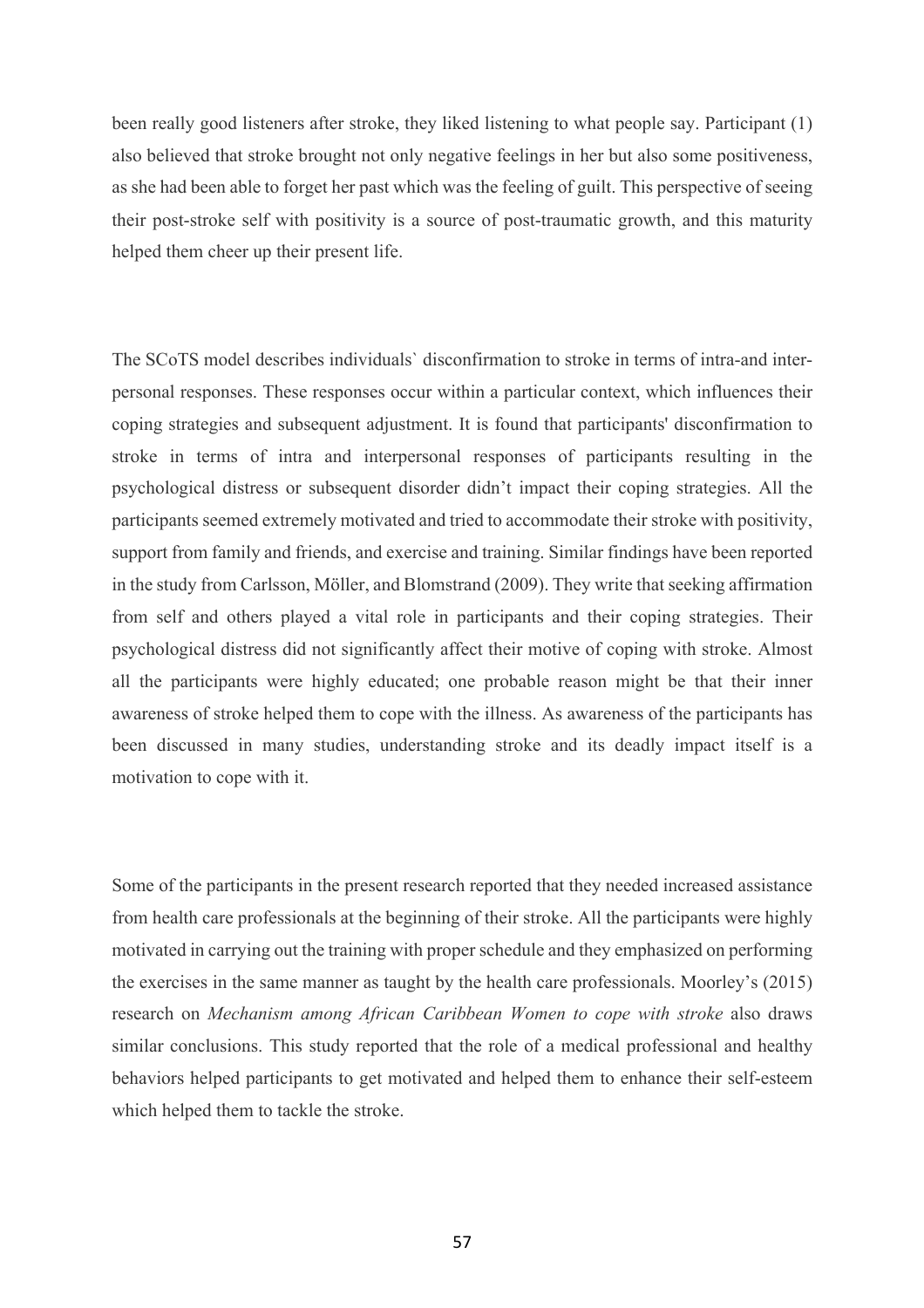The present study has described how the stroke has been a traumatic event for the participants, which affected their psychological, physical, and social life and troubled their professional and personal life to a more considerable extent. Therefore, it is crucial to consider and assess every aspect of individuals' consequence for planning care. The implications of the stroke were prominent for the participants of the study significantly "bodily changes," "disruption in working life," and "losing pre-stroke self." As we have seen that family members and friends have been huge source of support for the stroke patients in reducing depression and reconstructing their post-stokes lives, it is also important to consider the significance of family members and friends while dealing with stroke patients.

This study also discussed how the participants applied various coping strategies to reconstruct their lives. For example, coping strategies "exercise and training", "positivity", "engagement in other activities" and, "support from various sources" are the practical way of reconstructing their traumatic lives or getting themselves back to everyday life. The study participants applied an optimistic approach to life that eased them to adapt to stroke with the new self-identity and helped them recover from stroke and its traumatic experiences. They consider a positive outlook as assets in the recovery process. Therefore, the significance of coping strategies should always be a big part of professional implications.

It is also essential that information should be appropriately explained to the stroke patients so that they can comprehend the reason. For example, such as hearing and memory problems of the present study might not be because of the stroke. It is evident that growing age might reduce the memory and capacity to hear a person. If things like these have been explained better to stroke survivors, it could minimize disappointment and adapt to the new self-identity.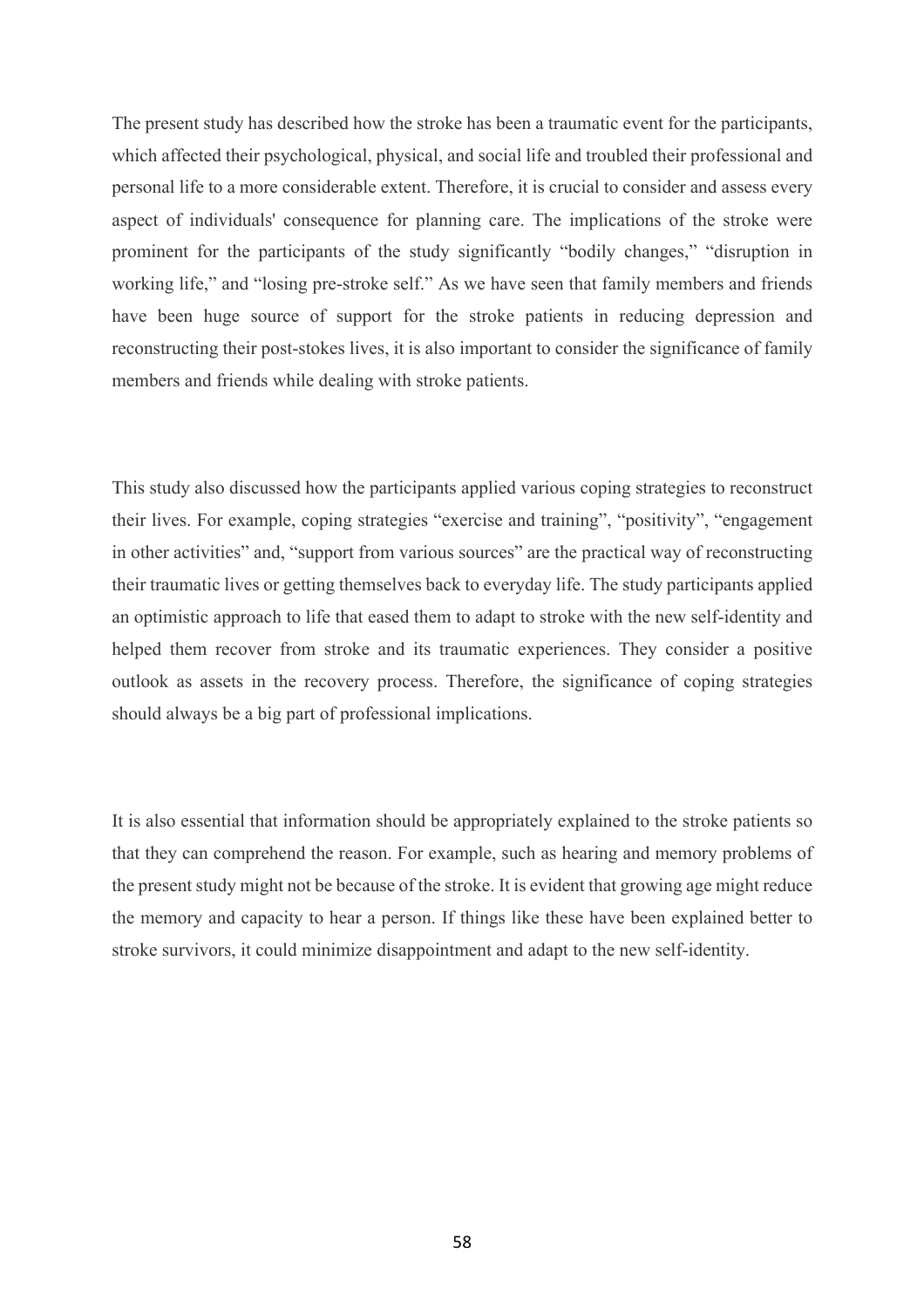# 6. Appendix

# 6.1 References:

- Aho, Komi, P Harmsen, Seiko Hatano, J Marquardsen, Vadim E Smirnov, and Tom Strasser. 1980. "Cerebrovascular disease in the community: results of a WHO collaborative study." *Bulletin of the World Health Organization* 58 (1):113.
- Anne Rochette, Desrosiers, J 2002. "Coping with the consequences of a stroke." *International Journal of Rehabilitation Research* 25:7.
- Bandura, Albert. 1986. *Social foundations of thought and action : a social cognitive theory*, *Prentice hall series in social learning theory*. Englewood Cliffs, N.J: Prentice-Hall.
- Becker, G. 1993. "Continuity after stroke: Implications of life-course disruption in old age." *The Gerontologist* 33:10.
- Bettger, Janet Prvu, Laine Thomas, Li Liang, Ying Xian, Cheryl D Bushnell, Jeffrey L Saver, Gregg C Fonarow, and Eric D Peterson. 2017. "Hospital variation in functional recovery after stroke." *Circulation: Cardiovascular Quality and Outcomes* 10 (1):e002391.

Boyatzis, Richard E. 1998. *Transforming qualitative information: Thematic analysis and code development*: sage.

- Boynton De Sepulveda, L. Chang B. . 1994
- . "Effective coping with stroke disability in a community setting: The development of a casual model." *Journal of Neuroscience Nursing* 26:10.
- Braun, Virginia, and Victoria Clarke. 2006. "Using thematic analysis in psychology." *Qualitative research in psychology* 3 (2):77-101.
- Brennan, J. 2001. "Adjustment to cancer coping or personal transition?" *Psycho-oncology* 10 (1):1. doi: 10.1002/1099-1611(200101/02)10:13.0.CO

2-T.

- Brink, Hill IL. 1993. "Validity and reliability in qualitative research." *Curationis* 16 (2):35-38. Bryman, Alan. 2012. *Social research methods*: Oxford university press.
- Buseth, Monica Risvik. 2013. "Waiting, but Still Hoping: A Qualitative Study of Every Day Life after a Stroke." *Ergoterapeuten* 04:8.
- Carlsson, Gunnel E., Anders Möller, and Christian Blomstrand. 2009. "Managing an everyday life of uncertainty – A qualitative study of coping in persons with mild stroke." *Disability and Rehabilitation* 31 (10):773-782. doi: 10.1080/09638280802638857.
- Carlsson, Håkan. 2018. "Upper-limb Sensory Impairments After Stroke: Self-reported Experiences of Daily Life and Rehabilitation." *Journal of Rehabilitation Medicine* 50 (1):45-51. doi: 10.2340/16501977-2282.
- Ch'Ng, Amanda M., Davina French, and Neil McLean. 2008. "Coping with the Challenges of Recovery from Stroke." *Journal of Health Psychology* 13 (8):1136-1146. doi: 10.1177/1359105308095967.
- Creswel, John W. 2009. "Research design: Qualitative, quantitative, and mixed methods approaches." *Los angeles: University of Nebraska–Lincoln*.
- Denzin, Norman K, and Yvonna S Lincoln. 2011. *The Sage handbook of qualitative research*: Sage.
- Dromerick, Alexander, and Michael Reding. 1994. "Medical and neurological complications during inpatient stroke rehabilitation." *Stroke* 25 (2):358-361.
- Duncan, Pamela W, Richard Zorowitz, Barbara Bates, John Y Choi, Jonathan J Glasberg, Glenn D Graham, Richard C Katz, Kerri Lamberty, and Dean Reker. 2005.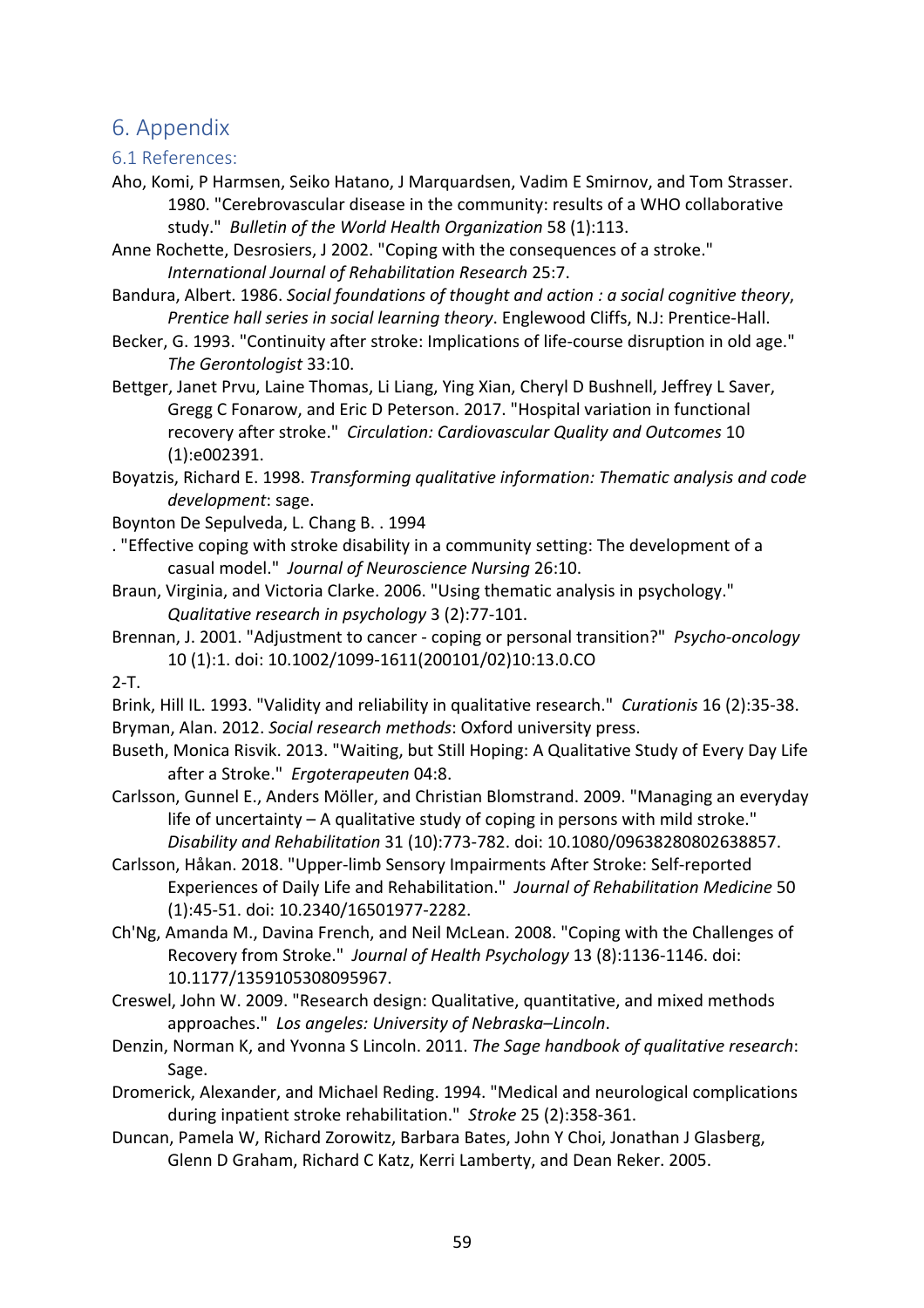"Management of adult stroke rehabilitation care: a clinical practice guideline." *Stroke* 36 (9):e100-e143.

- Eftekhar, P, D Cameron, K Yoshida, MD Landry, and D Brooks. 2010. "Clients' and Health Care Professionals' Perspectives on Post Stroke Rehabilitation Services in Tehran, Iran." *Middle East Journal in Age and Ageing* 7 (1):33-40.
- Ellekjær, Hanne, Jostein Holmen, Bent Indredavik, and Andreas Terent. 1997. "Epidemiology of stroke in Innherred, Norway, 1994 to 1996: incidence and 30-day case-fatality rate." *Stroke* 28 (11):2180-2184.
- Engstad, Torgeir, Tora Torgersen Engstad, Matti Viitanen, and Hanne Ellekjær. 2012. "Epidemiology of stroke in the elderly in the Nordic countries
- incidence, survival, prevalence and risk factors." *Norsk epidemiologi* 22 (2):121-126.
- Feigin, Valery L, Gregory A Roth, Mohsen Naghavi, Priya Parmar, Rita Krishnamurthi, Sumeet Chugh, George A Mensah, Bo Norrving, Ivy Shiue, and Marie Ng. 2016. "Global burden of stroke and risk factors in 188 countries, during 1990–2013: a systematic analysis for the Global Burden of Disease Study 2013." *The Lancet Neurology* 15 (9):913-924.
- Felberg, Robert A, and Andrew M Naidech. 2003. "The 5 Ps of acute ischemic stroke treatment: parenchyma, pipes, perfusion, penumbra, and prevention of complications.(Featured CME Topic: Stroke)." *Southern medical journal* 96 (4):336- 343.
- Geyh, Szilvia, Alarcos Cieza, Jan Schouten, Hugh Dickson, Peter Frommelt, Zaliha Omar, Nenad Kostanjsek, Haim Ring, and Gerold Stucki. 2004. "ICF Core Sets for stroke." *Journal of rehabilitation medicine* 36 (0):135-141.
- Gillen, Glen. 2005. "Positive consequences of surviving a stroke." *American Journal of Occupational Therapy* 59 (3):346-350.
- Gillen, Glen. 2006. "Coping during inpatient stroke rehabilitation: an exploratory study." *The American journal of occupational therapy : official publication of the American Occupational Therapy Association* 60 (2):136. doi: 10.5014/ajot.60.2.136.
- Given, Lisa. 2008. *The SAGE Encyclopedia of Qualitative Research Methods*. 0 vols. Thousand Oaks, California.
- Grubaugh, Anouk L., and Patricia A. Resick. 2007. "Posttraumatic Growth in Treatmentseeking Female Assault Victims." *Psychiatric Quarterly* 78 (2):145-155. doi: 10.1007/s11126-006-9034-7.
- Indredavik, Bent, Hanne Ellekjær, and Randi Selmer. 2008. "Stroke in Norway." *International journal of stroke : official journal of the International Stroke Society* 3:205-6. doi: 10.1111/j.1747-4949.2008.00201.x.
- Johnston, Karen C, Jiang Y Li, Patrick D Lyden, Sandra K Hanson, Thomas E Feasby, Robert J Adams, R Edward Faught Jr, and E Clarke Haley Jr. 1998. "Medical and neurological complications of ischemic stroke: experience from the RANTTAS trial." *Stroke* 29 (2):447-453.
- Jørgensen, Henrik S, Hirofumi Nakayama, Hans O Raaschou, Jørgen Vive-Larsen, Mogens Støier, and Tom S Olsen. 1995. "Outcome and time course of recovery in stroke. Part I: Outcome. The Copenhagen Stroke Study." *Archives of physical medicine and rehabilitation* 76 (5):399-405.
- JulietCorbin, and AnselmStrauss. 2008. *Basics of Qualitative Research (3rd ed.): Techniques and Procedures for Developing Grounded Theory*, *Basics of qualitative research (3rd*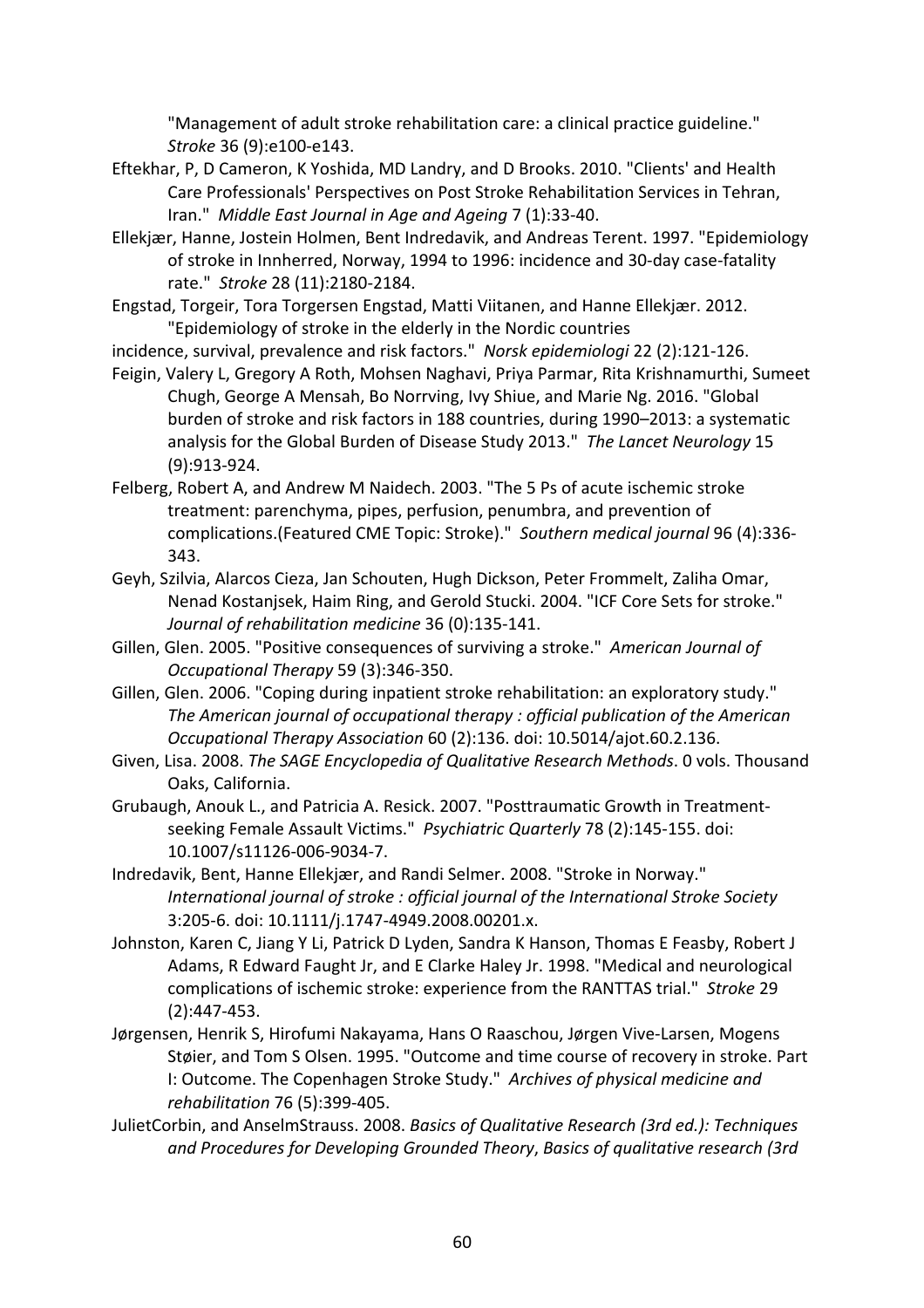*ed.): Techniques and procedures for developing grounded theory*. Thousand Oaks: United States, California, Thousand Oaks: SAGE Publications, Inc.

- Kaufman, Sharon. 1988. "Illness, biography, and the interpretation of self following a stroke." *Journal of Aging Studies* 2 (3):217-227. doi: 10.1016/0890-4065(88)90002-3.
- Kegel, Jessica, Moira Dux, and Richard Macko. 2014. "Executive function and coping in stroke survivors." *NeuroRehabilitation* 34 (1):55-63.
- Kirkevold, Marit. 2010. "The role of nursing in the rehabilitation of stroke survivors: an extended theoretical account." *Advances in Nursing Science* 33 (1):E27-E40.
- Kirkevold, Marit, Doris Christensen, Grethe Andersen, Søren Paaske Johansen, and Ingegerd Harder. 2012. "Fatigue after stroke: manifestations and strategies." *Disability and Rehabilitation* 34 (8):665-670. doi: 10.3109/09638288.2011.615373.
- Kitzmüller, Gabriele, Terttu Häggström, and Kenneth Asplund. 2013. "Living an unfamiliar body: the significance of the long-term influence of bodily changes on the perception of self after stroke." *Medicine, Health Care and Philosophy* 16 (1):19-29.
- Kouwenhoven, Siren E., Marit Kirkevold, Knut Engedal, Stian Biong, and Hesook S. Kim. 2011. "The lived experience of stroke survivors with early depressive symptoms: A longitudinal perspective." *International Journal of Qualitative Studies on Health & Well-Being* 6 (4):1-13. doi: 10.3402/qhw.v6i4.8491.
- Kuluski, Kerry, Clare Dow, Louise Locock, Renee F. Lyons, and Daniel Lasserson. 2014. "Life interrupted and life regained? Coping with stroke at a young age." *International Journal of Qualitative Studies on Health and Well-being* 9 (1). doi: 10.3402/qhw.v9.22252.
- Kumar, Sandeep, Magdy H. Selim, and Louis R. Caplan. 2010. "Medical complications after stroke." *The Lancet Neurology* 9 (1):105-118. doi: https://doi.org/10.1016/S1474- 4422(09)70266-2.
- Kvale, Steinar. 1996. *Interviews : an introduction to qualitative research interviewing*. Thousand Oaks, Calif: Sage.
- Kvale, Steinar, and Svend Brinkmann. 2009. "Learning the craft of qualitative research interviewing." *Thousands Oaks: Sage Publications*.
- Lambert, William W., and Richard S. Lazarus. 1970. Psychological Stress and the Coping Process.
- Lazarus, Richard S., and Susan Folkman. 1984. *Stress, appraisal, and coping*. New York: Springer.
- Leavy, Patricia. 2014. *Oxford Handbook of Qualitative Research : Oxford Handbook of Qualitative Research*. Cary, UNITED STATES: Oxford University Press, Incorporated.
- LeCompte, Margaret D, and Judith Preissle Goetz. 1982. "Problems of reliability and validity in ethnographic research." *Review of educational research* 52 (1):31-60.
- Lindgren, Ingrid, Christina Brogårdh, and Gunvor Gard. 2019. "Pain management strategies among persons with long-term shoulder pain after stroke–a qualitative study." *Clinical rehabilitation* 33 (2):357-364.
- Lo Buono, Viviana, Francesco Corallo, Placido Bramanti, and Silvia Marino. 2017. "Coping strategies and health-related quality of life after stroke." *Journal of health psychology* 22 (1):16-28.
- Lozano, Rafael, Mohsen Naghavi, Kyle Foreman, Stephen Lim, Kenji Shibuya, Victor Aboyans, Jerry Abraham, Timothy Adair, Rakesh Aggarwal, and Stephanie Y Ahn. 2012. "Global and regional mortality from 235 causes of death for 20 age groups in 1990 and 2010: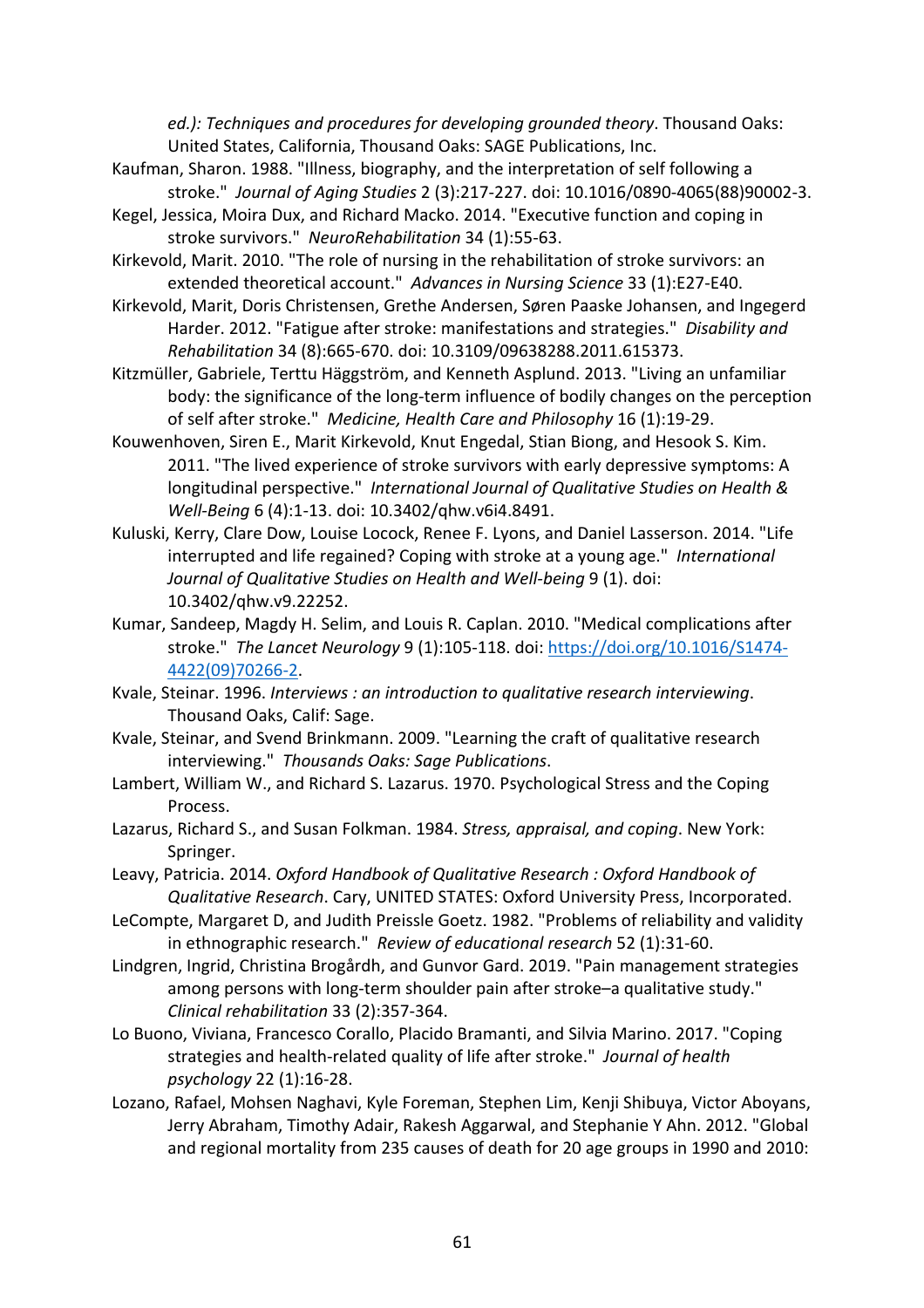a systematic analysis for the Global Burden of Disease Study 2010." *The lancet* 380 (9859):2095-2128.

- Mishler, Elliot. 1990. "Validation in inquiry-guided research: The role of exemplars in narrative studies." *Harvard educational review* 60 (4):415-443.
- Mohajan, Haradhan Kumar. 2018. "Qualitative research methodology in social sciences and related subjects." *Journal of Economic Development, Environment and People* 7 (1):23-48.
- Moorley, C. R. 2015. "Life after stroke: Coping mechanism among African Caribbean women." *Int. J. Stroke* 10:24-24.
- Moorley, Calvin R, Sharon Cahill, and Nova T Corcoran. 2016. "Life after stroke: Coping mechanisms among african caribbean women." *Health & social care in the community* 24 (6):769-778.
- Murray, Christopher JL, Theo Vos, Rafael Lozano, Mohsen Naghavi, Abraham D Flaxman, Catherine Michaud, Majid Ezzati, Kenji Shibuya, Joshua A Salomon, and Safa Abdalla. 2012. "Disability-adjusted life years (DALYs) for 291 diseases and injuries in 21 regions, 1990–2010: a systematic analysis for the Global Burden of Disease Study 2010." *The lancet* 380 (9859):2197-2223.
- O'Donnell, Martin J., Denis Xavier, Lisheng Liu, Hongye Zhang, Siu Lim Chin, Purnima Rao-Melacini, Sumathy Rangarajan, Shofiqul Islam, Prem Pais, Matthew J. McQueen, Charles Mondo, Albertino Damasceno, Patricio Lopez-Jaramillo, Graeme J. Hankey, Antonio L. Dans, Khalid Yusoff, Thomas Truelsen, Hans-Christoph Diener, Ralph L. Sacco, Danuta Ryglewicz, Anna Czlonkowska, Christian Weimar, Xingyu Wang, and Salim Yusuf. 2010. "Risk factors for ischaemic and intracerebral haemorrhagic stroke in 22 countries (the INTERSTROKE study): a case-control study." *The Lancet* 376 (9735):112-123. doi: https://doi.org/10.1016/S0140-6736(10)60834-3.
- Ovbiagele, Bruce, and Mai N. Nguyen-Huynh. 2011. "Stroke epidemiology: advancing our understanding of disease mechanism and therapy." *Neurotherapeutics : the journal of the American Society for Experimental NeuroTherapeutics* 8 (3):319-329. doi: 10.1007/s13311-011-0053-1.
- Pecotić-Jeričević, S, T Vlak, A Rota-Čeprnja, M Visković, N Franulović-Golja, and K Reuben Eldar. 2008. "Rehabilitation Hospital in Royal College of Nursing Clinical governance: how nurses can get involved." *Croatian Medical Journal* 49 (3):291-294.
- Persson, Hanna C, Karin Törnbom, Katharina S Sunnerhagen, and Marie Törnbom. 2017. "Consequences and coping strategies six years after a subarachnoid hemorrhage–A qualitative study." *PLoS One* 12 (8):e0181006.
- Rand, Kim, Fredrik Andreas Dahl, Joe Viana, Ole Morten Rønning, Kashif Waqar Faiz, and Mathias Barra. 2019. "Fewer ischemic strokes, despite an ageing population: stroke models from observed incidence in Norway 2010–2015." *BMC health services research* 19 (1):705.
- Russell, D, A Dahl, and C Lund. 2007. "Stroke--primary prophylaxis." *Tidsskrift for den Norske laegeforening: tidsskrift for praktisk medicin, ny raekke* 127 (6):754.
- Scherbakov, Nadja, Stephan Von Haehling, Stefan D Anker, Ulrich Dirnagl, and Wolfram Doehner. 2013. "Stroke induced Sarcopenia: muscle wasting and disability after stroke." *International journal of cardiology* 170 (2):89-94.
- Shoshannah Williams, Carolyn Murray 2013. "The lived experience of older adults' occupational adaptation following a stroke.(Report)." *Australian Occupational Therapy Journal* 60 (1):39.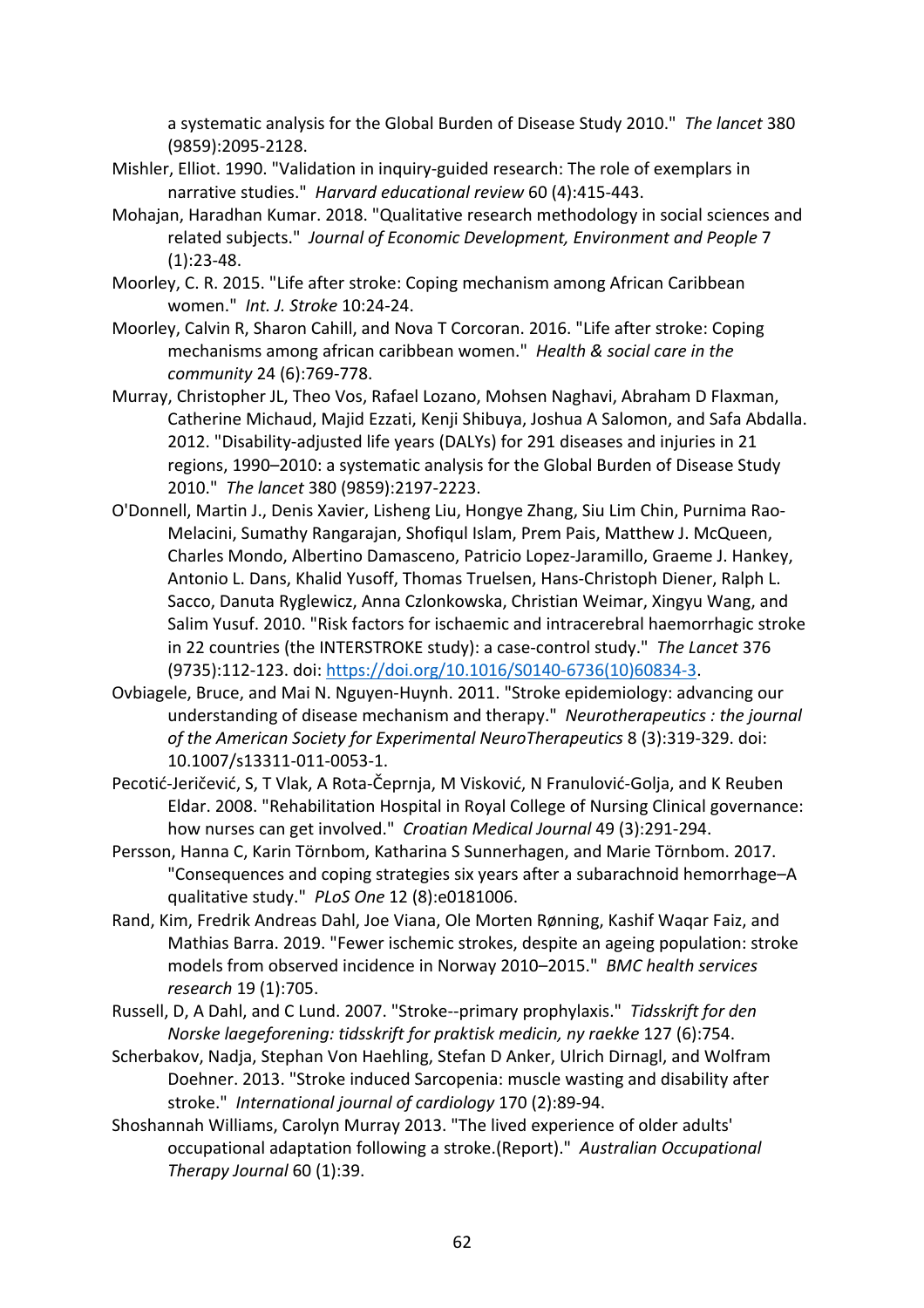- Smith, L. 2010. *Management of patients with stroke: Rehabilitation, prevention and management of complications, and discharge planning: A national clinical guideline*. Vol. 118: SIGN.
- Stein, Joel. 2004. "What Is a Stroke?" In *Stroke and the Family*, 3-11. Harvard University Press.
- Stevens, Eleanor, Eva Emmett, Yanzhong Wang, Christopher McKevitt, and Charles Wolfe. 2017. *The Burden of Stroke in Europe*: Stroke Alliance for Europe. Commissioned report.
- Taylor, Gavin H., Jonathan Todman, and Niall M. Broomfield. 2011a. "Post-stroke emotional adjustment: A modified social cognitive transition model." *Neuropsychol Rehabil* 21 (6):808-824. doi: 10.1080/09602011.2011.598403.
- Taylor, Gavin H., Jonathan Todman, and Niall M. Broomfield. 2011b. "Post-stroke emotional adjustment: A modified social cognitive transition model." *Neuropsychological Rehabilitation* 21 (6):808-824. doi: 10.1080/09602011.2011.598403.
- Taylor, Steven J., Robert Bogdan, and Marjorie DeVault. 2015. *Introduction to Qualitative Research Methods : A Guidebook and Resource*. Hoboken, UNITED STATES: John Wiley & Sons, Incorporated.
- The Lancet, Neurology. 2005. "Tackling the global burden of stroke." *The Lancet Neurology* 4 (11):689. doi: 10.1016/S1474-4422(05)70202-7.
- Toole, James F, Kari Murros, and Roland Veltkamp. 1999. *Cerebrovascular disorders*: Lippincott Williams & Wilkins.
- Walia, R. 2015. "A Saga of Qualitative Research." *Social Crimonol* 5 (2):124.
- Wekre, Lena Lande. 2004. *Lærebok i rehabilitering: når livet blir annerledes*: Fagbokforlaget Vigmostad & Bjørke.
- WHO. 2015. "Stroke, Cerebrovascular accident ". https://www.who.int/topics/cerebrovascular\_accident/en/.
- WHO, I. 2000. The world health report 2000. Health systems: improving performance. World Health Organization Geneva.
- Widar, Marita, Anna-Christina Ek, and Gerd Ahlström. 2004. "Coping with long-term pain after a stroke." *Journal of Pain and Symptom Management* 27 (3):215-225. doi: 10.1016/j.jpainsymman.2003.07.006.
- Williams, Shoshannah, and Carolyn Murray. 2013. "The lived experience of older adults' occupational adaptation following a stroke." *Australian Occupational Therapy Journal* 60 (1):39-47. doi: 10.1111/1440-1630.12004.
- Winstein, Carolee J, Joel Stein, Ross Arena, Barbara Bates, Leora R Cherney, Steven C Cramer, Frank Deruyter, Janice J Eng, Beth Fisher, and Richard L Harvey. 2016. "Guidelines for adult stroke rehabilitation and recovery: a guideline for healthcare professionals from the American Heart Association/American Stroke Association." *Stroke* 47 (6):e98-e169.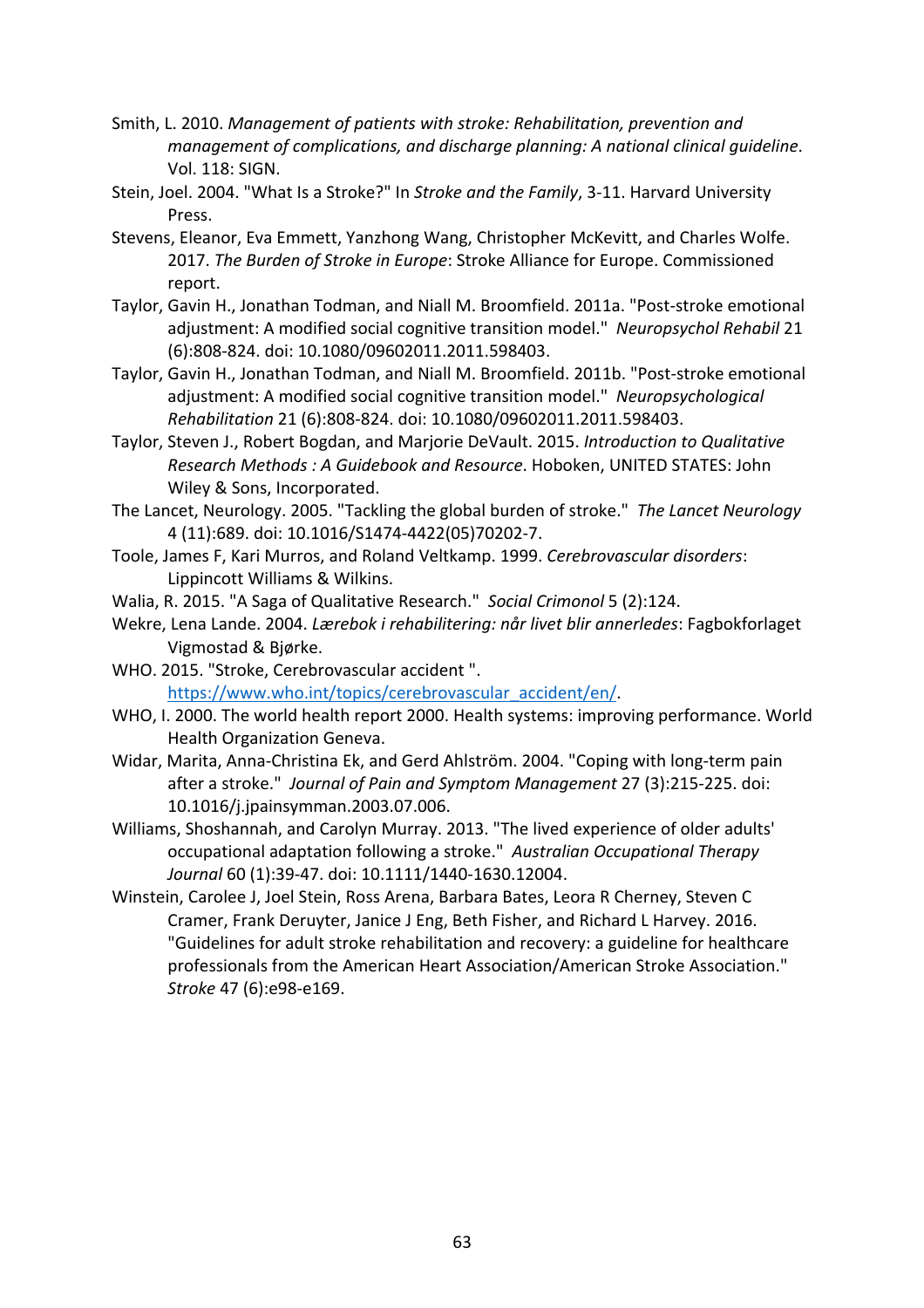# 6.2 Information letter to the participant:

# **Are you interested in taking part in the following research project?**

*Everyday Life Experience of Post-Stroke Patients: A study on the Importance of Adjustment* 

*Strategies*

### **Purpose of the project**

The main purpose of this study is to look at the everyday experience of post stroke patients, kinds of coping strategies ang the role of these strategies in the process of recovery. The research questions are: How the stroke patients perceive their stroke experiences and how these experiences change over time. What kind of negative and positive adjustment strategies do they adopt? How this adjustment affects them in post stroke phase?

# **Who is responsible for the research project?**

OsloMet- Oslo Metropolitan University is the institution responsible for the project.

Supervisor of the project: Dag Jenssen, OsloMet.

# **Why are you being asked to participate?**

"Mild to moderate stroke affected patients" is the main criteria for inclusion in the study. The study does not have a single age group but includes candidates from 30 to 70 years. I contacted different organisations which are involved in stroke rehabilitation. These organisations shared my preliminary research presentation to their members. Then I received numbers of emails from the members who were interested and who wanted to be a part of my project.

# **What does participation involve for you?**

The method of this study is semi-structured interview. The aim of the interview is to collect reliable first-hand information on stroke experiences and coping strategies. All the interviews will be recorded electronically (sound recording).

Participation in the project is voluntary. If you chose to participate, you can withdraw your consent at any time without giving a reason. All information about you will then be made anonymous. There will be no negative consequences for you if you chose not to participate or later decide to withdraw.

# **Your personal privacy – how we will store and use your personal data**

We will only use your personal data for the purpose(s) specified in this information letter. We will process your personal data confidentially and in accordance with data protection legislation (the General Data Protection Regulation and Personal Data Act).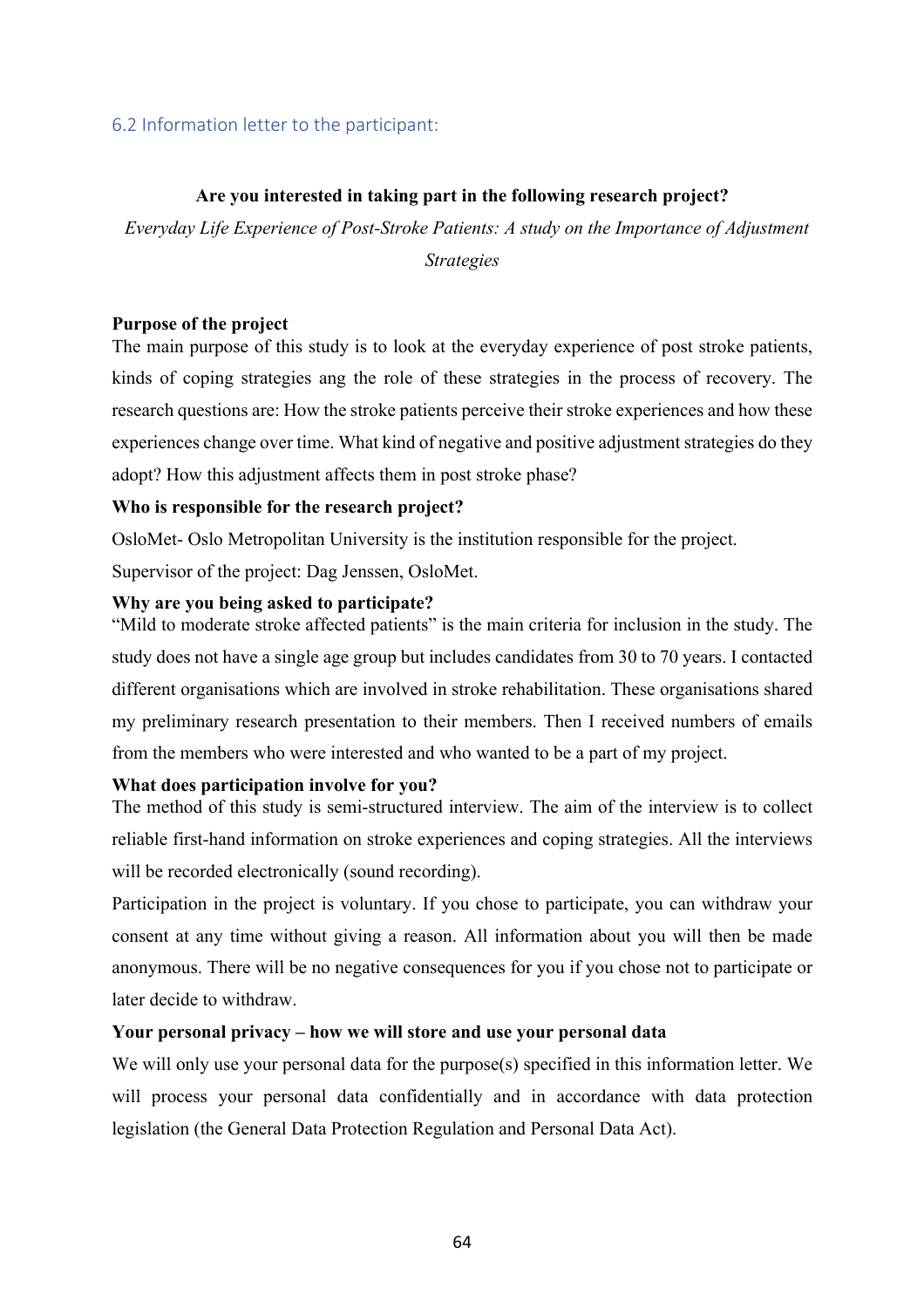- As a researcher, I am the only one who is responsible for this project, and the only one to access the personal data.
- I will replace the original name with some imaginary names and I am not going to use the contact details. However, I will be using the real age and the occupation of the participants. The imaginary names will be stored separately from rest of the collected data so that it will not be possible to identify the real participants.

# **What will happen to your personal data at the end of the research project?**

The project is scheduled to end on December 2019. The collected data will be anonymised at the end of the project.

# **Your rights**

So long as you can be identified in the collected data, you have the right to:

- access the personal data that is being processed about you
- request that your personal data is deleted
- request that incorrect personal data about you is corrected/rectified
- receive a copy of your personal data (data portability), and
- send a complaint to the Data Protection Officer or The Norwegian Data Protection Authority regarding the processing of your personal data

# **What gives us the right to process your personal data?**

We will process your personal data based on your consent.

Based on an agreement with OsloMet – Oslo Metropolitan University, NSD – The

Norwegian Centre for Research Data AS has assessed that the processing of personal data in this project is in accordance with data protection legislation.

# **Where can I find out more?**

If you have questions about the project, or want to exercise your rights, contact:

- *OsloMet – Oslo Metrpolitan University* via Dag Jenssen*, dag.jenssen@oslomet.no, tlf:+47 908 54 805*
- NSD The Norwegian Centre for Research Data AS, by email: personverntjenester@nsd.no, or by telephone:  $+4755582117$ .

Yours sincerely,

Project Leader Student (Researcher/supervisor)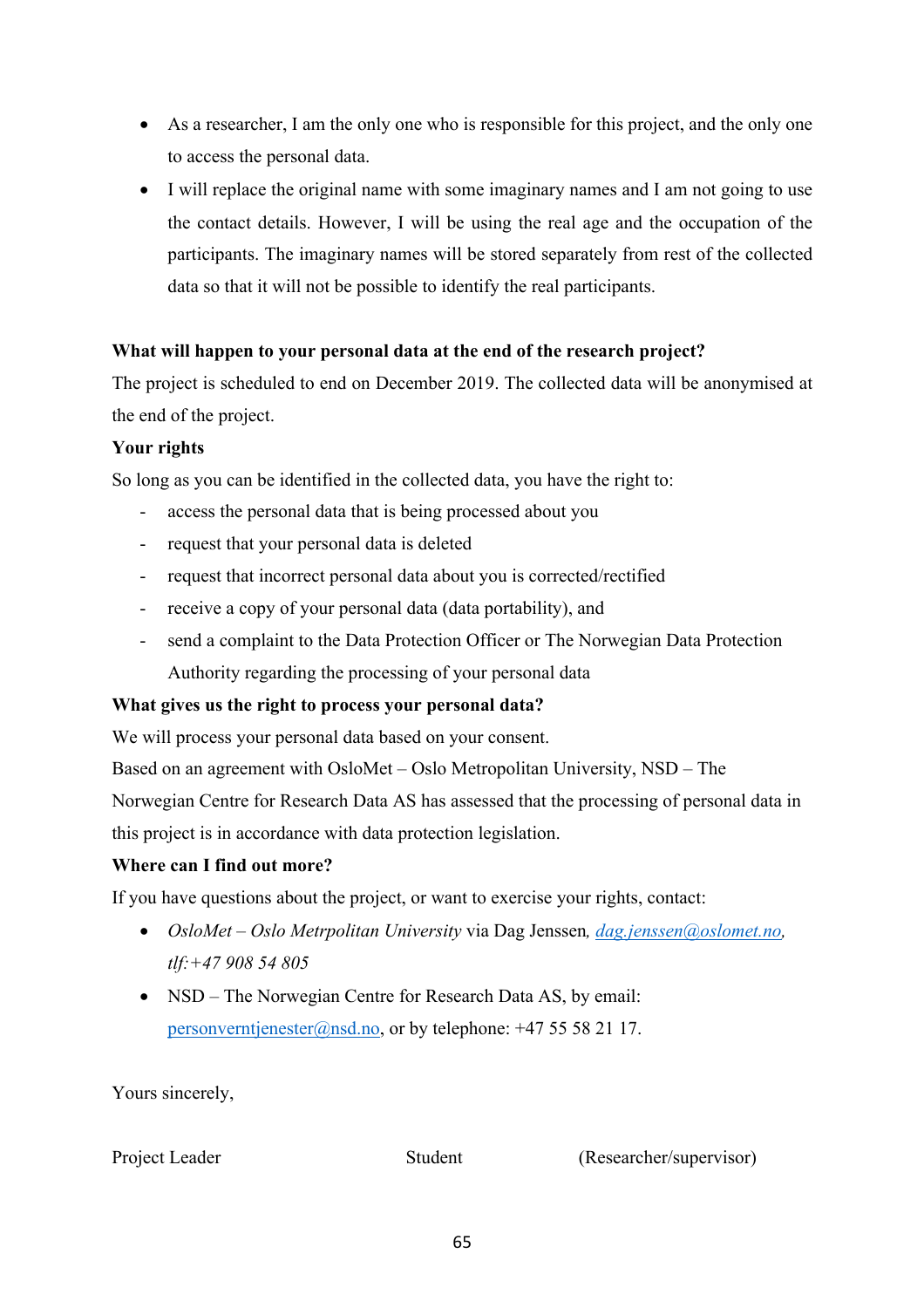# **Consent form**

I have received and understood information about the project *Everyday Life Experience of Post-Stroke Patients: A study on the Importance of Adjustment Strategies,* and have been given the opportunity to ask questions. I give consent:

- $\square$  to participate in interview
- $\Box$  for my personal data to be stored after the end of the project in anonymised form for later study purposes.

I give consent for my personal data to be processed until the end date of the project, approx. December 2019.

----------------------------------------------------------------------------------------------------------------

(Signed by participant, date)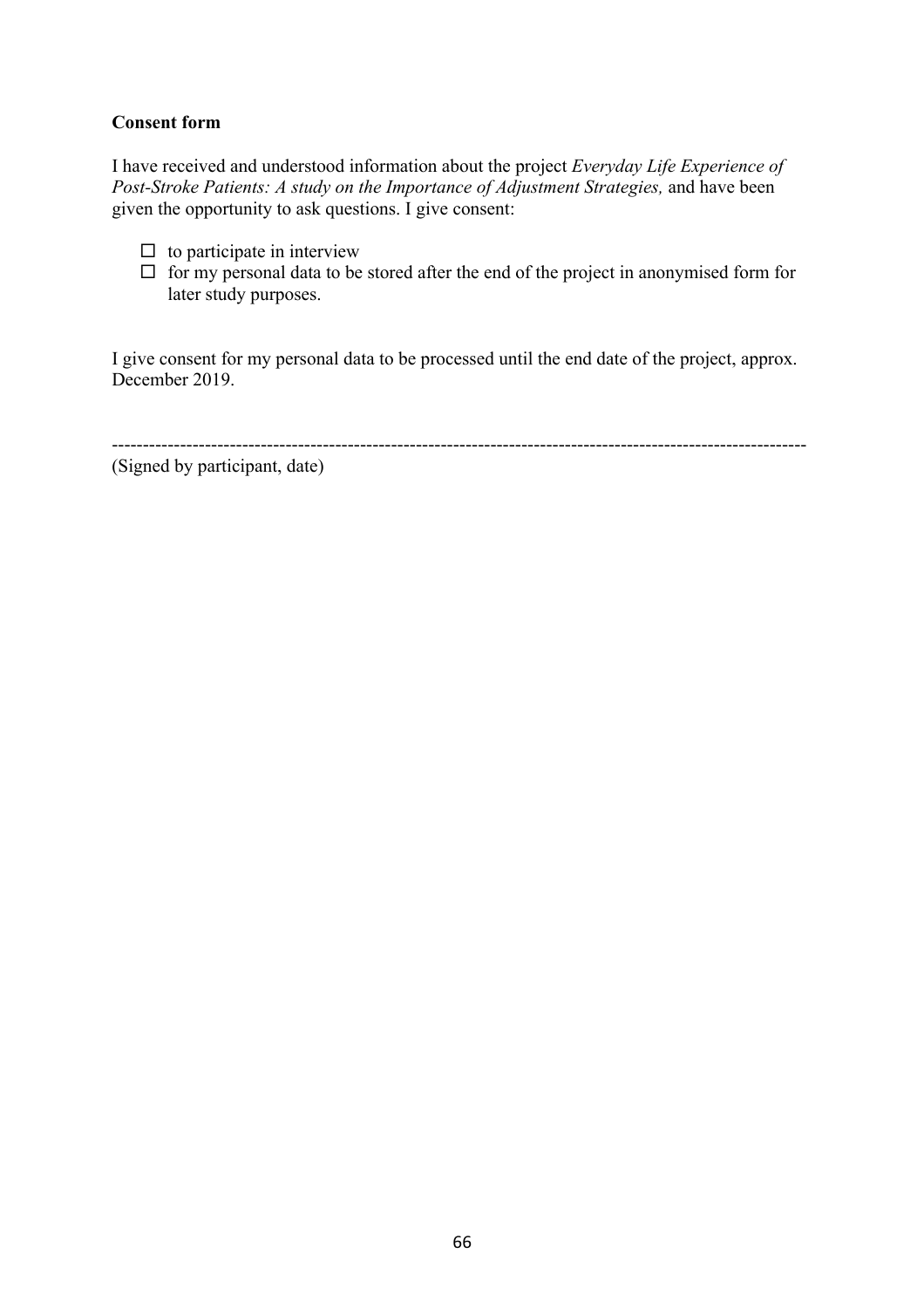# 6.3 Consent form



# **Everyday Life Experiences of Post-Stroke Patients: A case Study on Importance of Adjustment Strategies of Post Stroke Patients**

The purpose of this study is to understand the everyday life of post-stroke patient and their adjustment strategies. Adjustment strategies have a significant role to stroke patients for it gives both positive and negative transition. It is expected that the finding of this research will help in the adjustment tactics of the post stroke patients in the future to moderate the adjustment manoeuvres for the quality of life.

If participant wants more information about the project or have any question about the project, can contact researcher (Pratikshya Khanal Sharma) at pratikshya824@gmail.com. This project has been approved to conduct interview by the Research NSD Data Official for Research. The supervisor of this project is Associate professor Dag Jenssen  $(dagjen@oslomet.no)$ , Department of Social work and Social Policy, Oslo Metropolitan University.

# **Consent form**

Thank you for reading the information sheet about the interview. If you are willing to participate then please complete and sign the form below.

I confirm that I have read and understood the information sheet dated (20.02.2019) and have had the opportunity to ask question. I fully understand that the participation for this interview is voluntary and I am free to withdraw at any time without giving any reason. I have full rights not to answer any particular question or questions, I am free to decline.

I understand that my interview will be kept strictly confidential. I understand that my name and address will not be linked with research materials and will not be identified or identifiable in the research.

I agree this interview to be tape recorded. I understand that the audio recording made of this interview will be used only for analysis purpose. The extract from the interview will be used confidentially and I will not be personally identified. I understand that no other use will be made of the recording without my written permission, and no one outside the research team will be allowed access to the original recording.

I agree to take part in this interview.

Name of the participant Date Signature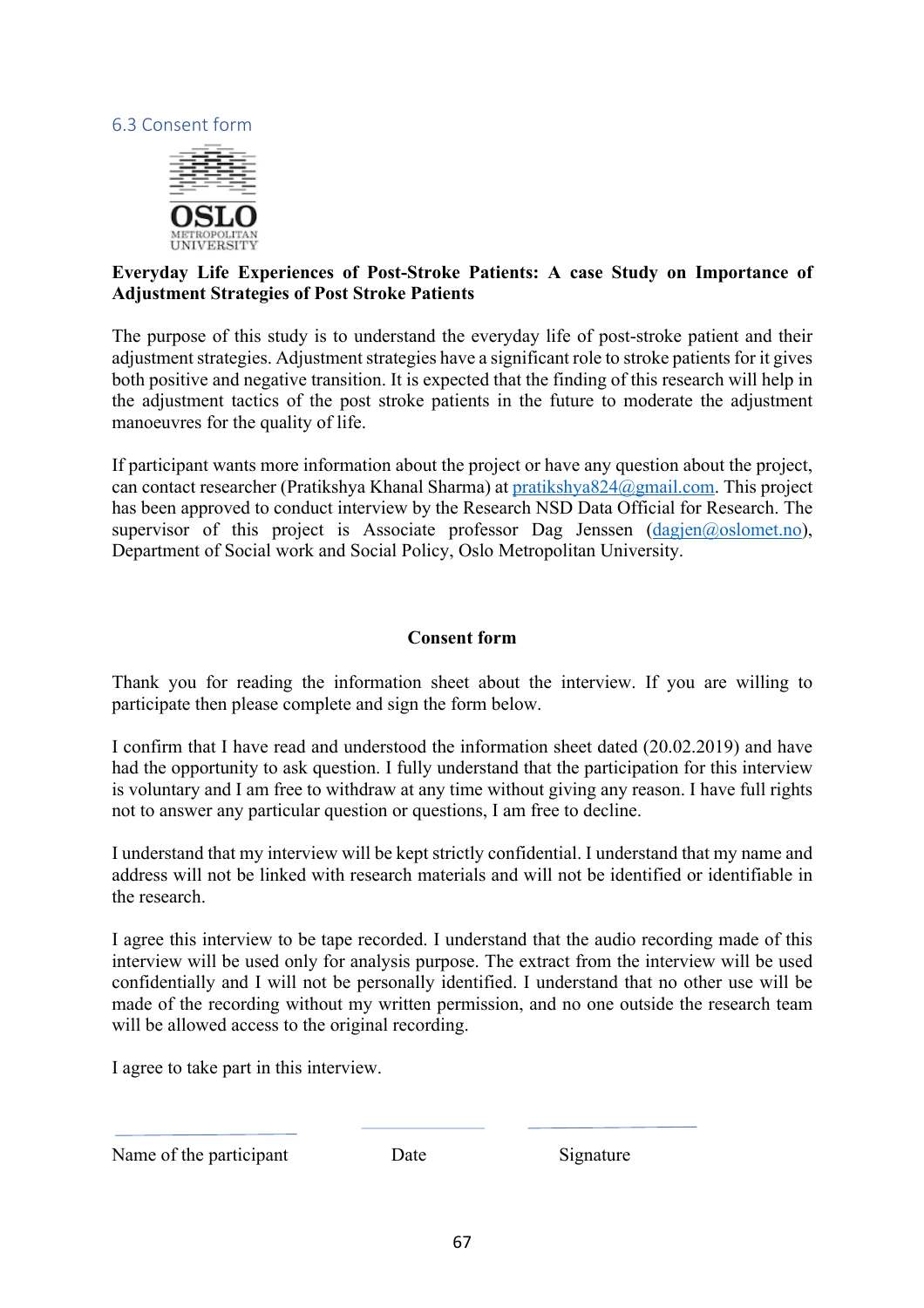# 6.4 Interview guide for the participants

# I part

Tell me about yourself.

Tell me your stroke experience/ what does it mean to you?

What has living with stroke been like for you? (could you share me an incident)

(response of family, dependent and independent, struggle, did you get proper sleep at night,

vision for future)

What is a typical day like for you (post stroke phase)?

Do you have sound sleep?

How often do you drink?

Do you avoid activities that affects your health in one way or other? (drinking, smoking,

eating habits, stress,)

Since you had stroke, could you please share me how these experiences have been changing with the time.

Do these emotions and feeling remain constants or remain changes?

If you could change anything about that experience, what would it be?

### II part

What are the challenges you have been facing in your life after stroke and how do you manage to cope with?

What have been helpful in dealing with these tough situations? (family, god, exercise, medication, yoga, social relation, positive thinking).

What have not been helpful in this situation/ what kind of thing do you think is not helpful? What are the changes you notice within you before and after stroke? (physical, psychological, social, emotional changes)

What are the things that make you feel positive? (for eg, exercise, meditation, prayers) The things that make you feel negative… negative thoughts, tiredness, fatigue,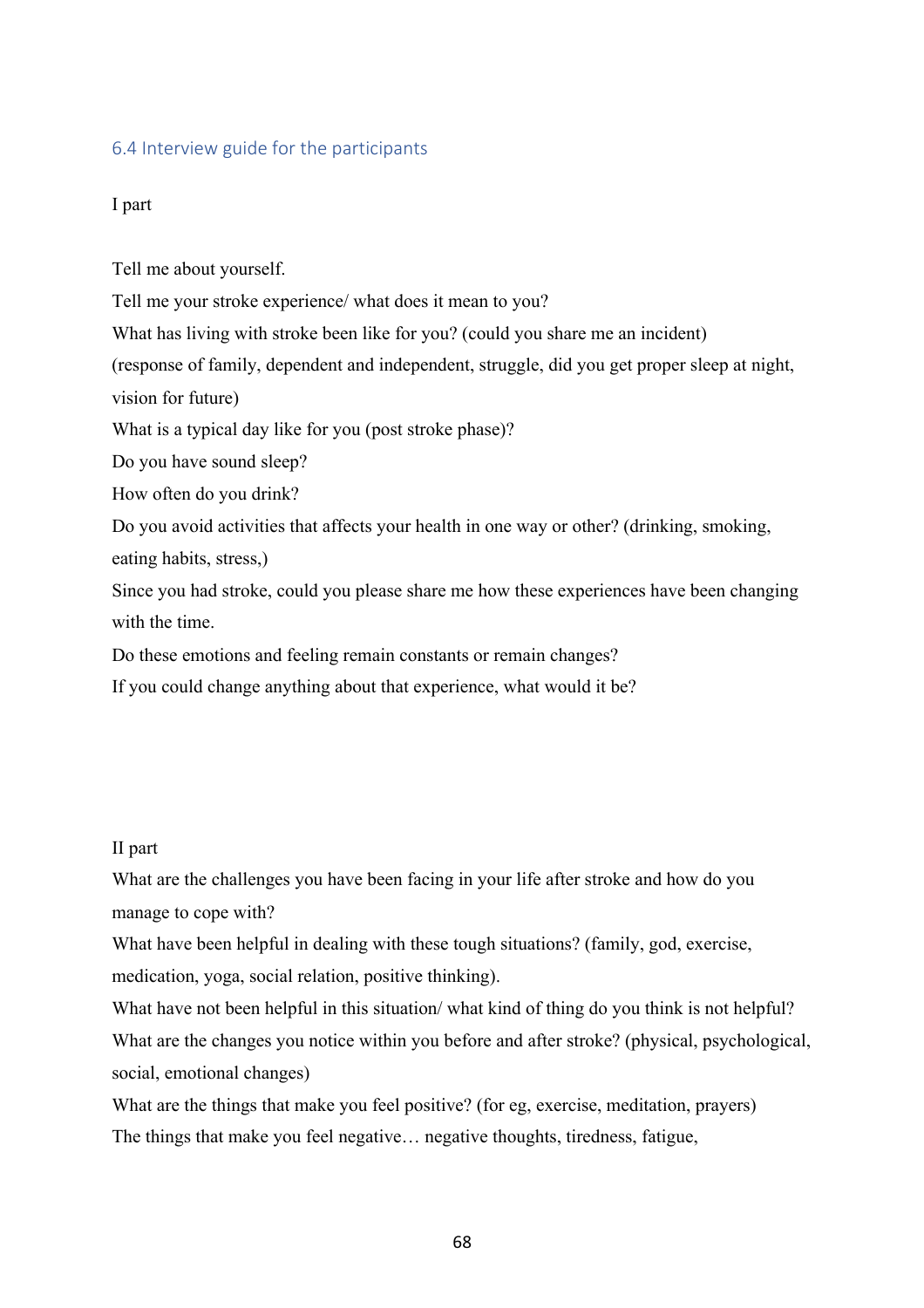# III part

During your difficulties how supportive were your family, friends, and neighbours and in what ways? How do you describe yourself? Are you a social person? What kind of social activities do you prefer? How often you involve yourself in any form of community work? What was your goal in the life before stroke? Do you still have the same goal in life after stroke? What about motivation and energy? How stroke has affected in your motivation? How do you see yourself in the future? Did you find any situation where you find yourself isolated? What else would you like to share about living with stroke? Do you have any suggestion for someone who is having stroke?

# PROBES and conversation continuers

- Can you give me an example of what you mean?
- Please tell me more about that.
- Tell me more about that experience (or that time)?
- How do you see that (or yourself) in the future?